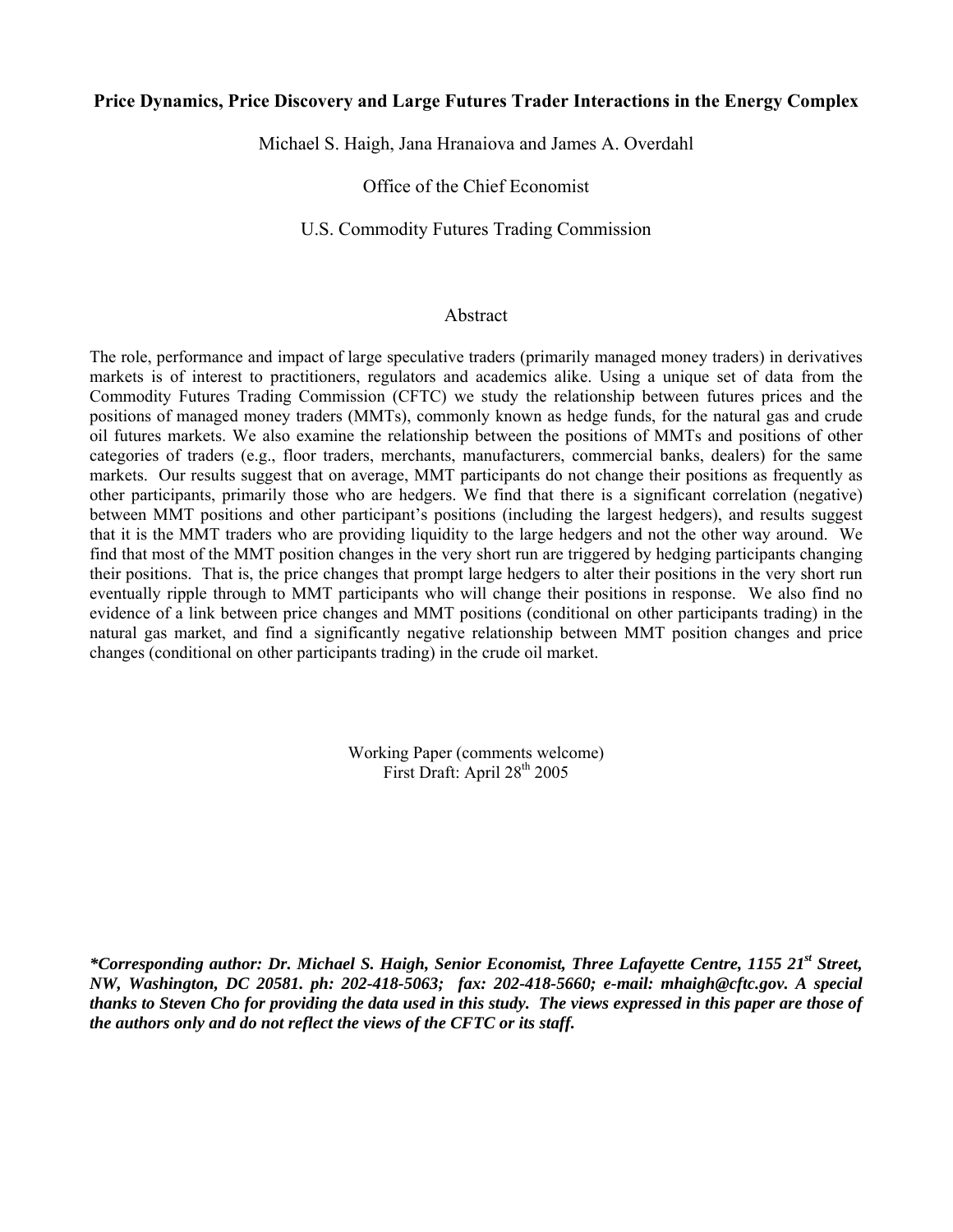# **Price Dynamics, Price Discovery and Large Futures Trader Interactions in the Energy Complex I. Introduction**

 The role of speculators in the futures markets has been, and continues to be, the source of considerable controversy. One large category of speculative traders in particular - managed money traders (MMTs), commonly known as hedge funds - has drawn considerable attention from regulators, academics, investors and from the general public. Much of the attention has focused on the concern that MMTs exert a disproportionate and destabilizing effect on derivative markets which may ultimately lead to higher trading costs.

 The Commodity Futures Trading Commission (CFTC) collects position level trading data on the composition of open interest across all futures and futures options contracts traded in the United States. A highly aggregated subset of this data set is released to the public through the CFTC's Commitments of Traders (COT) report. COT data can be viewed across highly aggregated categories such as "commercial" and "non commercial." The non commercial category includes participants who are not involved in the underlying cash business, and are thus referred to as speculators. It is this group of speculators who are collectively assumed by the public as being the MMTs. As such, these data are heavily scrutinized and have been used extensively by academics, practitioners and regulators alike to evaluate the role of MMTs on the derivatives markets.

 Although studies that have employed COT data have made important contributions, researchers utilizing broadly aggregated have been forced to make assumptions about the composition of each classification. Such research using the highly aggregated data should be interpreted with caution because these studies have been unable to form precise and accurate categorizations of traders. Indeed, using such data restricts the researcher's ability to accurately evaluate the interactions between specific groups of traders (e.g., floor brokers and traders, managed money traders, dealers/merchants, investment banks, pension funds, manufacturers, etc). Users of COT data are also unable to assess the effect of individual trader group positions on the price level.

To address these limitations, we use highly disaggregated, narrowly defined, position level participant data and for the first known time employ them in a new framework to analyze the relationship between MMTs' position changes with other participant position changes and the price changes in the market in which they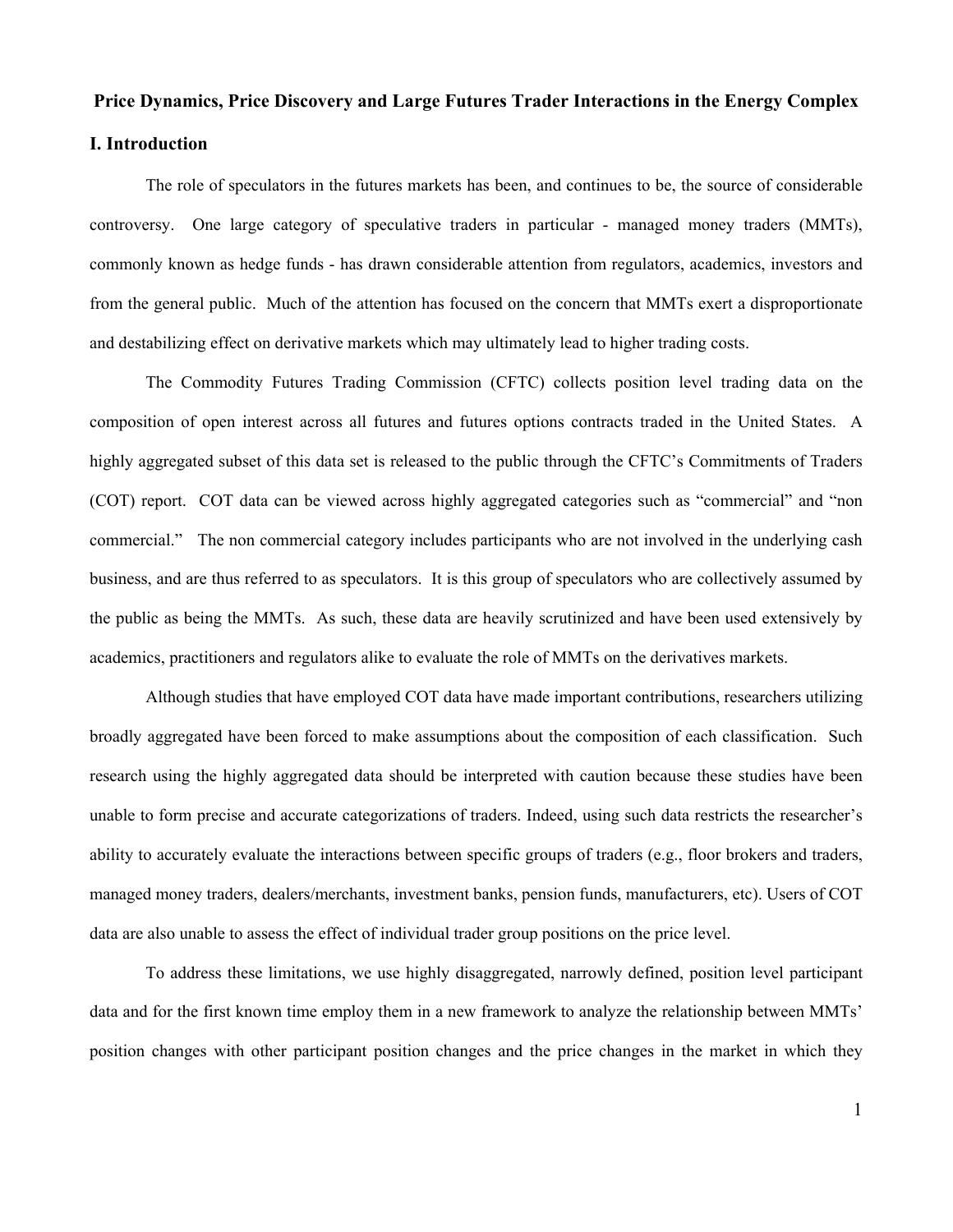trade.<sup>1</sup> In particular, we employ Directed Acyclic Graph (DAG) method which, to date, has been surprisingly underutilized in the finance fields. $2$  DAG methods allow us to examine the causal pattern of contemporaneous trading and pricing relationships in the futures market, based off the familiar Vector Autoregression Model (VAR). Critically, the DAG analysis allows us to address the construction of the data-determined orthogonalization on contemporaneous innovation covariance. This is vital in providing sound inference in innovation accounting (Swanson and Granger, 1997), which is used here to assess the dynamic relationships between participants and prices. This assessment of both the degree of interconnectivity and direction of causation within the trader categories and their influence on price will have important implications for both market participants and regulators alike and will shed light on the role that MMTs play in the futures industry.

 Our specific research objectives are as follows: first, we build upon a previous CFTC study (CFTC, 1994) by simply assessing the proportion of open interest (OI) that each narrowly defined participant category contributes. Second, within each participant category we analyze the trading characteristics of each individual participant in that particular group. Specifically, we analyze which category's participants trade more frequently and which categories tend to hold positions longer. Third, we analyze the relationships between the participant categories and prices using the DAG methodology to decipher the causal linkages amongst these categories and the prices for the markets in which they trade. This allows us to address the question of who responds to price innovations, who demands liquidity and who provides liquidity in contemporaneous time. Fourth, using innovation accounting techniques (forecast error variance decomposition) we partition the proportion of the movements in a variable's forecast (forecast of changes in participant positions and prices) due to its own 'shocks' versus shocks from other variables. Lastly, using impulse response simulations we are able to identify which variable (when there is a large change in that variable) causes the greatest degree of volatility in the other variables.

 $\overline{a}$ 

 $1$  It should also be noted that the CFTC's surveillance staff regularly use position level data to monitor the trading activities of all individual traders and trader groups, including MMTs. A few studies have employed a disaggregated form of the CFTC's data (e.g, Kodres and Pritsker (1996)) but they have addressed different questions to the ones posed here (see literature section).

 $2$  Only a handful of papers have employed DAG analysis in finance. Examples include: Bessler and Yang (2003) and Haigh and Bessler (2004).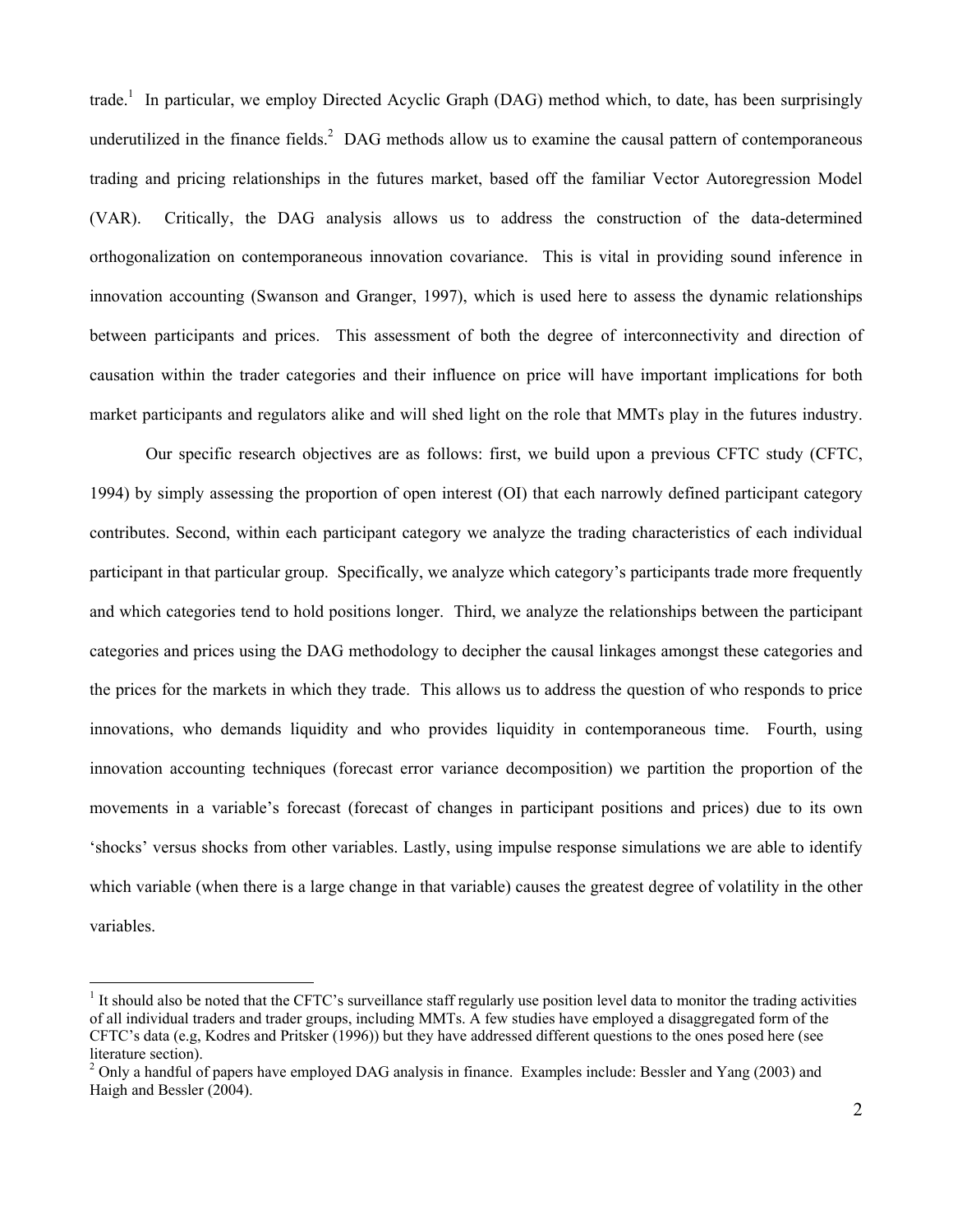Our empirical findings provide insights into the price discovery process in futures markets. We find that large speculative categories, specifically MMTs do not trade as actively as most other participants (hedgers) in the market but they do provide liquidity to large hedgers who 'cause' a change in MMTs' positions (large hedgers appear to demand liquidity). Changes in MMTs' positions are a reaction to price changes as opposed to a cause of price changes (that is, they react to price moves rather than create them). Indeed, it is a change in the price level that prompts a change in hedgers' positions which then prompts a response in managed money positions.

The remainder of this study is organized as follows. Section II provides an overview of the CFTC's Large-Trader Reporting System (LTRS) and lays out our definition of the MMT trader category. Section III provides an overview of the studies that have used CFTC (COT) data. Section IV describes the position level data used in this study. Section V discusses some descriptive statistics on the trader positions and Section VI describes the DAG theory and the other empirical methods used. Section VII discussed the results. Conclusions and suggestions for further research questions are contained in Section VIII.

#### **II. The CFTC's Large-Trader Reporting System (LTRS)**

 $\overline{a}$ 

The CFTC monitors U.S. futures and options markets through its market surveillance program. Since 1922, the main surveillance tool used by the CFTC and its predecessor agencies has been the Large Trader Reporting System (LTRS). Under the rules authority of the Commodity Exchange Act (CEA), the CFTC collects and retains position level data from large traders who own or control positions on a U.S. futures market above a specific reporting threshold. The purpose of this surveillance system is to help the CFTC identify potential concentrations of market power within a market and to enforce speculative position limits. Under the LTRS, clearing members, futures commission merchants (FCMs), foreign brokers and other traders file daily electronic confidential reports with the CFTC.  $3$  These reports show the futures and options positions of the reporting traders that hold positions above specific levels set by the CFTC.<sup>4</sup> The total amount of all the traders'

 $3$  These rules and regulations are published in Title 17, Chapter I of the Code of Federal Regulations.<br> $4$  Lerge treder reporting lavels include for example. Wheat (100 contracts), Natural Ges (175 contracts)

<sup>&</sup>lt;sup>4</sup> Large trader reporting levels include, for example, Wheat (100 contracts), Natural Gas (175 contracts), Crude oil (350 contracts), 10-year Treasury notes (1,000 contracts), and Euro (400 contracts).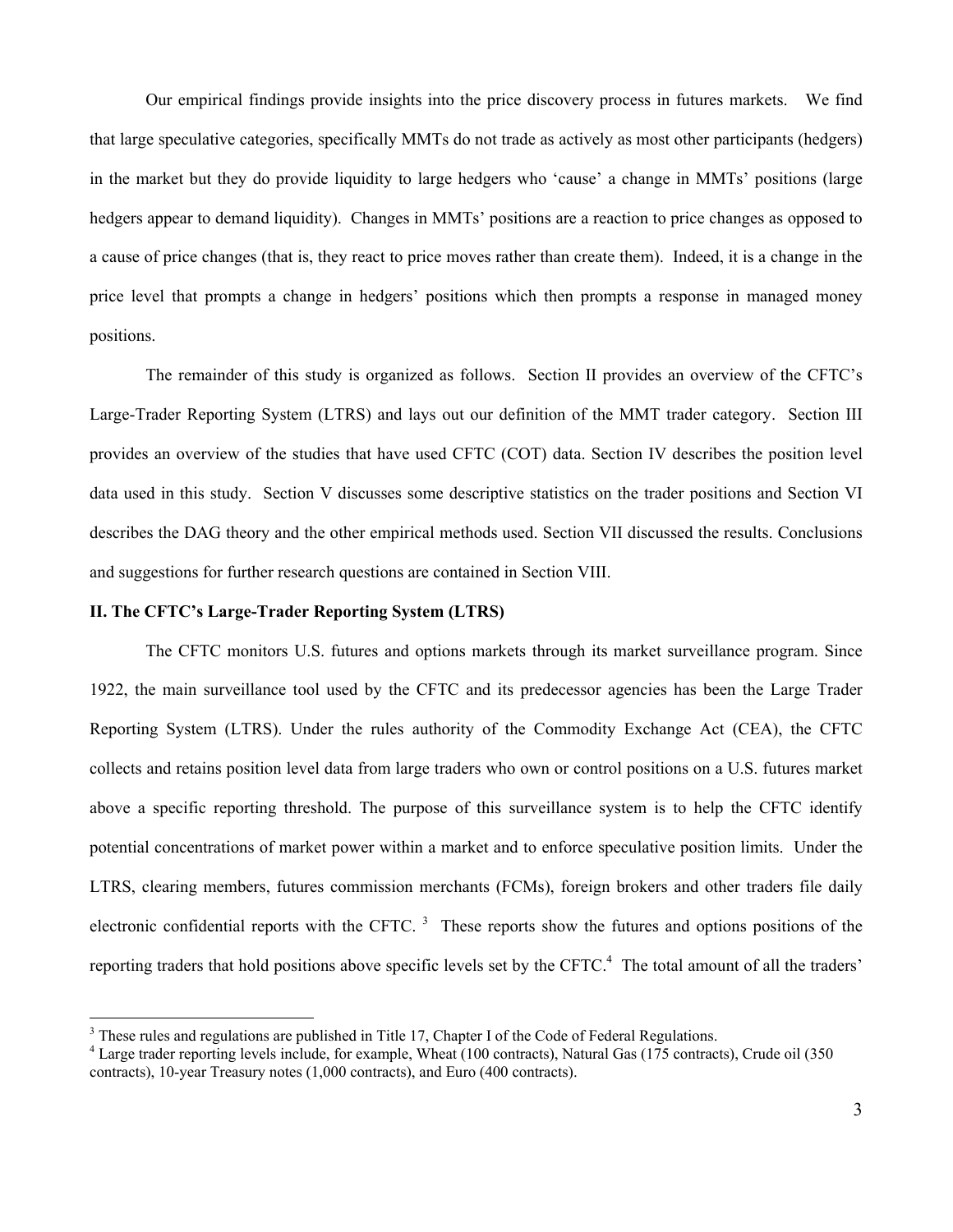positions reported to the CFTC represents approximately  $70 - 90\%$  of total open interest in any market, the remainder being smaller traders who do not meet reporting thresholds. Occasionally, the CFTC will raise or lower the reporting levels in specific markets with the objective of striking a balance between maximizing effective surveillance and minimizing the burden on market participants.

#### *Commercial versus Non-Commercial Category*

When a reportable trader is identified to the CFTC, the trader is classified either as a "commercial" or "non-commercial" trader. A trader's reported futures position is determined to be commercial if the trader uses futures contracts for the purposes of hedging as defined by CFTC regulations. Specifically, a reportable trader gets classified as commercial by filing a statement with the CFTC (using the CFTC Form 40) that it is commercially "…engaged in business activities hedged by the use of the futures and option markets." However, to ensure that the traders are classified consistently and with utmost accuracy, CFTC market surveillance staff in the regional offices checks the forms and re-classifies the trader if they have further information about the trader's involvement with the markets.

A reportable participant may be classified at the CFTC as non-commercial in one market and commercial in another market but cannot be classified as both in the same market. Having said this, a multifunctional organization that has multiple trading entities may have each entity classified separately. For instance, a financial institution trading Treasury Notes futures contracts might have a money management unit whose trading positions are classified as being non-commercial and have a banking unit that is classified as commercial. Non-reportable positions (NRP's) represent the participants, whose commercial and noncommercial classification is not known. The NRP participants' share of the total open interest is arrived at by subtracting total long and short reportable positions from the total interest.

## *Commitment of Traders Report*

The first COT report, which utilizes data from the LTRS, and provides a summary of the percent of OI held by the commercial, non-commercial and NRP categories, was first published on June 30, 1962. According to the CFTC, this report was proclaimed as "another step forward in the policy of providing the public with current and basic data on futures markets operations." Over the years the COT has improved the reporting and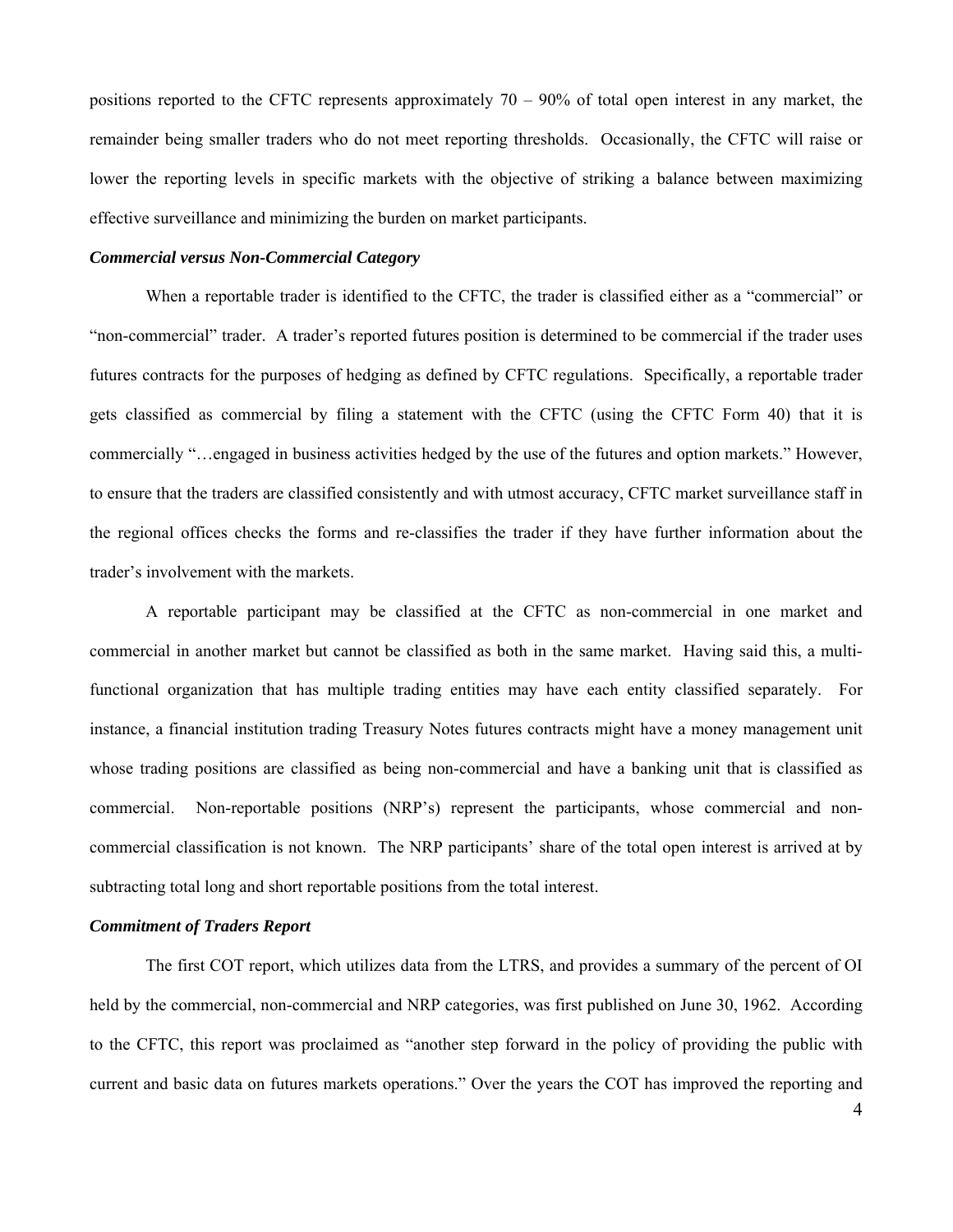currently provides a breakdown of each Tuesday's open interest for markets in which 20 or more traders hold positions equal to or above the reporting levels established by the CFTC. The weekly COT reports are currently released every Friday at 3:30 p.m. Eastern time and the information released is aggregated to the commercial, non-commercial and NRP level. Despite this high degree of aggregation, many studies have utilized these data (e.g., Hartzmark (1991), simply because less aggregated data have not been available.

#### *Categories within the Commercial and Non-Commercial Categories*

Information released to the public in the form of the COT is highly aggregated, but the LTRS enables the CFTC surveillance team to monitor the largest individual participants in a market. CFTC staff can monitor an individual participant's pattern of positions over a specified time period in a particular market, or an individual's participant's pattern across different markets over a specified time frame. In addition, the surveillance team may monitor a particular group of participants. It is these groupings or trader categories within the Commercial and Non-Commercial Categories and individual traders within these groupings that we analyze in this study. Active groupings of participants vary across contract markets but an exhaustive list can be found in Table 1.

#### *Managed Money Traders*

 $\overline{a}$ 

A major concern in recent years is the role that large, organized futures participants play in the derivative markets. These participants go by a variety of names: pools, managed money participants, professional trading advisors, managed money investors and hedge funds. Large hedge fund complexes – those with assets greater than \$100 million are in fact, commodity pools and a clear majority of these hedge funds (those with over \$1 billion in assets) are either advised or operated by CFTC registered Commodity Trading Advisors (CTAs) and or/ Commodity Pool Operators (CPOs) (McCarty, 2004).<sup>5</sup>

 $<sup>5</sup>$  A commodity pool is defined as an investment trust, syndicate or a similar form of enterprise engaged in the business of</sup> trading pooled funds in futures and options contracts. A commodity pool therefore, is similar to a mutual fund company or any investment company in the security industry, except that it invests pooled money in the futures and options markets. Like their securities counterparts, a commodity pool operator (CPO) might invest in certain markets, such as financial markets, like foreign currency, treasury bonds or stock index futures, or commodity markets like cocoa, coffee and sugar. Unlike operators of mutual funds, however, commodity pools may be either long or short derivative contracts. The principle objective of the CPO is that it provides smaller investors the opportunity to invest in futures and options markets with greater diversification whilst having access to professional trading management. The CPO is the institution that solicits funds from others for the purpose of pooling the funds for use in investing in derivative interests. The commodity-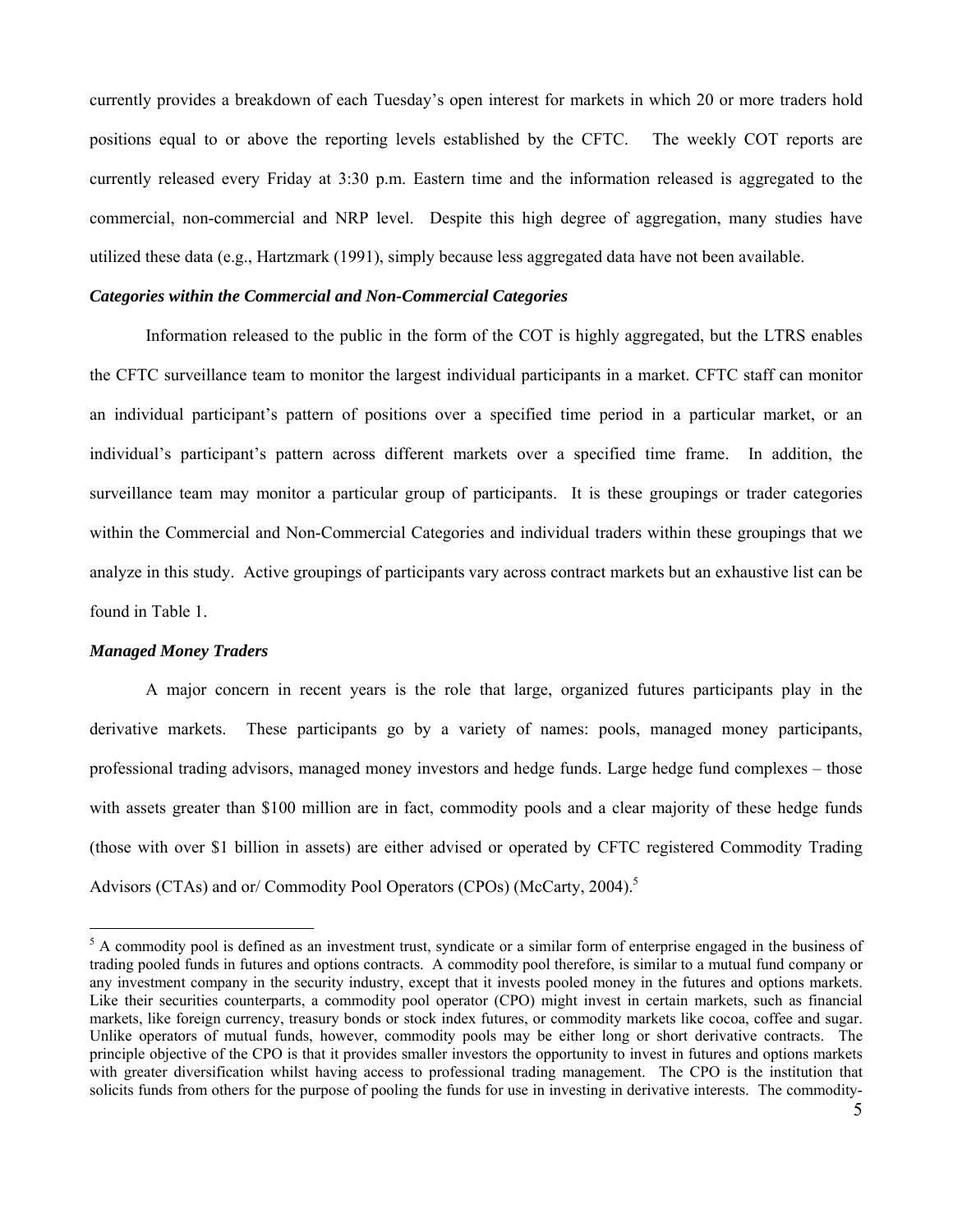|            | Commercial                                |                          | <b>Non-Commercial</b>              |  |  |
|------------|-------------------------------------------|--------------------------|------------------------------------|--|--|
| Code       | <b>Description</b>                        | Code                     | <b>Description</b>                 |  |  |
| 18         | Co-Operative                              | AP                       | <b>Associated Person</b>           |  |  |
| AD         | Dealer/Merchant                           | <b>CPO</b>               | <b>Commodity Pool Operator</b>     |  |  |
| AM         | Manufacturer                              | <b>CTA</b>               | <b>Commodity Trading Advisor</b>   |  |  |
| AO         | Agricultural/Natural Resources - Other    | <b>FB</b>                | Floor Broker                       |  |  |
| AP         | Producer                                  | <b>FCM</b>               | <b>Futures Commission Merchant</b> |  |  |
| AS         | <b>Commodity Swaps/Derivatives Dealer</b> | <b>FT</b>                | Floor Trader                       |  |  |
| FA         | Arbitrageur or Broker/Dealer              | IB                       | <b>Introducing Broker</b>          |  |  |
| <b>FB</b>  | Non U.S. Commercial Bank                  | <b>MM</b>                | Managed Money                      |  |  |
| ${\rm FC}$ | <b>U.S. Commercial Bank</b>               |                          |                                    |  |  |
| FD         | <b>Endowment or Trust</b>                 | <b>NRP</b>               | No Registration                    |  |  |
| $\rm FE$   | Mutual Fund                               |                          |                                    |  |  |
| $\rm FF$   | Pension Fund                              |                          |                                    |  |  |
| ${\rm FG}$ | <b>Insurance Company</b>                  |                          |                                    |  |  |
| $\rm FH$   | Hedge Fund                                |                          |                                    |  |  |
| FM         | Mortgage Originator                       |                          |                                    |  |  |
| FO         | Financial – Other                         |                          |                                    |  |  |
| ${\rm FP}$ | Managed Account or Pool                   |                          |                                    |  |  |
| ${\rm FS}$ | Financial Swaps/Derivatives Dealer        |                          |                                    |  |  |
| ${\rm FT}$ | Corporate Treasurer                       |                          |                                    |  |  |
| $\rm LF$   | Livestock Feeder                          |                          |                                    |  |  |
| LO         | Livestock - Other                         |                          |                                    |  |  |
| LS         | Livestock Slaughterer                     |                          |                                    |  |  |
|            | <b>Managed Money Traders</b>              |                          |                                    |  |  |
|            | <b>CPO</b>                                |                          | <b>Commodity Pool Operator</b>     |  |  |
|            | <b>CTA</b>                                |                          | <b>Commodity Trading Advisor</b>   |  |  |
|            | AP                                        | <b>Associated Person</b> |                                    |  |  |
|            | <b>MM</b>                                 |                          | Managed Money                      |  |  |

**Table 1. Grouping of Participants in Commercial and Non-Commercial Categories.** 

FA and FS have recently been combined into category AS.

 Although there is no legal definition of what a hedge fund is, and there is no official database for hedge funds, certain organizations publish an annual list of the largest hedge fund complexes. For example, Institutional Investor Magazine publishes annually the largest 100 hedge fund complexes by assets under management.<sup>6</sup> From this list, the CFTC has analyzed the rankings since 2002 and concluded that the vast majority of these funds were operated or advised by CFTC registrants. Indeed, in 2002, 55 of the top 100 hedge fund complexes were operated or advised by CFTC registrants with the numbers increasing to 65 in 2003 and 69

trading advisor (CTA) actually manages the accounts and funds invested in the CPO and is the equivalent of an investment advisor in the securities world.

<sup>6</sup> See Institutional Investor website. www.institutionalinvestor.com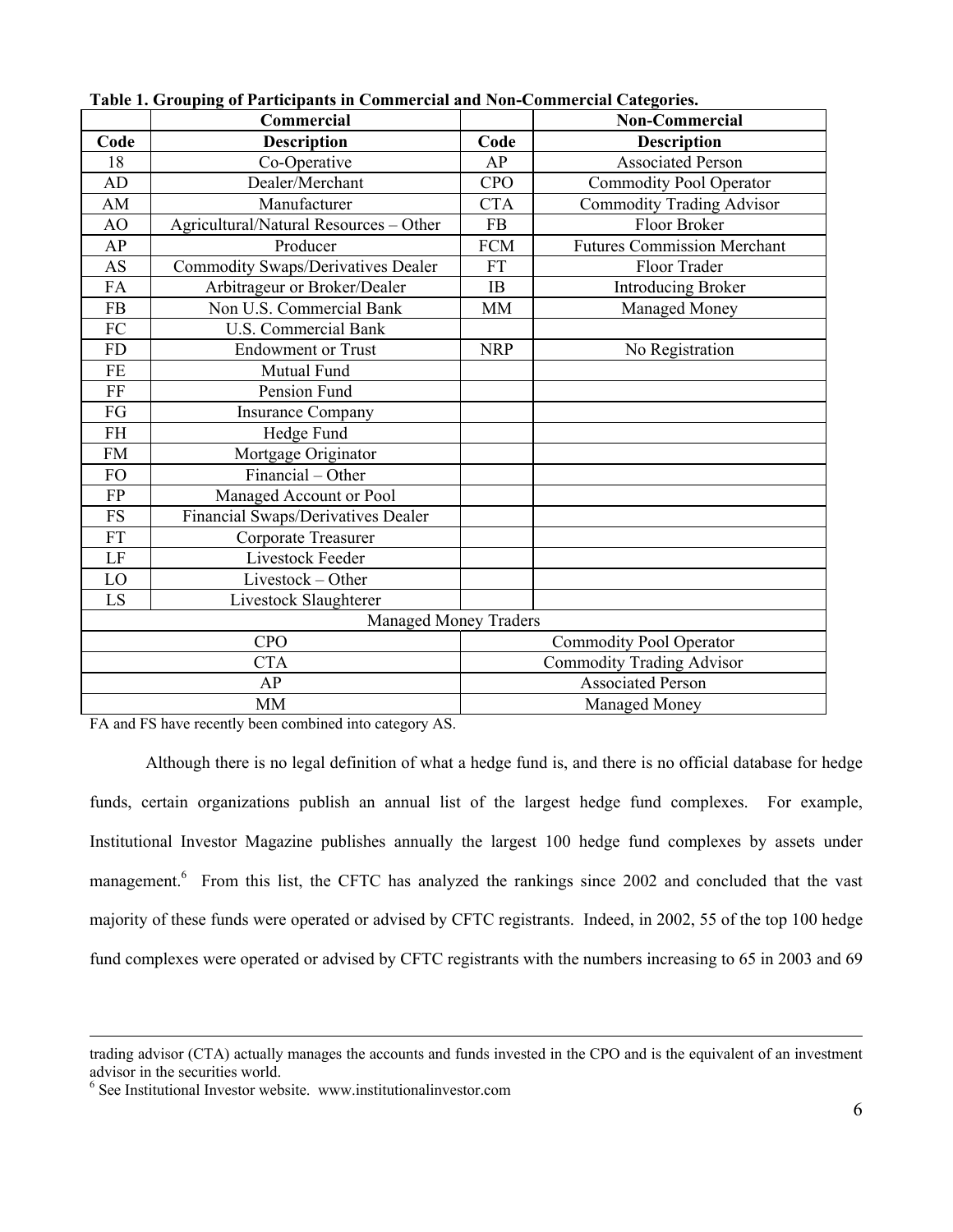in 2004.<sup>7</sup> It is clear that many of the large Commodity pools, CPO and CTA's are generally considered to be hedge funds and hedge fund operators.

The official term used by the CFTC in regulatory matters to describe the activities of managed futures activities is commodity pool. However, in this study, the group of managed money traders was defined to include all registered Commodity Pool Operators (CPOs), registered Commodity Trading Advisors (CTAs), Associated Persons (APs) controlling customer accounts. In addition, for the purposes of this study, market survelllance staff at the CFTC also identified other participants who were not registered in a particular category but were known to be 'managed money participants (MM)' and so these were also included. We therefore include all these categories of participants that manage money, and collectively call these groups Managed Money Traders (MMTs) (see bottom of Table 1). Only CPOs and CTAs in the Non-Commercial category were included because the inclusion of the CPOs and CTAs from the commercial category may have been for some purpose other than that of a speculative managed money trader. To include these traders would have included activity that was very different in nature from the type of trading activity this study is designed to address.

## **Section III. Literature Review**

 $\overline{a}$ 

 Information contained in the CFTC's COT data has been used extensively to examine a number of policy and financial microstructure issues. One popular area of study addresses the relationship between large trader positions and the price level (volatility) and indeed, reports of this link are often quoted in the popular press but often such reporting is not based on any solid empirical evidence. As such, several researchers have employed the COT data to gather empirical evidence to test competing theories regarding large trader positions and price volatility. The researchers do however generally acknowledge that the results obtained from using the highly aggregated data are not ideal, and as such, the results should be interpreted with caution.

 Brorsen and Irwin (1987) estimate the quarterly open interest of futures funds and find no significant relationship between price volatility and positions, and Brown, Goetzmann, and Park (1998) estimate monthly

<sup>&</sup>lt;sup>7</sup> Focusing on the top 25 hedge funds, CFTC registered CPOs and/or CTAs were in 18 of the top 25 (72%) in 2002, 17 of the top 25 (68%) in 2003, and 18 of the top 25 (72%) in 2004 with 6 out of the top ten in 2004 being registered with the CFTC (McCarty, 2004).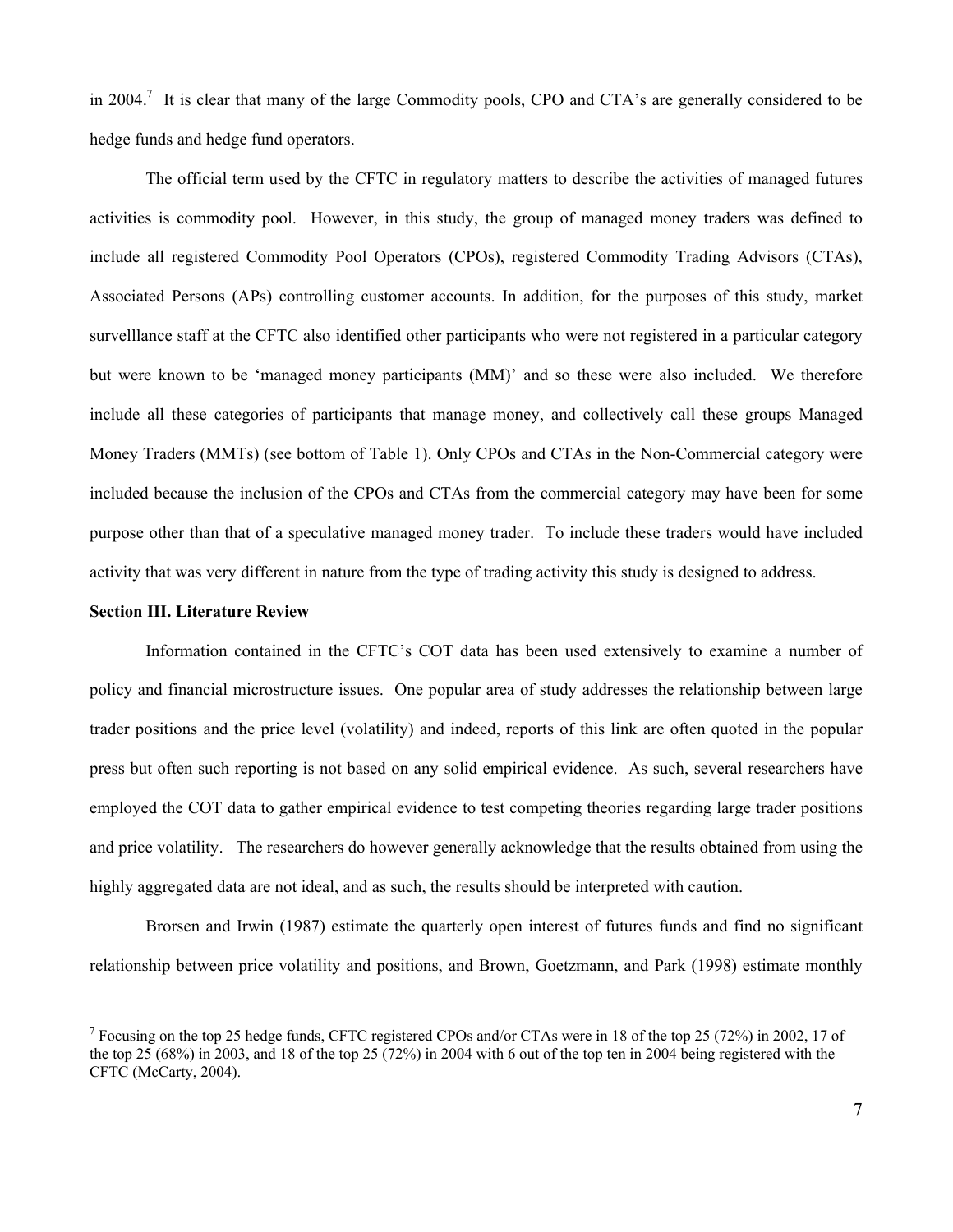hedge fund positions in currency markets around the time of the Asian financial crisis in 1997 and find no link between positions of funds and falling currency values. In a 1994 CFTC study (which built on a 1991 study) Granger Causality tests were undertaken to measure the temporal lead-lag relationship between managed money and daily settlement prices. In 5 of the 13 markets studied by the CFTC a relationship was found between price changes and positions but causation could not be established.<sup>8</sup> Irwin and Yoshimaru (1999) studied MMT positions and found no significant relationship between positions and prices and Fung and Hsieh (2000) studied hedge fund exposures during a number of major events and concluded that hedge fund trading did not cause prices to deviate from their economic fundamentals. Irwin and Holt (2004) found a small but positive relationship between trading volume and volatility but concluded that the relationship was entirely consistent with either private information (Clark, 1973) or the noise trader hypothesis (De Long et al, 1990).

 A second set of studies using CFTC data focuses on 'herding' in futures markets whereby traders take similar positions simultaneously or following one another (Kodres, 1998). Kodres and Pritsker (1996) and Kodres (1998) investigated herding behavior for the largest traders (including hedge funds) for 11 futures markets and Weiner (2002) focused on hedge funds trading in the heating oil market.<sup>9</sup> The studies had the same conclusion: there is evidence of herding in some markets amongst hedge funds but the herding typically explains less than 10 percent of the variation in changes in positions. Related to these papers, another set of studies evaluated whether traders rely on positive feedback strategies. Kodres (1994) found that a significant minority employed feedback strategies more frequently than could be explained by random chance. Dale and Zryen (1996) also found evidence of positive feedback strategies amongst non commercial traders in energy and Treasury bond futures markets and Irwin and Yoshimaru (1999) found evidence of positive feedback trading strategies in half of the 36 futures markets they studied.

 One final area of analysis using COT data is the study of returns by futures speculators. Early studies on speculator returns have utilized brokerage records which tend to record only the transactions of very small

 $\overline{a}$ 

<sup>&</sup>lt;sup>8</sup> In the 2005 NYMEX study, using Granger Causality tests with non-COT data they found that price volatility was causing hedge fund participation and not the other way around.

<sup>&</sup>lt;sup>9</sup> Ederington and Lee (2002) use a data set on groups of traders provided by the CFTC and conduct and analysis on who trades futures (within the commercial and non commercial groups) and also analyze what types of trades each group generally places (spreads, outright etc).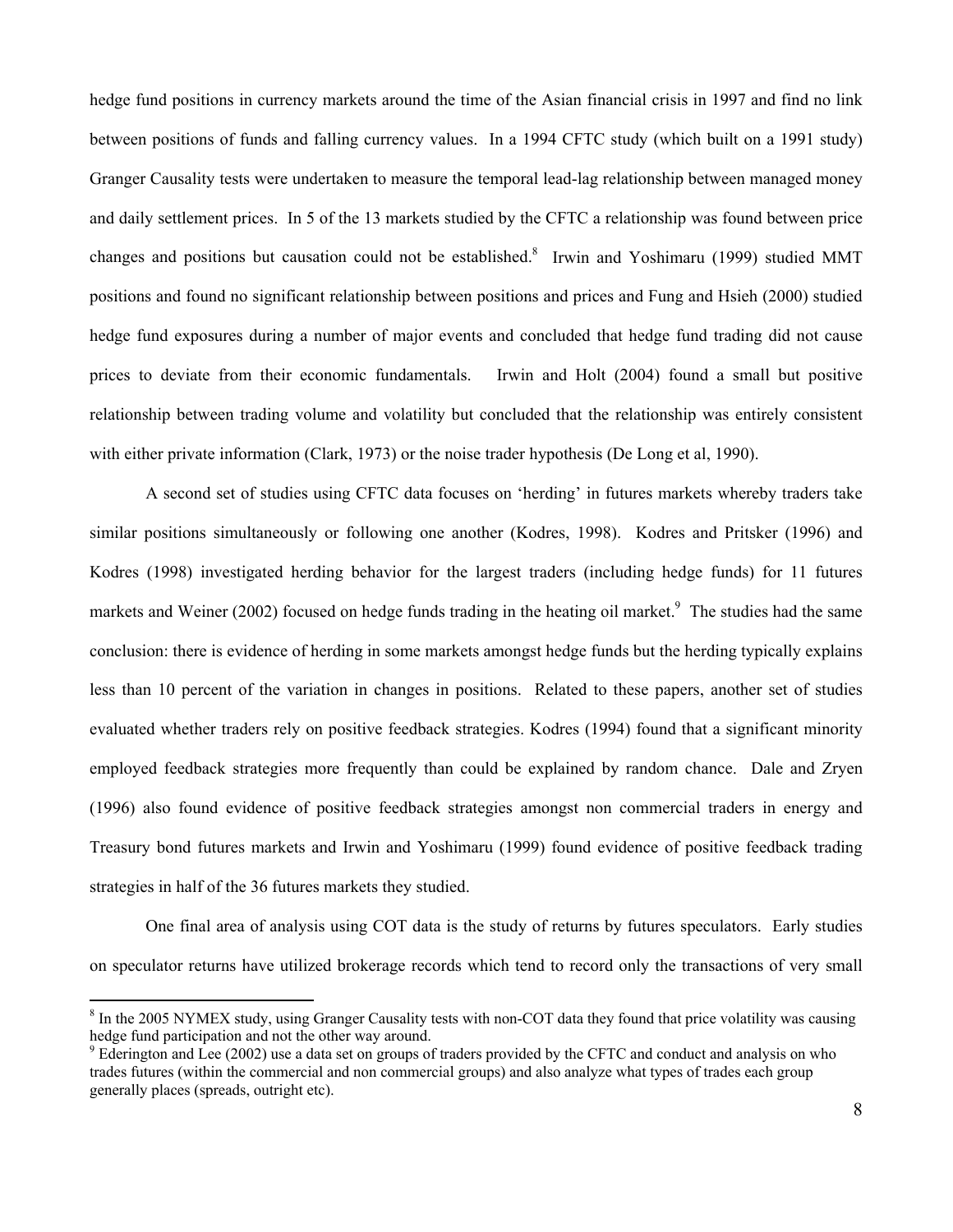traders thus making generalizations difficult (see for example, Stewart (1949), Hieronymous (1971) and Ross (1975)). Other studies that have used end of month large trader records (see Houthakker (1957) and Rockwell (1967)) had no option but to make simplifying assumptions about traders' behavior. These assumptions restricted the ability of these studies to accurately assess the performance of traders and examine the distribution of trader returns. While these studies included a much broader sample of traders over a long time period, and the data used (provided by the CFTC) broke down traders into either non-commercial or commercial categories, the data reported was limited to positions of traders on just one day of the month and also aggregated across contract maturity months and across traders.

 More recently, in an attempt to resolve the controversy over speculator returns, several researchers have built on the early work that utilized CFTC data and have, utilized data sets that included positions of large individual traders provided by the CFTC, but that were usually unavailable for academic research. These data sets enabled Hartzmark (1987), for instance, to study trader behavior in nine different markets over a 4  $\frac{1}{2}$  year period. Hartzmark, studied the trading behavior of commercials (hedgers) and non-commercials (speculators) as an entire group and found that commercials (hedgers) are more profitable, whilst speculators earn negative or zero profits. Hartzmark (1991) also demonstrates that even though some traders make significant profits, these profits are generated by pure luck. Leuthold, Garcia and Lu (1994) extended Hartzmark's work but focused on just one market (frozen pork bellies) over a longer period of time. The rationale behind this focusing on this market was that it has generally been considered highly speculative and would therefore provide a more robust test of the speculator return theories. Leuthold et al. find that some traders within this category generated significant profits and those profits were not a result of luck but rather the result of significant forecasting ability of the traders.

 By combining a unique dataset that generally is not available for research and by using state-of-art econometric techniques we contribute to the literature by addressing, in a more precise way, the role that MMTs play in today's energy futures markets and what impact, if any, they have on other participants and prices in the markets in which they trade. We now turn to a discussion of the data used in our analysis.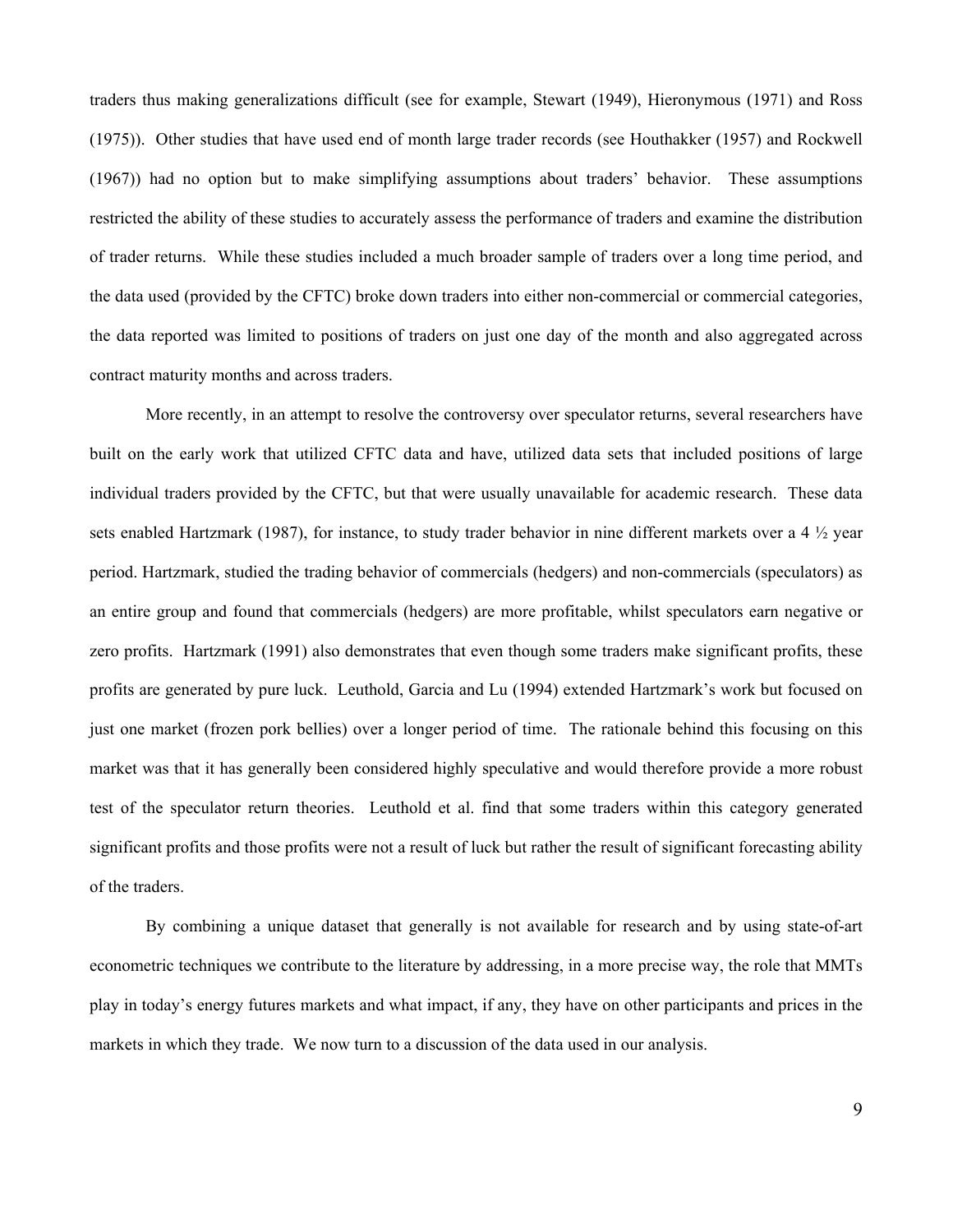#### **IV. Data**

 $\overline{a}$ 

Daily position data utilized in this study runs from  $\frac{8}{4}/2003 - \frac{8}{3}1/2004$  for the Natural Gas and Crude Oil futures and options markets. The first set of data provides a breakdown of all trader participation by categories (see table 1) in the futures and options markets on a daily basis. The data details whether the group of traders is commercial or non-commercial and aggregates the number of traders within each group and enables us to analyze the relationships amongst these categories. A second set of data is a disaggregated version of the first data set and contains trading activity of every participant with each trading group (a much larger database) and it is this data that is used to analyze the trading patterns within each category.

The data sets include nearby futures and options trading activity and nearby futures prices (because this usually reflects the majority of open interest in a contract) and all futures and options trading activity for all months combined. Delta adjusted options positions (both short and long) are calculated for both the nearby and all-months-combined positions.<sup>10</sup> Summary statistics from options markets are compared to similar statistics from futures markets.

#### **V. Descriptive Statistics on Positions of Traders**

## *Percent of Open Interest Held by Different Trader Categories*

 To investigate the participation rate of MMTs and other participants in the markets we first calculated each category's share of OI. Tables 2 and 3 show the percent of OI held by each participant category for futures and options (delta adjusted) for the natural gas and crude oil markets, respectively. For instance, focusing on table 2, MMTs, on average, held 18.17% of the long side of open interest in the nearby (upper value) futures market and 29.85% of the short side of OI in the same contract.<sup>11</sup> The figures in bold represent positions of

 $10$  For each option position the delta of that position is obtained whereby the delta calculates the expected change in an option's price given a one-unit change in the price of the underlying futures contract. The number of options contracts at a particular strike and futures maturity is then multiplied by that specific delta value and then enables us to obtain the equivalent futures position. This method is used by exchanges to monitor correct margin requirements of traders and CFTC surveillance staff to monitor correct position limits. Here we use the delta equivalent positions to assess the relationship between position changes and price movements. We can therefore combine all futures and options positions to just futures and futures equivalent positions making the question easier to tackle.

 $11$  Note: although MMTs have sizable positions in both the long and short side over this year, it should not be assumed on the basis of these data that MMTs necessarily have offsetting positions. These data are averages over the one year period. Indeed, the average position by all MMTs was short 5613 in the nearby contract over the year (this figure is not shown in the table). A further avenue of research would be to calculate the average greater side position (CFTC, 1994). For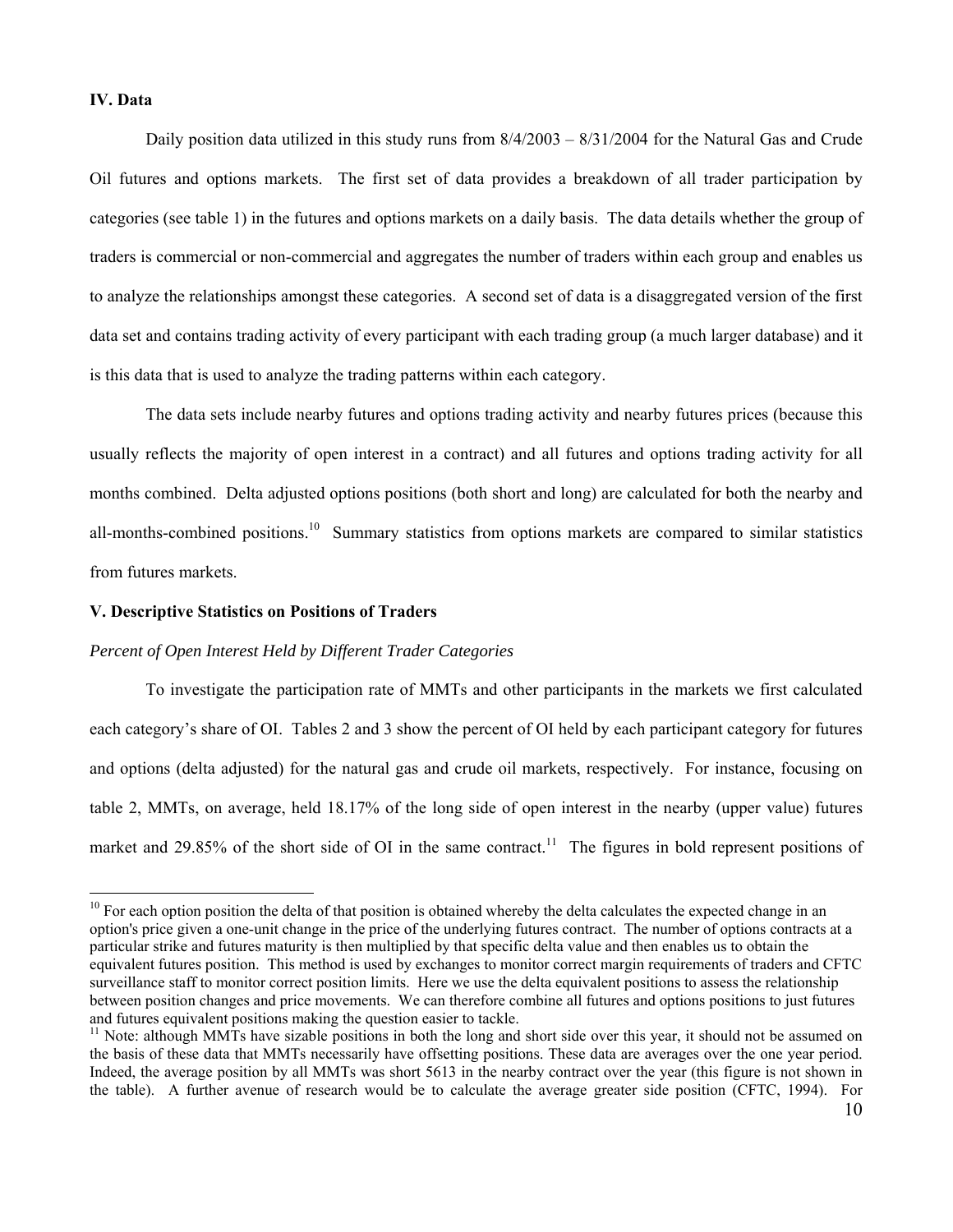MMTs in all contracts other than the nearby, and the lower italic figures represent the percent of open interest in all contracts combined. For instance, MMT held 9.11% of the long side of all open option positions.

|               |       | As % of Total Open Interest | Average          | Average          |                   |                   |
|---------------|-------|-----------------------------|------------------|------------------|-------------------|-------------------|
| <b>Trader</b> |       | <b>Futures</b>              |                  | <b>Options</b>   | <b>Futures</b>    | <b>Options</b>    |
| Category      | Long  | <b>Short</b>                | Long             | <b>Short</b>     | <b>Daily Open</b> | <b>Daily Open</b> |
|               |       |                             |                  |                  | <b>Interest</b>   | <b>Interest</b>   |
| AD            | 28.57 | 24.60                       | 30.58            | 30.78            | 47867.34          | 46243.27          |
|               | 35.49 | 41.52                       | 34.62            | 33.93            | 302588.26         | 199413.92         |
|               | 34.42 | 38.98                       | 33.67            | 33.15            | 350455.60         | 245657.19         |
| AM            | 2.87  | 3.35                        | 3.70             | 5.05             | 47867.34          | 46243.27          |
|               | 3.99  | 2.64                        | 3.02             | 3.32             | 302588.26         | 199413.92         |
|               | 3.79  | 2.78                        | 3.12             | 3.64             | 350455.60         | 245657.19         |
| AO            | 8.07  | 2.89                        | 2.00             | 0.93             | 47867.34          | 46243.27          |
|               | 8.85  | 3.43                        | 2.35             | 0.77             | 302588.26         | 199413.92         |
|               | 8.67  | 3.34                        | 2.30             | 0.82             | 350455.60         | 245657.19         |
| AP            | 2.38  | 3.57                        | 0.44             | 0.61             | 47867.34          | 46243.27          |
|               | 2.95  | 2.39                        | 0.16             | 0.23             | 302588.26         | 199413.92         |
|               | 2.83  | 2.58                        | 0.20             | 0.29             | 350455.60         | 245657.19         |
| <b>AS</b>     | 9.15  | 12.33                       | 15.74            | 14.75            | 47867.34          | 46243.27          |
|               | 10.23 | 12.81                       | 18.11            | 17.71            | 302588.26         | 199413.92         |
|               | 10.17 | 12.73                       | 17.71            | 17.26            | 350455.60         | 245657.19         |
| FA            | 0.25  | 0.29                        | $\boldsymbol{0}$ | $\boldsymbol{0}$ | 47867.34          | 46243.27          |
|               | 0.73  | 0.22                        | $\bf{0}$         | $\boldsymbol{0}$ | 302588.26         | 199413.92         |
|               | 0.66  | 0.23                        | $\theta$         | 0                | 350455.60         | 245657.19         |
| <b>FBT</b>    | 4.44  | 3.69                        | 22.00            | 23.41            | 47867.34          | 46243.27          |
|               | 7.95  | 8.78                        | 18.34            | 20.33            | 302588.26         | 199413.92         |
|               | 7.40  | 8.04                        | 19.08            | 20.90            | 350455.60         | 245657.19         |
| <b>FS</b>     | 0.89  | 0.17                        | 0.27             | 0.30             | 47867.34          | 46243.27          |
|               | 0.33  | 0.28                        | 0.67             | 0.77             | 302588.26         | 199413.92         |
|               | 0.44  | 0.26                        | 0.61             | 0.70             | 350455.60         | 245657.19         |
| <b>MMT</b>    | 18.17 | 29.84                       | 9.61             | 9.53             | 47867.34          | 46243.27          |
|               | 12.91 | 17.77                       | 8.96             | 9.19             | 302588.26         | 199413.92         |
|               | 13.91 | 19.72                       | 9.11             | 9.23             | 350455.60         | 245657.19         |
| <b>NRP</b>    | 6.39  | 5.19                        | 12.40            | 11.96            | 47867.34          | 46243.27          |
|               | 4.60  | 4.25                        | 12.12            | 12.58            | 302588.26         | 199413.92         |
|               | 4.91  | 4.36                        | 12.27            | 12.57            | 350455.60         | 245657.19         |

**Table 2. Percent of Open Interest Held by Participant Categories for Natural Gas** 

Note: Upper figure represents shares based on the nearby contract, the middle figure (bold) based on all other contracts (except the nearby), and the lower (italic) figure includes all contracts combined. a Options are Delta Adjusted Option Positions. AD = Dealer/Merchant, AM = Manufacturer, AO = Agricultural and Natural Resource, AP = Producer, AS = Commodity Swaps/Derivatives Dealer, FA = Arbitrageur or Broker/Dealer, FBT = Floor Broker or Floor Trader, FS = Financial Swaps/Derivatives Dealer, LF = Livestock Feeder, MMT = Managed Money Trader, NRP = No Registration. FA and FS have recently been combined into category AS.

 example, imagine a market where Dealers/Merchants 20% of the long side and zero short side on day 1, but switched to 0% long and 20% short on day 2. The average greater side position would be 20% as compared to an average long and short position of 10% each. Moreover, we do not analyze any spread trading by MMT or any other participant group. The omission of spread positions is one limitation on the power of our results.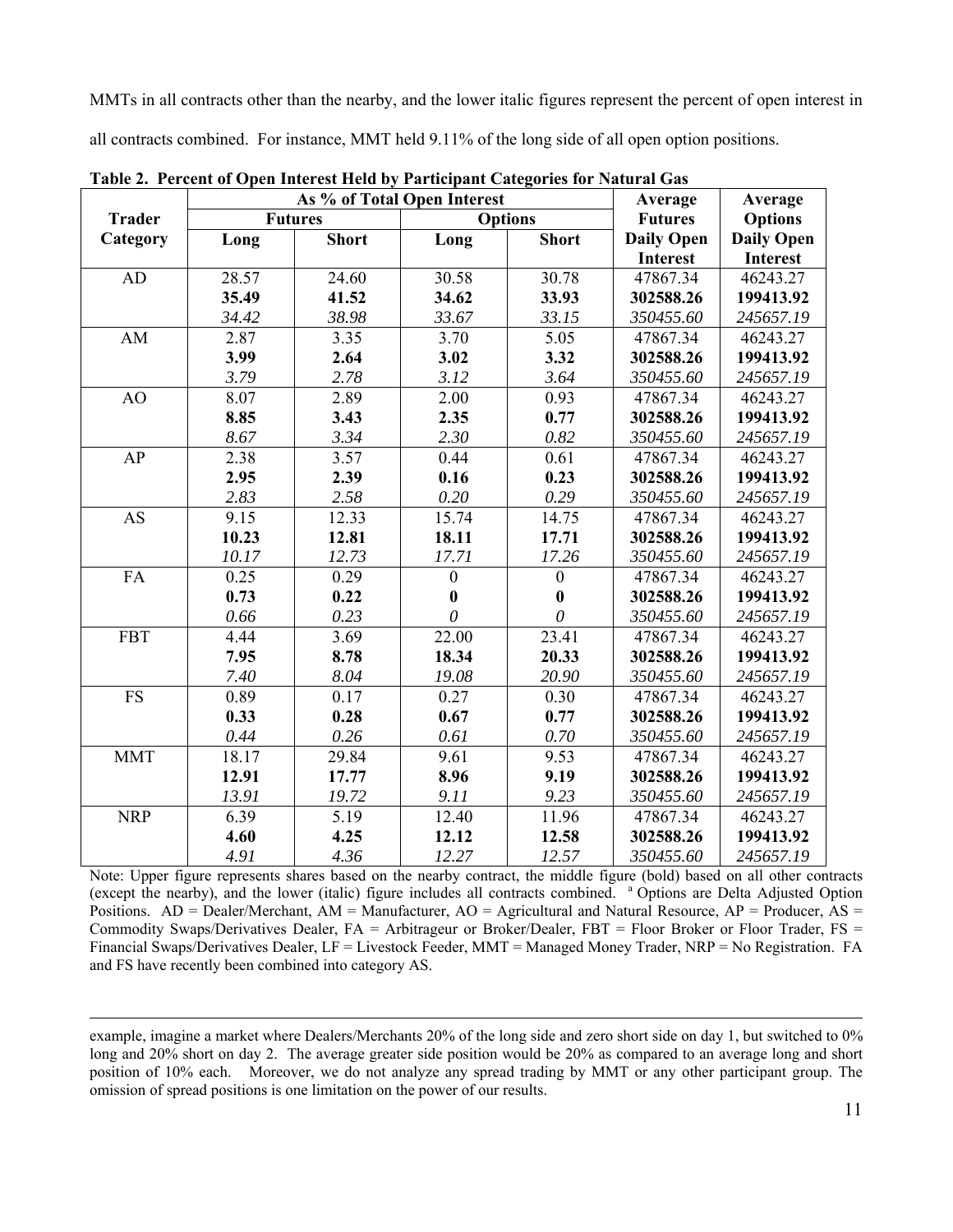|               |          | As % of Total Open Interest |       |                |                   |                   |
|---------------|----------|-----------------------------|-------|----------------|-------------------|-------------------|
|               |          |                             |       |                | Average           | Average           |
| <b>Trader</b> |          | <b>Futures</b>              |       | <b>Options</b> | <b>Futures</b>    | <b>Options</b>    |
| Category      |          |                             |       |                | <b>Daily Open</b> | <b>Daily Open</b> |
|               | Long     | <b>Short</b>                | Long  | <b>Short</b>   | <b>Interest</b>   | <b>Interest</b>   |
| <b>AD</b>     | 18.69    | 24.04                       | 15.94 | 22.98          | 148236.50         | 56107.33          |
|               | 34.96    | 21.72                       | 21.31 | 28.92          | 477637.40         | 211693.43         |
|               | 30.79    | 22.21                       | 20.24 | 27.85          | 625873.91         | 267800.76         |
| AM            | 7.21     | 21.46                       | 2.94  | 7.09           | 148236.50         | 56107.33          |
|               | 7.75     | 8.89                        | 1.34  | 2.43           | 477637.40         | 211693.43         |
|               | 6.84     | 12.77                       | 1.67  | 3.19           | 625873.91         | 267800.76         |
| AO            | 0.70     | 0.28                        | 0.20  | 0.34           | 148236.50         | 56107.33          |
|               | 0.49     | 0.21                        | 0.08  | 0.15           | 477637.40         | 211693.43         |
|               | 0.56     | 0.23                        | 0.10  | 0.19           | 625873.91         | 267800.76         |
| AP            | 9.32     | 11.84                       | 10.02 | 14.33          | 148236.50         | 56107.33          |
|               | 12.80    | 12.39                       | 14.72 | 15.89          | 477637.40         | 211693.43         |
|               | 11.98    | 11.87                       | 13.84 | 15.70          | 625873.91         | 267800.76         |
| <b>AS</b>     | 12.00    | 4.46                        | 12.77 | 16.01          | 148236.50         | 56107.33          |
|               | 12.62    | 28.75                       | 17.35 | 21.39          | 477637.40         | 211693.43         |
|               | 12.85    | 22.79                       | 16.28 | 20.32          | 625873.91         | 267800.76         |
| FA            | 0.20     | 0.06                        | 0.10  | 0.15           | 148236.50         | 56107.33          |
|               | 0.18     | 0.09                        | 0.05  | 0.03           | 477637.40         | 211693.43         |
|               | 0.19     | 0.08                        | 0.06  | 0.06           | 625873.91         | 267800.76         |
| <b>FBT</b>    | 2.33     | 6.78                        | 33.00 | 18.07          | 148236.50         | 56107.33          |
|               | 6.73     | 9.26                        | 25.14 | 16.61          | 477637.40         | 211693.43         |
|               | 5.45     | 8.73                        | 26.98 | 16.94          | 625873.91         | 267800.76         |
| FS            | 0.11     | $\theta$                    | 0.05  | 0.16           | 148236.50         | 56107.33          |
|               | 0.49     | 0.13                        | 0.17  | 0.40           | 477637.40         | 211693.43         |
|               | $0.40\,$ | 0.10                        | 0.14  | 0.36           | 625873.91         | 267800.76         |
| <b>MMT</b>    | 27.35    | 7.34                        | 7.18  | 5.42           | 148236.50         | 56107.33          |
|               | 12.76    | 6.16                        | 6.08  | 4.12           | 477637.40         | 211693.43         |
|               | 17.26    | 6.57                        | 6.37  | 4.40           | 625873.91         | 267800.76         |
| <b>NRP</b>    | 6.58     | 7.11                        | 13.26 | 10.70          | 148236.50         | 56107.33          |
|               | 4.04     | 5.80                        | 11.61 | 7.93           | 477637.40         | 211693.43         |
|               | 4.81     | 6.07                        | 12.01 | 8.50           | 625873.91         | 267800.76         |

**Table 3. Percent of Open Interest Held by Participant Categories for Crude Oil**

Note: Upper figure represents shares based on the nearby contract, the middle figure (bold) based on all other contracts (except the nearby), and the lower (italic) figure includes all contracts combined. <sup>a</sup> Options are Delta Adjusted Option Positions. AD = Dealer/Merchant, AM = Manufacturer, AO = Agricultural and Natural Resource, AP = Producer, AS = Commodity Swaps/Derivatives Dealer, FA = Arbitrageur or Broker/Dealer, FBT = Floor Broker or Floor Trader, FS = Financial Swaps/Derivatives Dealer, LF = Livestock Feeder, MMT = Managed Money Trader, NRP = No Registration. FA and FS have recently been combined into category AS.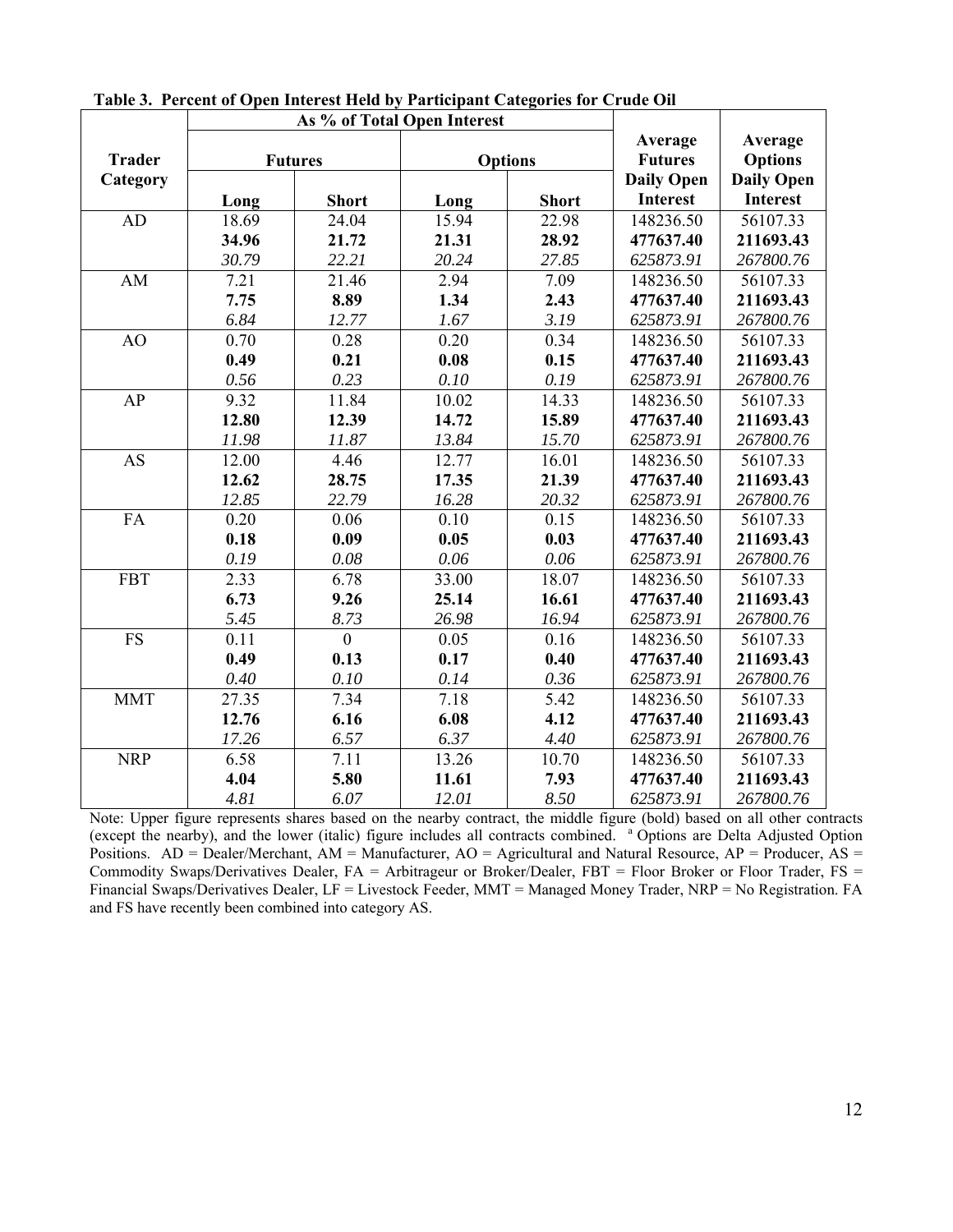The dominant participant in terms of open interest in the natural gas market is the dealer/merchant category (the first category in table 2). Focusing on the long side of the nearby futures contract, dealer/merchants represented 28.57% of the open interest. They, like MMTs represent a sizeable portion of the open interest on the short side (24.60%), but were long over the course of the year by an average of 2,043 contracts. <sup>12</sup> As can be seen from the adjusted option categories, MMTs when compared to the dealer/merchant and floor broker categories hold relatively small positions in the option markets.

 In the crude oil market (table 3), MMTs represented approximately 17.26% of open interest in all futures contracts combined on the long side, and about 7% on the short side. Their share of open interest is the greatest in the nearby contract (27.35% on the long side and 7.34% on the short side). MMTs were basically long over this period holding, on average, 34,773 contracts (not shown in table). The largest 'short' over this time period was the manufacturing category holding 21.46% of the open interest in the nearby contract. Indeed, this category held, on average, a short position of 29,855 contracts on a given day (not shown). Dealers/merchants also significantly contribute to the level of open interest holding 18.69% and 24.04% of the nearby long and short positions respectively. The average dealer position was short 8,461 contracts (not shown in table) over the course of the year. Relative to dealers/merchants, producers, commodity swaps/derivatives dealers, floor brokers/traders and NRPs, MMTs held a relatively small share of open interest in the options markets.

## *Number of Traders Holding Positions*

 $\overline{a}$ 

 Understanding the share of open interest held by each category is informative but says nothing about the number of participants in the market and the level of activity of these participants. Tables 4 and 5 address this issue. The upper and lower panels of table 4 illustrate the number of unique participants (in the nearby futures markets) in each category, the average number of different participants with open positions on any day in each category, and the maximum and minimum number of participants on a given day over the course of the year. Focusing on MMTs in natural gas, we observe 147 unique participants in that category, of which 65.66 held a large position open on an average day. The smallest number of participants observed was 47 and the largest 81.

 $12$  These data are excluded to conserve space but are available upon request.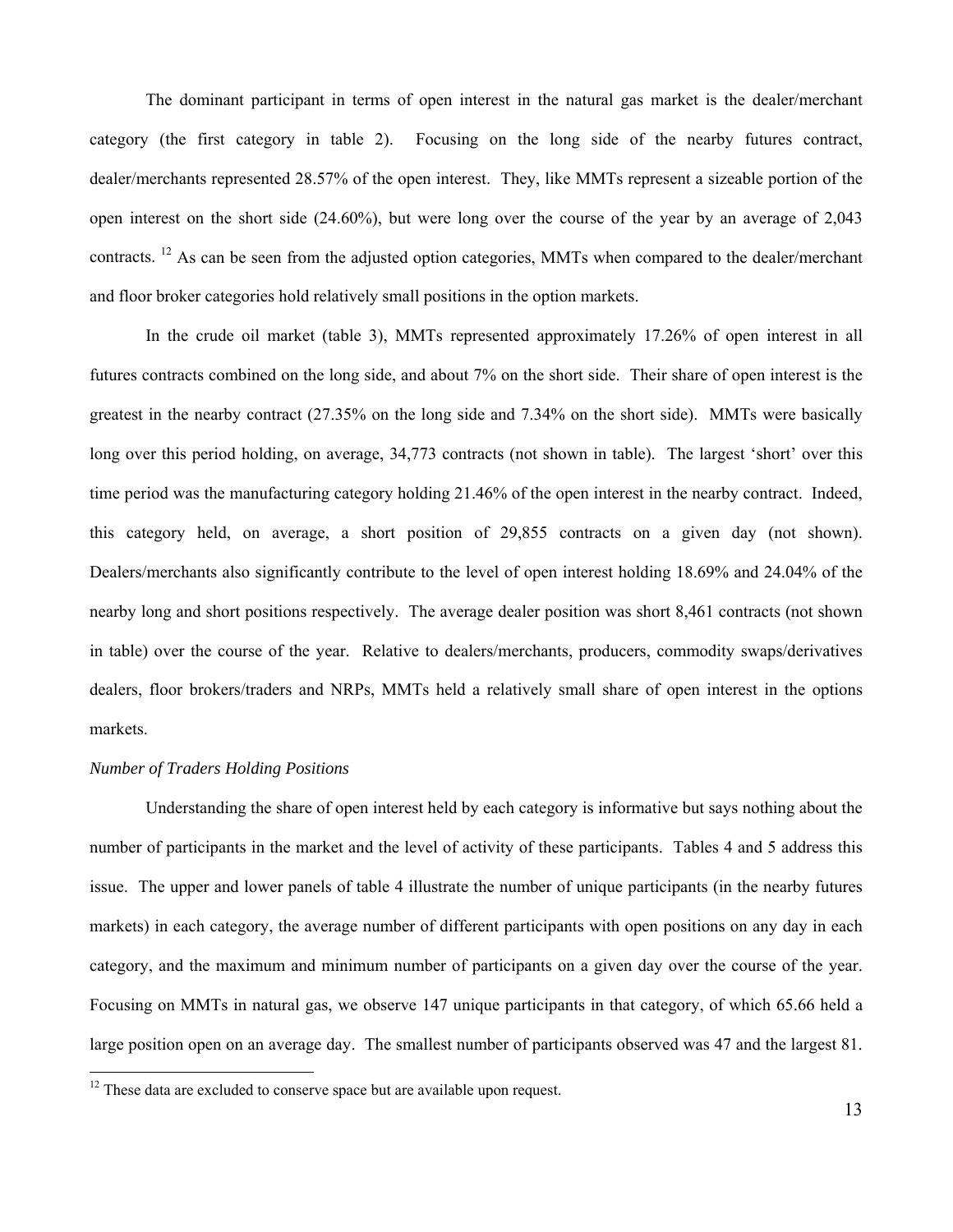Dealer/merchants, despite having fewer unique participants, have a greater presence in the market with 70.56 participants with open positions on an average day. The minimum number of traders in this category is also greater than that for MMTs (57).

 In the crude oil market we see a similar picture– but here there are more MMT participants (276) and on average 79.70 of these are present each day. The minimum number present is 52 and the maximum number is 100, depending on the contract expiration month. Dealer/Merchants also have a significant daily average presence with 61 traders on average and with the minimum number present equaling 52 and the maximum equaling 70. Recall that the manufacturer category commanded a significant share of open interest in the nearby contract (21.46% of the short side). Evidence from the lower panel of table 5 suggests that there are just 30 unique participants in this market over this time period and 16.88 participants are present on an average day. This suggests that the traders in this category hold very large positions.

| Participant<br>Category | <b>Total number</b><br>of 'Unique'<br>Participants<br><b>Over the Time</b><br><b>Period</b> | <b>Number of Participants Holding Positions on any given day</b> |                |                |  |  |  |  |
|-------------------------|---------------------------------------------------------------------------------------------|------------------------------------------------------------------|----------------|----------------|--|--|--|--|
|                         |                                                                                             | <b>Average (St Dev)</b>                                          | <b>Minimum</b> | <b>Maximum</b> |  |  |  |  |
| AD                      | 106                                                                                         | 70.56 (5.13)                                                     | 57             | 81             |  |  |  |  |
| AM                      | 13                                                                                          | 6.00(1.28)                                                       | 4              | 9              |  |  |  |  |
| AO                      | 42                                                                                          | 28.06(2.10)                                                      | 22             | 32             |  |  |  |  |
| AP                      | 21                                                                                          | 11.49(1.03)                                                      | 8              | 14             |  |  |  |  |
| AS                      | 21                                                                                          | 16.60(1.08)                                                      | 14             | 18             |  |  |  |  |
| FA                      | 3                                                                                           | 1.96(0.99)                                                       |                | 3              |  |  |  |  |
| <b>FBT</b>              | 85                                                                                          | 37.92 (3.50)                                                     | 31             | 47             |  |  |  |  |
| <b>FS</b>               | $\overline{2}$                                                                              | 2.00(0.00)                                                       | າ              | $\overline{2}$ |  |  |  |  |
| <b>MMT</b>              | 147                                                                                         | 65.66 (7.24)                                                     | 47             | 81             |  |  |  |  |
| <b>NRP</b>              | 192                                                                                         | 44.77 (6.38)                                                     | 25             | 57             |  |  |  |  |

 **Table 4. Number of Participants Holding Positions: Natural Gas** 

Note: Number of unique participants counts the total number of unique traders within each category that were observed over the time period, whilst the average gives an idea of the typical presence of that category on an average day.  $AD =$ Dealer/Merchant, AM = Manufacturer, AO = Agricultural and Natural Resource, AP = Producer, AS = Commodity Swaps/Derivatives Dealer, FA = Arbitrageur or Broker/Dealer, FBT = Floor Broker or Floor Trader, FS = Financial Swaps/Derivatives Dealer, LF = Livestock Feeder, MMT = Managed Money Trader, NRP = No Registration. FA and FS have recently been combined into category AS.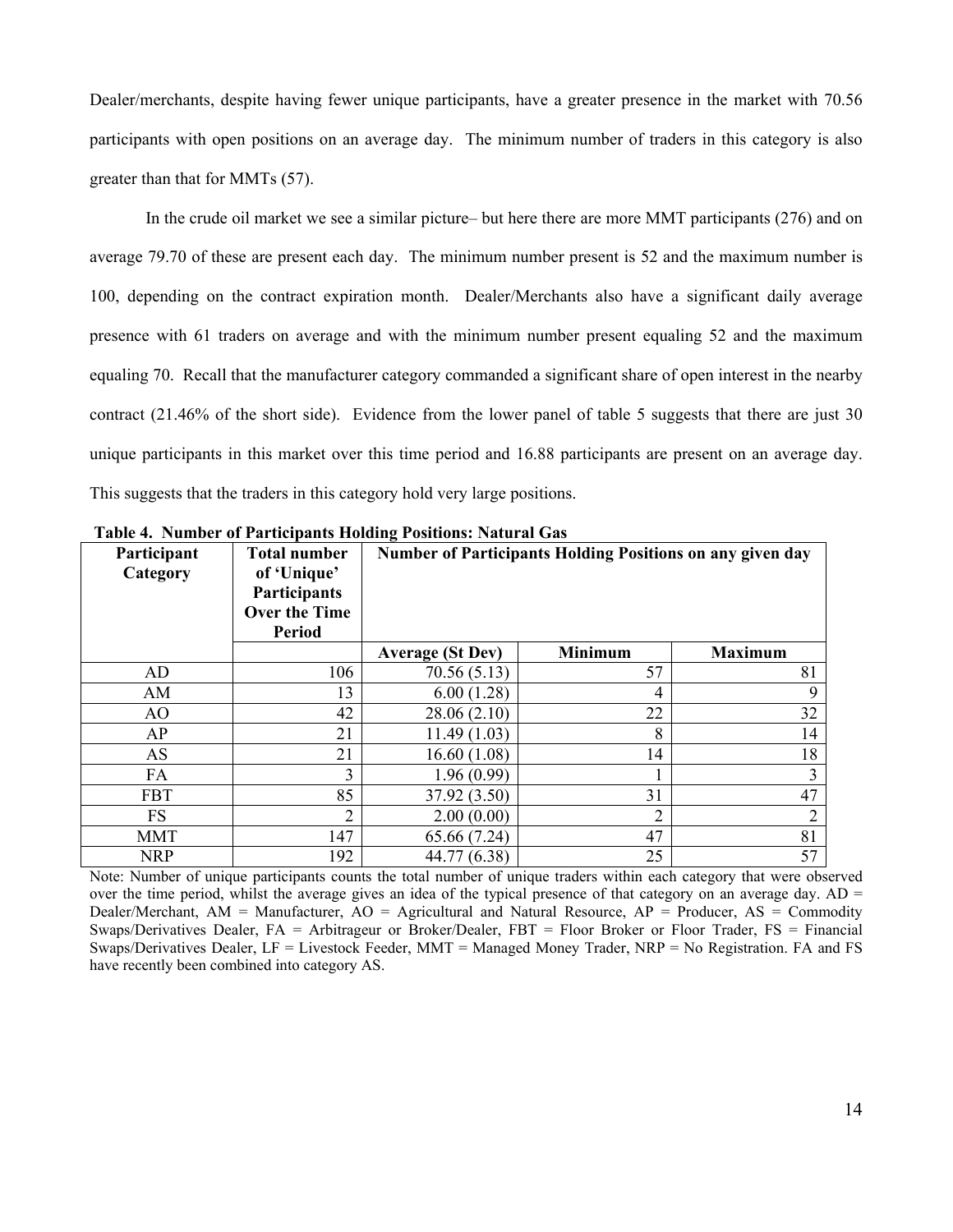| <b>Trader Category</b> | <b>Total number</b><br>of 'Unique'<br><b>Traders Over</b><br>the Time<br><b>Period</b> | <b>Number of Participants Holding Positions on any given day</b> |                |                |  |  |  |  |
|------------------------|----------------------------------------------------------------------------------------|------------------------------------------------------------------|----------------|----------------|--|--|--|--|
|                        |                                                                                        | <b>Average (St Dev)</b>                                          | <b>Minimum</b> | <b>Maximum</b> |  |  |  |  |
| AD                     | 106                                                                                    | 61.03(4.50)                                                      | 52             | 70             |  |  |  |  |
| AM                     | 30                                                                                     | 16.88(1.80)                                                      | 13             | 21             |  |  |  |  |
| AO                     | 17                                                                                     | 5.24(1.82)                                                       | 2              | 9              |  |  |  |  |
| AP                     | 18                                                                                     | 12.53(2.11)                                                      | 8              | 16             |  |  |  |  |
| AS                     | 25                                                                                     | 15.76(2.07)                                                      | 12             | 20             |  |  |  |  |
| FA                     |                                                                                        | 1.00(0.00)                                                       |                |                |  |  |  |  |
| <b>FBT</b>             | 89                                                                                     | 40.00(4.37)                                                      | 32             | 53             |  |  |  |  |
| <b>FS</b>              |                                                                                        | 1.00(0.00)                                                       |                |                |  |  |  |  |
| <b>MMT</b>             | 172                                                                                    | 79.70 (14.14)                                                    | 52             | 100            |  |  |  |  |
| <b>NRP</b>             | 276                                                                                    | 55.75 (20.44)                                                    | 29             | 114            |  |  |  |  |

**Table 4. cont. Number of Participants Holding Positions: Crude Oil** 

Note: Number of unique participants counts the total number of unique traders within each category that were observed over the time period, whilst the average gives an idea of the typical presence of that category on an average day.  $AD =$ Dealer/Merchant, AM = Manufacturer, AO = Agricultural and Natural Resource, AP = Producer, AS = Commodity Swaps/Derivatives Dealer, FA = Arbitrageur or Broker/Dealer, FBT = Floor Broker or Floor Trader, FS = Financial Swaps/Derivatives Dealer, LF = Livestock Feeder, MMT = Managed Money Trader, NRP = No Registration. FA and FS have recently been combined into category AS.

#### *Participation in the Market*

 Data from the LTRS provides details on end-of-day positions. It is therefore impossible to understand intraday trading patterns from these data. We are, however, able to observe the frequency at which participants within each category change their daily positions. Table 5 sheds light on this issue. First we define 'active participants'. These are participants that changed their positions more than 25 days out of the sample. Very active participants on the other hand are defined as participants that also traded more than 75% of their total days in the market (see footnote of the table 5 for an example). Focusing on the dealer/merchant category in the natural gas market we see that 81 (76% of the 106 participants identified previously in Table 4) are active and 39 (37%) are very active. The 81 active participants, on average traded many more times than 25 days, they actually traded, on average, 152.9 days, or 69.9% of the days in the market. The very active participants traded 215.1 days or 91.4% of the total days in the market.

 MMTs despite having more participants than the dealer category (147 vs. 106) are far less active. Indeed, 68 participants are classified as active (46%) and 22 (15%) as very active. In fact, only the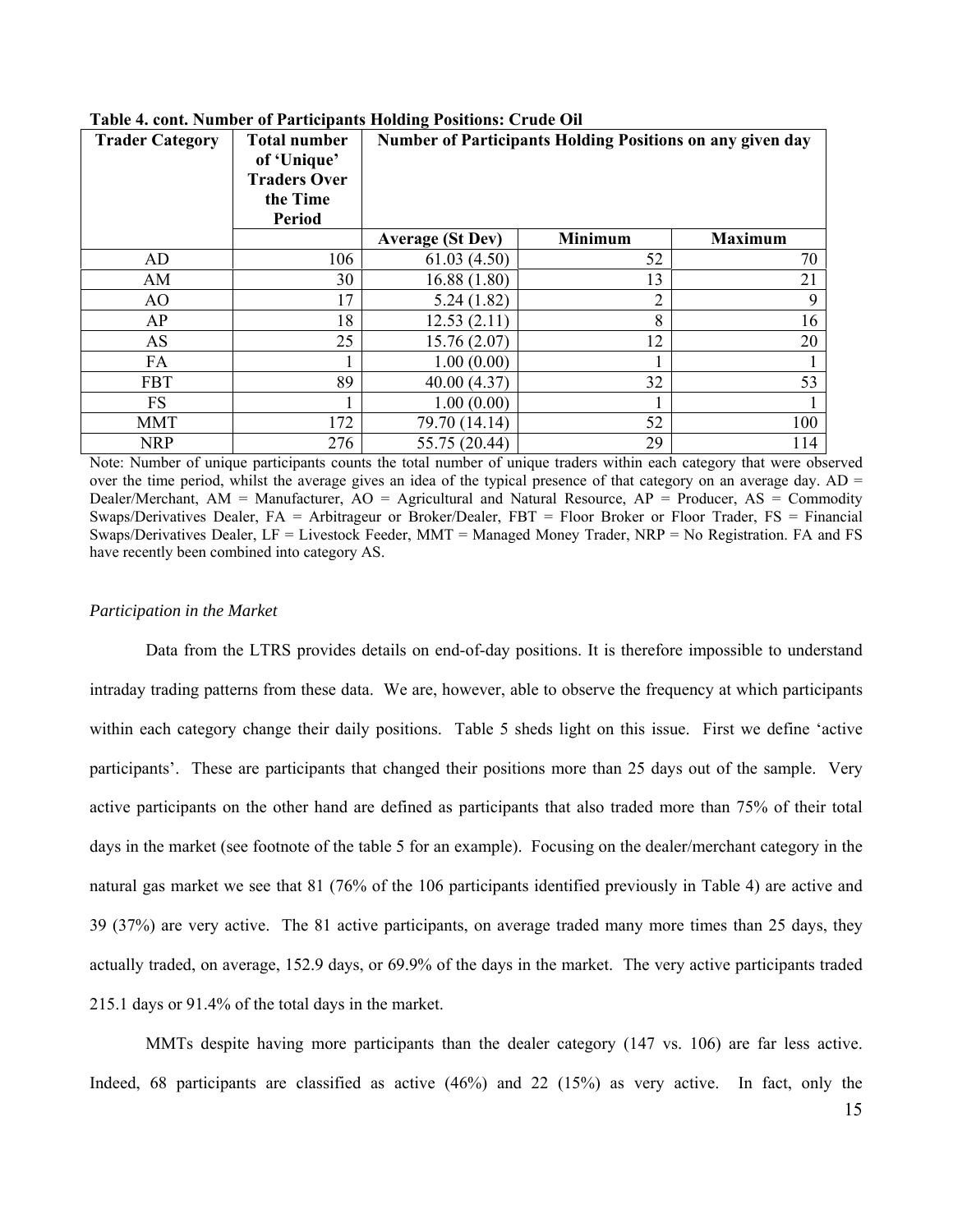manufacturer and NRP categories had lower proportions (38% and 22%) of active participants. The MMT active participants traded, on average, 104.8 days, and only one category, NRP, had less trading activity by its 'active' participants. As a percent of all trading days, MMTs have low activity rates. Interestingly, we see an almost identical story for MMTs in the crude oil market with only NRP having a lower proportion actively trading (17%). Indeed, despite MMTs having the third highest number of very active participants (28, but only 16% of the total), they are only active 86 days on average, just one day more than the least very active category (agricultural and natural resource traders).

 As mentioned previously, the LTRS only collects end-of-day position data and so we can say nothing here of intraday activity. However, this analysis has shown that many MMT traders are not trading every day and hold positions for several days and even months before making any change. Most other trading categories change their positions on a much more frequent basis.<sup>13</sup>

| Participant | # of participants |             |        | # active days | % active days |             |
|-------------|-------------------|-------------|--------|---------------|---------------|-------------|
| category    | active            | very active | active | very active   | active        | very active |
| AD          | 81(76%)           | 39(37%)     | 152.9  | 215.1         | 69.9          | 91.4        |
| AM          | 5(38%)            | 3(23%)      | 159.6  | 217.3         | 73.0          | 97.1        |
| AO          | 29 (69%)          | 7(17%)      | 105.2  | 213.6         | 47.6          | 90.8        |
| AP          | 15(71%)           | 5(24%)      | 106.9  | 156.4         | 57.3          | 86.6        |
| AS          | 20 (95%)          | 8(38%)      | 159.1  | 229.5         | 67.5          | 91.2        |
| FA          | $3(100\%)$        | 1(33%)      | 105.0  | 107.0         | 62.8          | 82.3        |
| <b>FBT</b>  | 41 (48%)          | 24 (28%)    | 167.4  | 226.9         | 71.9          | 90.8        |
| <b>FS</b>   | $2(100\%)$        | $1(50\%)$   | 182.5  | 254.0         | 67.6          | 94.1        |
| <b>MMT</b>  | 68 (46%)          | 22(15%)     | 104.8  | 172.4         | 55.1          | 88.6        |
| <b>NRP</b>  | 42 (22%)          | 18 (9.4%)   | 93.8   | 136.0         | 65.8          | 91.7        |

**Table 5. Participation in the Market : Natural Gas** 

 $\overline{a}$ 

 $AD = Dealer/Merchant$ ,  $AM = Manufacturer$ ,  $AO = Agricultural$  and Natural Resource,  $AP = Product$ ,  $AS = Commodity$ Swaps/Derivatives Dealer, FA = Arbitrageur or Broker/Dealer, FBT = Floor Broker or Floor Trader, FS = Financial Swaps/Derivatives Dealer, LF = Livestock Feeder, MMT = Managed Money Trader, NRP = No Registration. FA and FS have recently been combined into category AS.

<sup>&</sup>lt;sup>13</sup> A change in position is documented if a participant's number of outstanding contracts differs from a previous position. Of course, it is possible that a participant traded contracts intraday but ended with precisely the same number of contracts so it looked like they did not trade. We ignore the likelihood of this occurring but acknowledge it is possible. In a recent study by the New York Mercantile Exchange (2005) the exchange found that hedge funds hold positions significantly longer than the rest of the market, which, they say, supports the conclusion that Hedge Funds are non-disruptive source of liquidity to the market.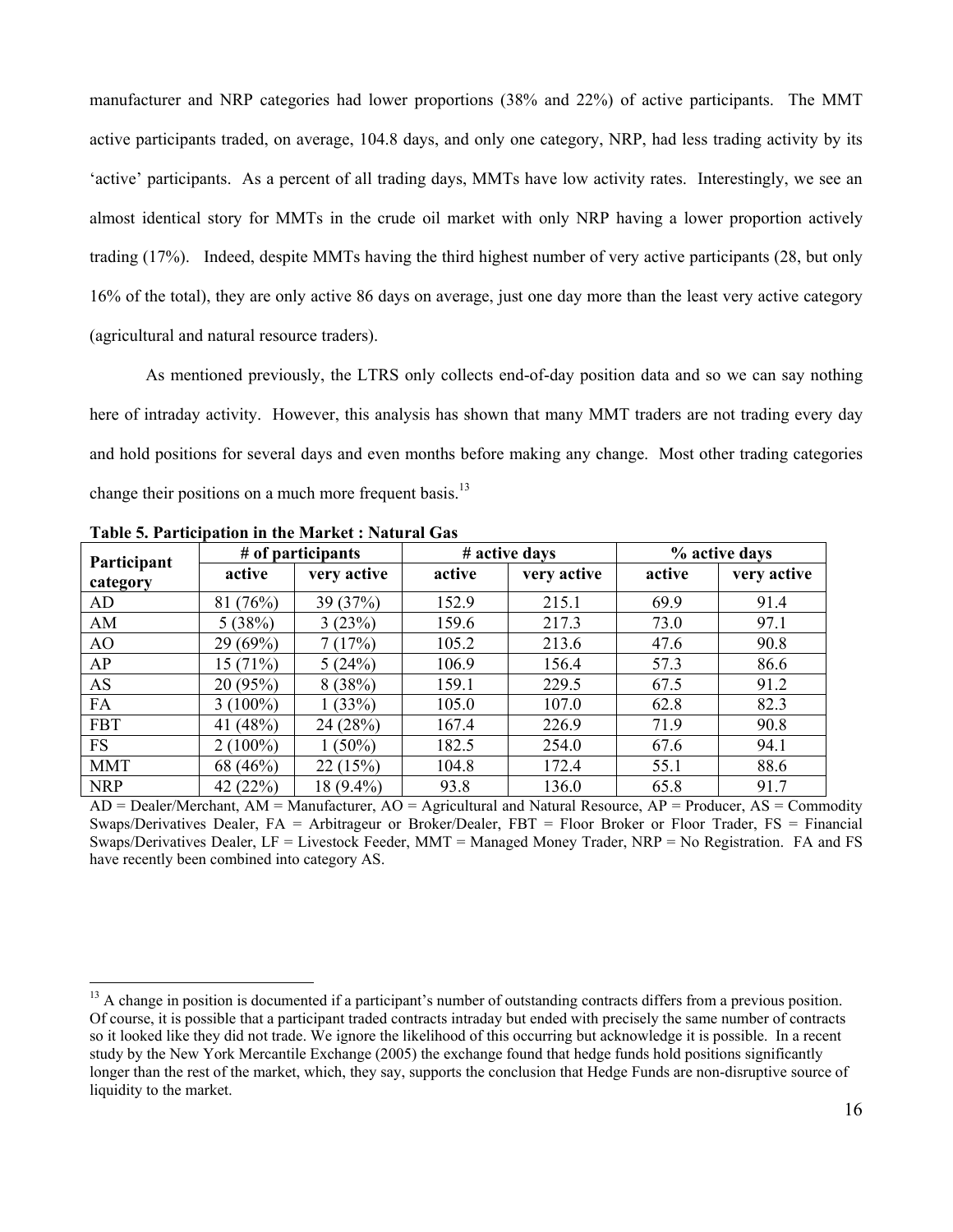| Participant |           | # of participants |        | # active days |        | % active days |
|-------------|-----------|-------------------|--------|---------------|--------|---------------|
| category    | active    | very active       | active | very active   | active | very active   |
| AD          | 74 (70%)  | 35(33%)           | 150    | 217           | 69     | 92            |
| AM          | 20(67%)   | $12(40\%)$        | 151    | 200           | 77     | 96            |
| AO          | 8(47%)    | 2(12%)            | 74     | 107           | 54     | 85            |
| AP          | 13 (72%)  | $9(50\%)$         | 177    | 219           | 78     | 96            |
| <b>AS</b>   | 20 (75%)  | $15(60\%)$        | 171    | 206           | 81     | 94            |
| FA          | $(100\%)$ | $1(100\%)$        | 119    | 119           | 99     | 99            |
| <b>FBT</b>  | 58 (65%)  | 42 (47%)          | 139    | 162           | 80     | 92            |
| <b>FS</b>   | $(100\%)$ | $1(100\%)$        | 254    | 254           | 94     | 94            |
| <b>MMT</b>  | 85 (49%)  | 28(16%)           | 104    | 168           | 55     | 86            |
| <b>NRP</b>  | 48 (17%)  | 17(6%)            | 83     | 131           | 60     | 92            |

**Table 5. cont. Participation in the Market : Crude Oil** 

Active  $=$  participants that actively traded for more than 25 days, very active  $=$  participants that also traded more than 75% of their total days (270) in the market. For example, a participant may be in the active group because he changed his positions on 25 days, but if he held passive large positions in the market for an additional 75 days (thus was in the market for a total of 100 days), he will not qualify as a very active trader as his active days constitute only 25% of the total days. Figures in parenthesis represent percent of active and very active traders of the total number of unique traders (from Table 4). # active days and % active days represent averages across participants in each trading category. % active days is the number of active days as percent of total number of days in the market.

#### *Correlations of Trading Positions*

 Our preliminary analysis of interactions begins with simple correlation analysis between participants' changes in positions. This preliminary analysis provides some intuition into the DAG analysis. Bilateral correlation coefficients with significance levels are reported for the categories of participants in both the natural gas and crude oil markets in table 6. The column labeled MMT illustrates the correlations between MMT futures trading positions. Perhaps surprising is the high degree of negative correlation between the MMTs and the others with the strongest connection between the two largest participants (in terms of open interest) – dealers/merchants and MMTs. Indeed, Figure 1 plots the changes between these two large categories (the upper panel plots all commercial vs. all non commercials). The graph illustrates the consistent strength in their relationships. In the crude oil market (lower panel of table 6) we see a similar negative relationship in the futures markets for MMT with the other categories. The two largest hedgers (dealers/merchants and manufacturers) are plotted against MMT in Figure 2. As can be seen manufacturers and dealers/merchants are very highly (negatively) correlated with MMT. However, correlation says nothing of causation and it is to that issue that we now turn.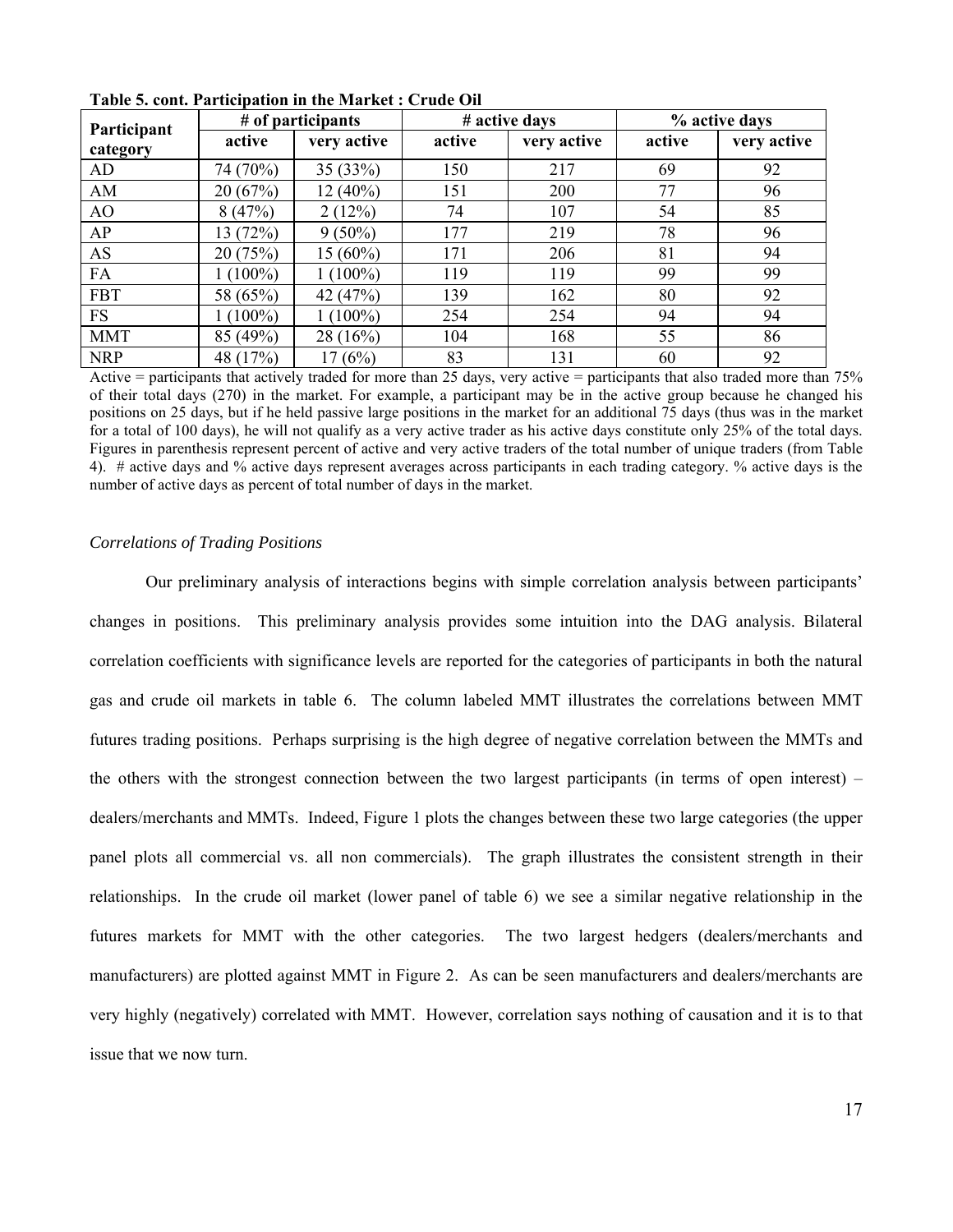|            | AD                       | AM         | AO          | AP          | AS         | FA                       | <b>FBT</b> | <b>FS</b>   | <b>MMT</b>  | <b>NRP</b>  |
|------------|--------------------------|------------|-------------|-------------|------------|--------------------------|------------|-------------|-------------|-------------|
| AD         | $\overline{\phantom{0}}$ | $0.440***$ | $0.315***$  | $0.376***$  | $0.413***$ | $0.135**$                | 0.06       | $0.260***$  | $-0.910***$ | $0.349***$  |
| AM         |                          |            | $-0.180***$ | $0.750***$  | 0.100      | 0.086                    | $-0.04$    | $-0.478***$ | $-0.456***$ | $-0.104*$   |
| AO         |                          |            |             | $-0.212***$ | $0.340***$ | $0.270***$               | $0.268***$ | $0.571***$  | $-0.460***$ | $0.470***$  |
| AP         |                          |            |             |             | 0.091      | 0.055                    | $-0.127**$ | $-0.502***$ | $-0.365***$ | $-0.149**$  |
| AS         |                          |            |             |             |            | $0.119**$                | $0.119**$  | $0.181***$  | $-0.568***$ | $0.131**$   |
| FA         |                          |            |             |             |            | $\overline{\phantom{a}}$ | $0.100*$   | 0.093       | $-0.232***$ | $0.240***$  |
| <b>FBT</b> |                          |            |             |             |            |                          |            | $0.152**$   | $-0.270***$ | $0.250***$  |
| FS         |                          |            |             |             |            |                          |            |             | $-0.320***$ | $0.621***$  |
| <b>MMT</b> |                          |            |             |             |            |                          |            |             |             | $-0.518***$ |
| <b>NRP</b> |                          |            |             |             |            |                          |            |             |             |             |

**Table 6. Correlations of Changes in Positions in Futures for Natural Gas Participants** 

NRP  $\begin{array}{c|c|c|c|c} & & & & \text{if} & \text{if} & \text{if} & \text{if} & \text{if} & \text{if} & \text{if} & \text{if} & \text{if} & \text{if} & \text{if} & \text{if} & \text{if} & \text{if} & \text{if} & \text{if} & \text{if} & \text{if} & \text{if} & \text{if} & \text{if} & \text{if} & \text{if} & \text{if} & \text{if} & \text{if} & \text{if} & \text{if} & \text{if} & \text{if} & \text{if} & \text{if} & \text{if}$ Producer, AS = Commodity Swaps/Derivatives Dealer, FA = Arbitrageur or Broker/Dealer, FBT = Floor Broker or Floor Trader, FS = Financial Swaps/Derivatives Dealer, MMT = Managed Money Trader, NRP = No Registration. FA and FS have recently been combined into category AS.

## **Correlations of Changes in Positions in Futures for Crude Oil Participants**

|            | AD | AΜ         | AO          | АP          | AS          | FA          | FBT         | <b>FS</b>   | <b>MMT</b>  | <b>NRP</b>  |
|------------|----|------------|-------------|-------------|-------------|-------------|-------------|-------------|-------------|-------------|
| AD         |    | $0.284***$ | $-0.124**$  | $-0.010$    | $-0.083$    | $-0.110*$   | $0.436***$  | $-0.163***$ | $-0.619***$ | 0.048       |
| AM         |    |            | $-0.537***$ | $-0.419***$ | $-0.825***$ | $-0.287***$ | $0.722***$  | $-0.576***$ | $-0.861***$ | $-0.177***$ |
| AO         |    |            |             | $0.120**$   | $0.560***$  | 0.010       | $-0.496***$ | $0.317***$  | $0.482***$  | 0.090       |
| AP         |    |            |             |             | $0.377***$  | $0.321***$  | $0.255***$  | $-0.212***$ | $0.122**$   | $0.184***$  |
| AS         |    |            |             |             |             | $0.240***$  | $0.537***$  | $-0.592***$ | $0.602***$  | $0.291***$  |
| FA         |    |            |             |             |             | ۰           | $-0.255***$ | $0.212***$  | $0.219***$  | 0.068       |
| <b>FBT</b> |    |            |             |             |             |             |             | $-0.255***$ | $-0.810***$ | 0.032       |
| FS         |    |            |             |             |             |             |             |             | $0.532***$  | 0.011       |
| <b>MMT</b> |    |            |             |             |             |             |             |             |             | $-0.080$    |
| <b>NRP</b> |    |            |             |             |             |             |             |             |             |             |

\*, \*\*\* indicates significance at the 1%, 5% and 10%, respectively. AD = Dealer/Merchant, AM = Manufacturer, AO = Agricultural and Natural Resource, AP = Producer, AS = Commodity Swaps/Derivatives Dealer, FA = Arbitrageur or Broker/Dealer, FBT = Floor Broker or Floor Trader, FS = Financial Swaps/Derivatives Dealer,  $MMT =$  Managed Money Trader,  $NRP =$  No Registration. FA and FS have recently been combined into category AS.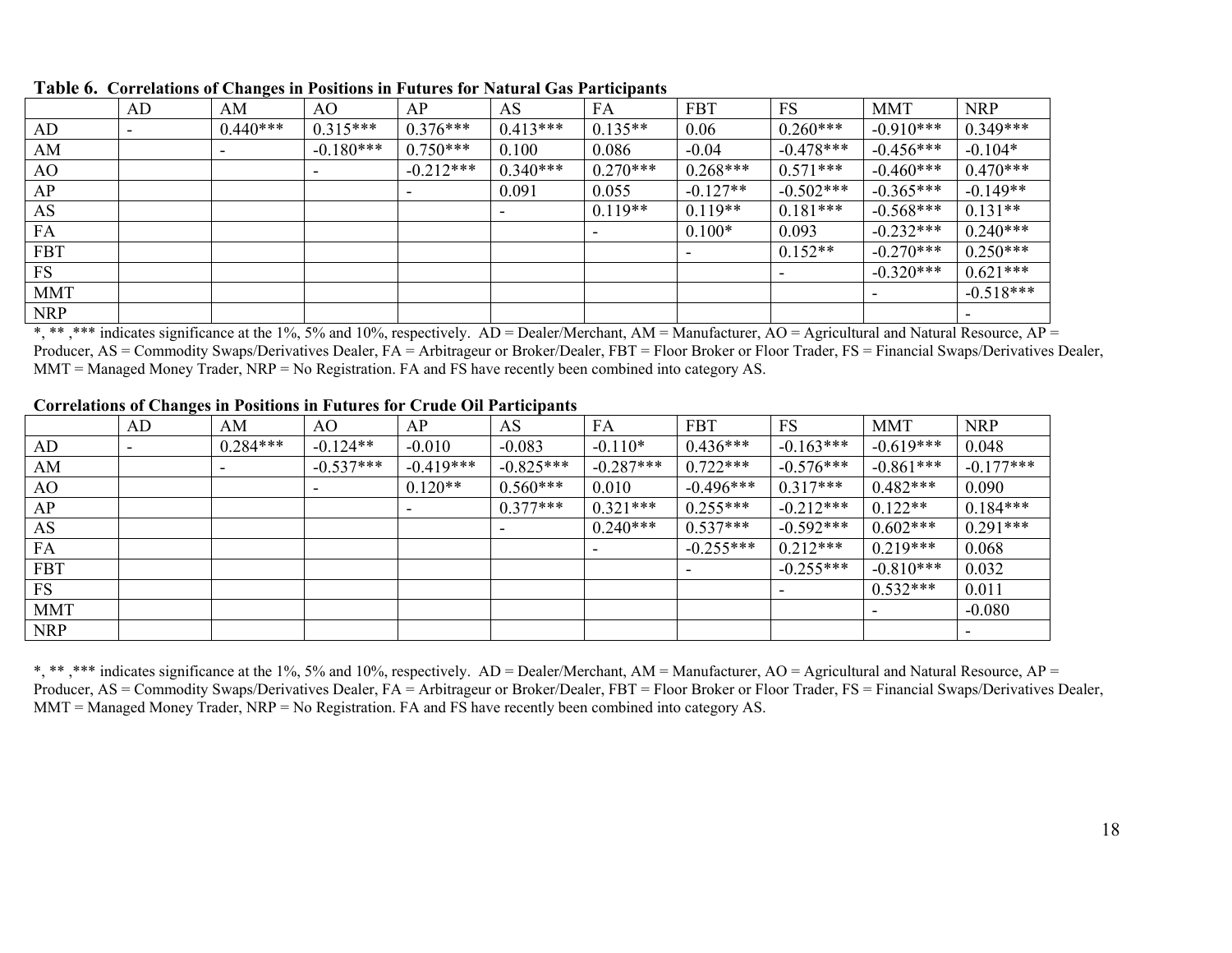

## **Figure 1. Comparing Changes in Position between the Non-Commercial & Commercial Categories (upper figure) & Dealer/Merchants & Managed Money Trader Categories (lower figure): Natural Gas**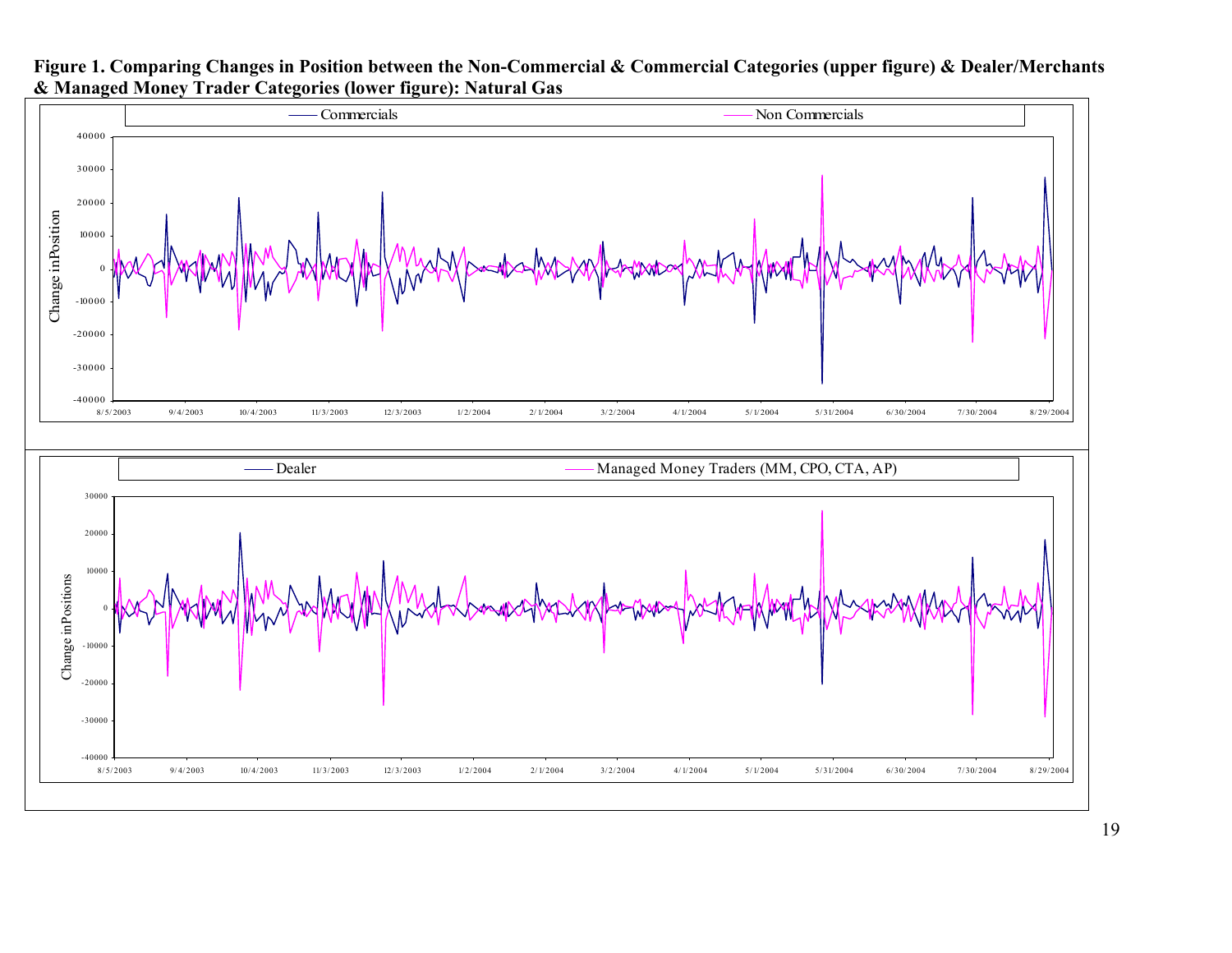

**Figure 2. Comparing Changes in Positions between the Non-Commercial & Commercial Categories (upper figure) & Dealer/Merchants & Manufacturer & Managed Money Trader Categories (lower figure): Crude Oil** 

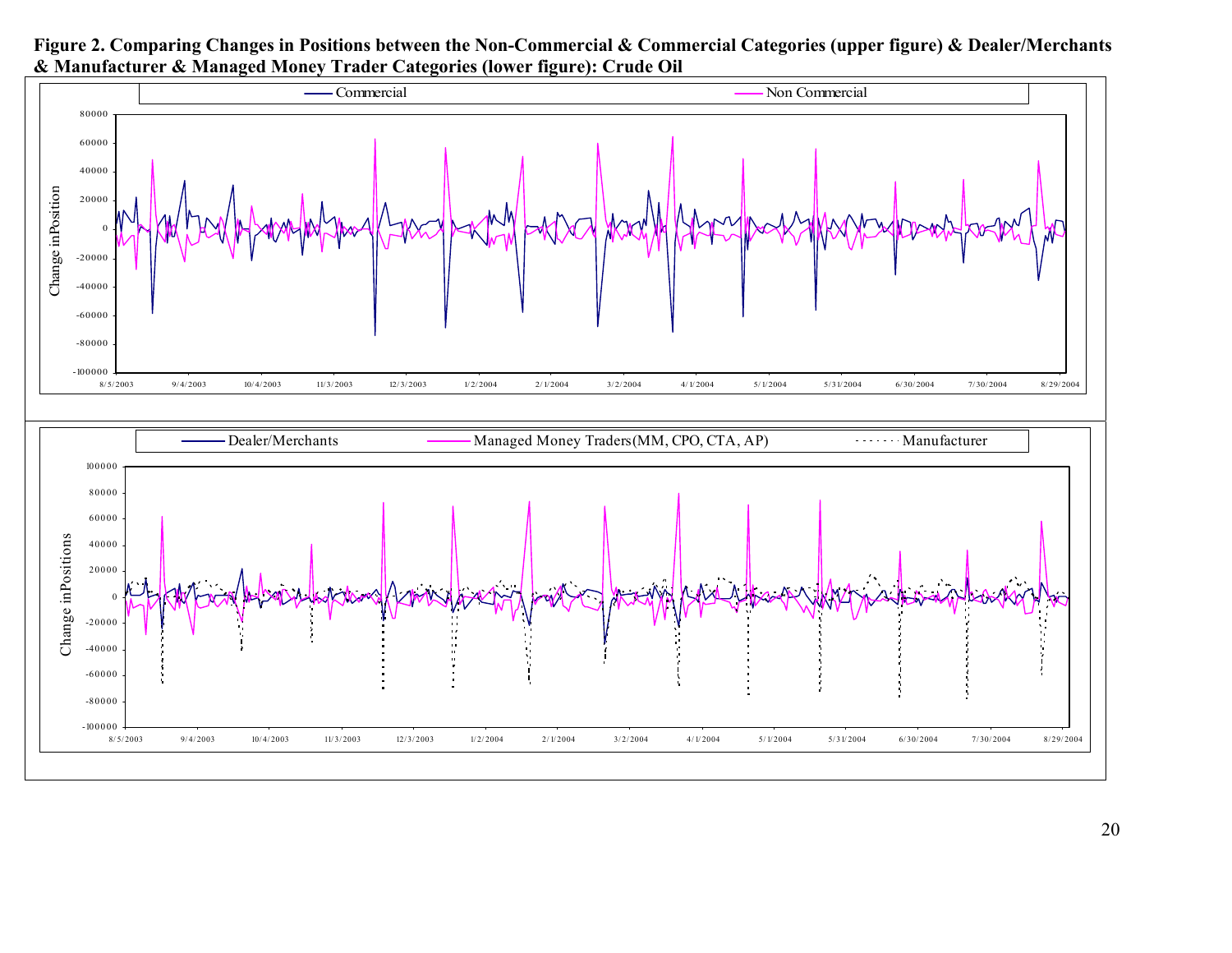#### **VI. Empirical Methods**

#### *Directed Graphs, the PC Algorithm*

 The application of Directed Acyclic Graphs (DAGs) follows the theoretical work of Pearl (2000) and the TETRAD algorithms in Spirtes, Glymour and Scheines (2000) and readers are directed to these papers for a complete overview of the theory. Briefly stated, a directed graph is a picture representing causal flow among or between a set of variables. In this paper we apply the PC algorithm in TETRAD to build a DAG on the innovations from a Vector Autoregressive Regression (VAR) model of the variables.

The PC algorithm starts with a complete undirected graph, G on the vertex set **Z**. The complete, undirected, graph shows an undirected line between each of the variables in the system (each variable in **Z**). Lines connecting each of the variables are sequentially removed based on zero or partial (conditional) correlation. The conditioning variable(s) on the removed lines between two of the variables is called the "sepset" of the variables whose line has been removed (for vanishing zero order conditioning information the sepset is the empty set). Edges are directed by considering triples  $X \rightarrow Y \rightarrow Z$ , such that X and Y are adjacent as are Y and Z, but X and Z are not adjacent. Direct lines between triples:  $X - Y - Z$  as  $X \rightarrow$  $Y \leftarrow Z$  if Y is not in the sepset of Z and X. If  $X \rightarrow Y$ , Z and Y are adjacent, Z and X are not adjacent, and there is no arrowhead at Y, then orient  $Y - Z$  as  $Y \rightarrow Z$ . If there is a directed path from X to Y, and a line between X and Y, then direct  $(X - Y)$  as:  $X \rightarrow Y$ . In applications, Fisher's z (see Appendix on Directed Graphs) is used to test whether conditional correlations are significantly different from zero.

#### *Vector Autoregressive Models and Innovation Accounting*

 Whereas 'structural' econometric models are well suited to tackle questions at static equilibria before and after a shock, they are not particularly well suited to tackle issues of what unfolds between the pre and the post shock equilibria. VAR econometric models impose as few as possible *a priori* theoretical restrictions and allow any of the regularities in the data to reveal themselves. Indeed, Hamilton (pp.  $324 - 27$ ) noted that a VAR model may be considered a reduced form of a structural econometric model. In particular, the VAR econometric model allows us to undertake innovation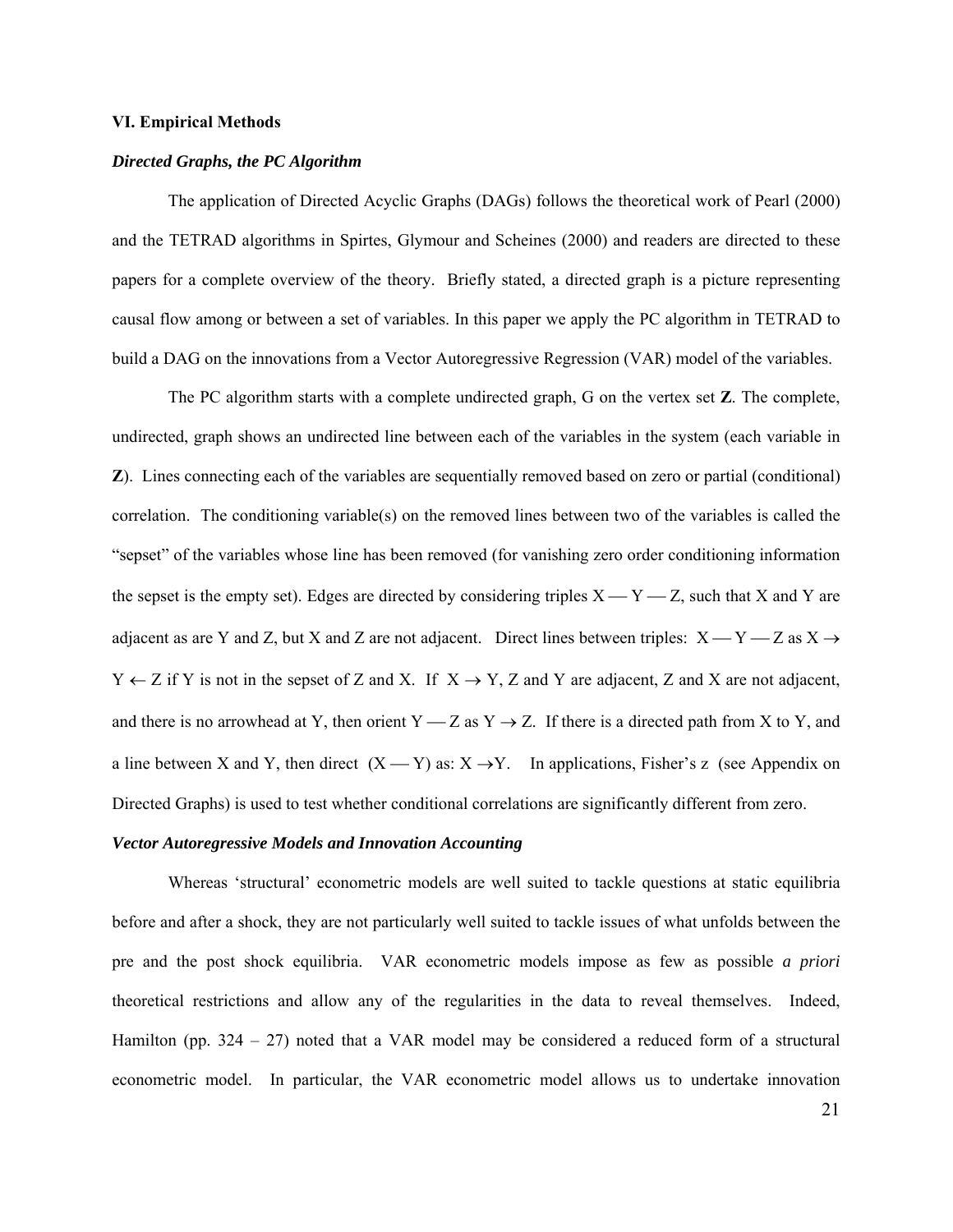accounting on the residuals. Innovation accounting includes both an analysis of forecast error decompositions and also impulse response simulations. Innovation accounting therefore provides information on how 1) individual participants positions and prices influence the market; 2) the strength of the relationships amongst the positions and prices; 3) magnitude of a response from a change in a position or change in price; 4) pattern of response as a result of the change; and 5) direction of the response. Detailed derivations and summaries of VAR econometric methods are provided by Hamilton (chapter 11) and are not outlined here.

#### **VII. Empirical Results**

 $\overline{a}$ 

 As we have numerous participants in each market (and some do not command a significant share of the open interest) we define separate categories to for the largest hedgers and speculators and pool all the other commercial and non-commercial participants together. Specifically, in the natural gas market we focus on the dealers/merchant category, MMTs, and the other two broad categories – the rest of commercials and non-commercials. Commercials here include all hedgers except dealers/merchants and non-commercials include all speculators except MMTs. For the crude oil market, we include one other large hedger group – the manufacturer group. Such a grouping keeps our models parsimonious but still allows us to study specific large participants. $^{14}$ 

 The VAR framework was chosen over a Vector Error Correction (VEC) model suggested by Johanesen and Juselius (1991, 1992) in this paper because cointegration was not an issue. Specifically, as the variables studied here (changes in positions and changes in prices) are all stationary (results of tests are excluded to conserve space but are available upon request) they cannot, by definition be cointegrated. The optimal lag length is based on the Akaike Information Criterion (AIC), which determined that a one lag structure was optimal for both the natural gas and the crude oil markets.<sup>15</sup>

 $14$  An alternative to using OI to decide on groupings of participants is to employ cluster analysis to systematically group participants. This is an avenue of further research.

<sup>&</sup>lt;sup>15</sup> Granger and Newbold (pp. 99 – 101) caution against the exclusive reliance on Q (portmanteau) statistics to test for the model's adequacy. Accordingly, Dickey Fuller (DF) unit roots tests were also conducted on each of the VAR equation's residuals since the stationarity of these residuals provides verification of the models adequacy.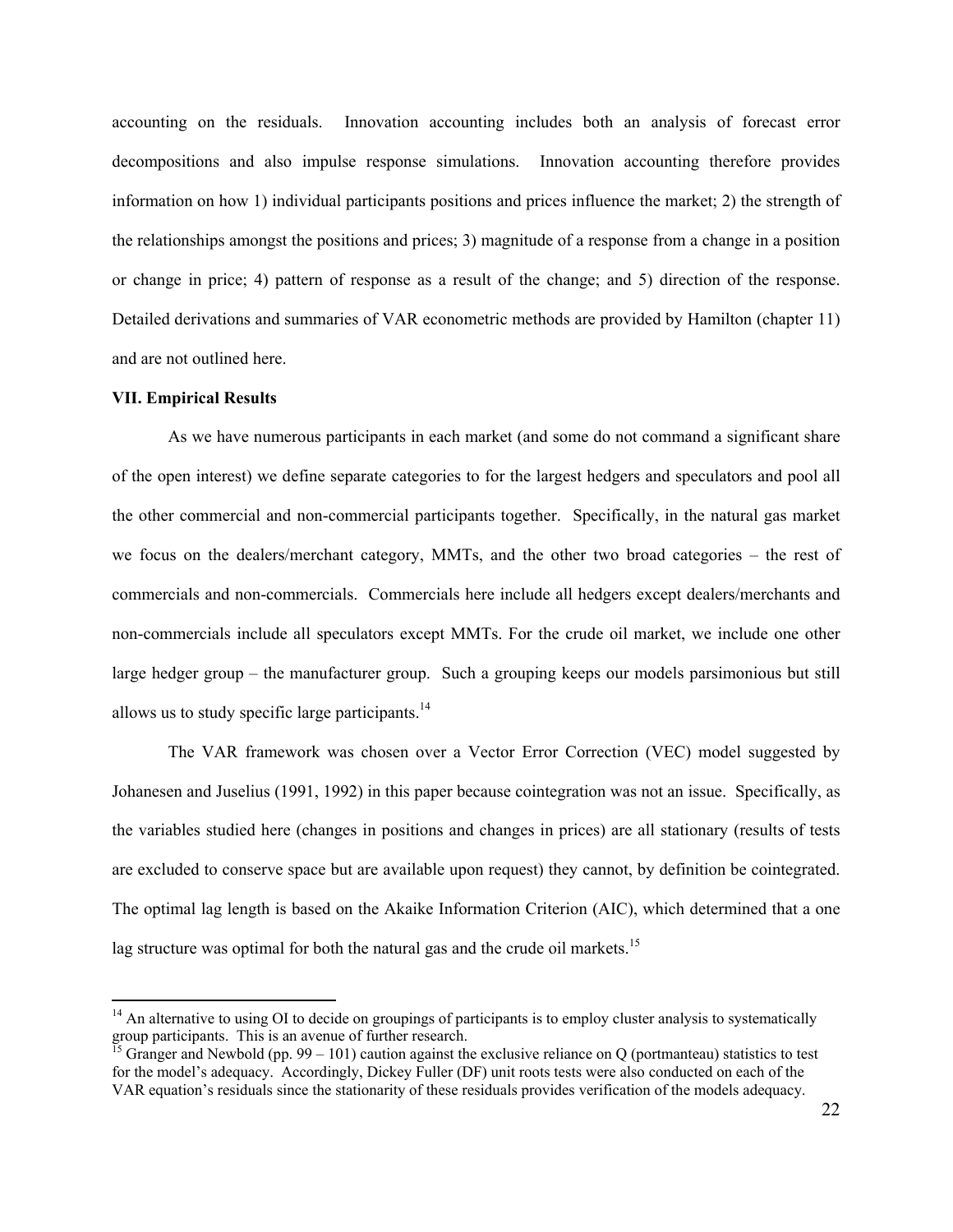The strengths of the relationships amongst the variables in the VAR can be described through standard innovation accounting techniques, but critical in such an analysis is the treatment of contemporaneous innovation correlation. Indeed, most studies employing VAR's have yet to fully address the problem associated with the contemporaneous relationships among variables. Despite this, innovation accounting techniques require that a causal assumption about contemporaneous correlation be made. Early work in this area employed the Choleski factorization, with more recent applications concentrating on a 'structural' factorization suggested by Bernanke (1986) and Sims (1986) simply because researchers may not view the world as being recursive (Cooley and Leroy (1985)). The solution that we adopt here is the factorization procedure known as the Bernanke ordering. Specifically, write the vector of innovations (ε) from the estimated VAR model as  $A\epsilon_t = v_t$ , where A is a *n* x *n* matrix (where *n* = number of variables) and  $v_t$  is a n x 1 vector of orthogonal shocks.

As illustrated by Doan (1992, pp.  $8 - 10$ ), a factorization is identified if there is no combination of i and j  $(i \neq j)$  for matrix A where both  $\{a_{ii}\}\$  and  $\{a_{ii}\}\$  are non-zero where  $\{a_{ii}\}\$  is an element i,j of matrix A in this instance. In this paper, we employ the algorithm presented in Spirtes et al. (1993) in order to place zeros in the A matrix.

#### *Results from DAGs: Natural Gas*

Innovations from our VAR give us the contemporaneous innovations correlation matrix, Σ ( $\hat{v}_t$ ), where  $\hat{v}_t$  are the elements of the correlation matrix on innovations from the VAR. DAG theory points out that the off-diagonal elements of the scaled inverse of the  $\Sigma(\hat{v}_t)$  matrix are in fact the negatives of the partial correlation coefficients between the corresponding pair of variables given the remaining variable(s) in the matrix (Whittaker 1990, p.4). To illustrate, suppose we are interested in computing the conditional correlation between innovations in MMT participants and price changes given innovations with dealers/merchants in the natural gas market and computing the conditional correlation between

Additionally we do not detect any evidence of remaining ARCH effects (at the one percent level). In sum both VAR models seem well specified.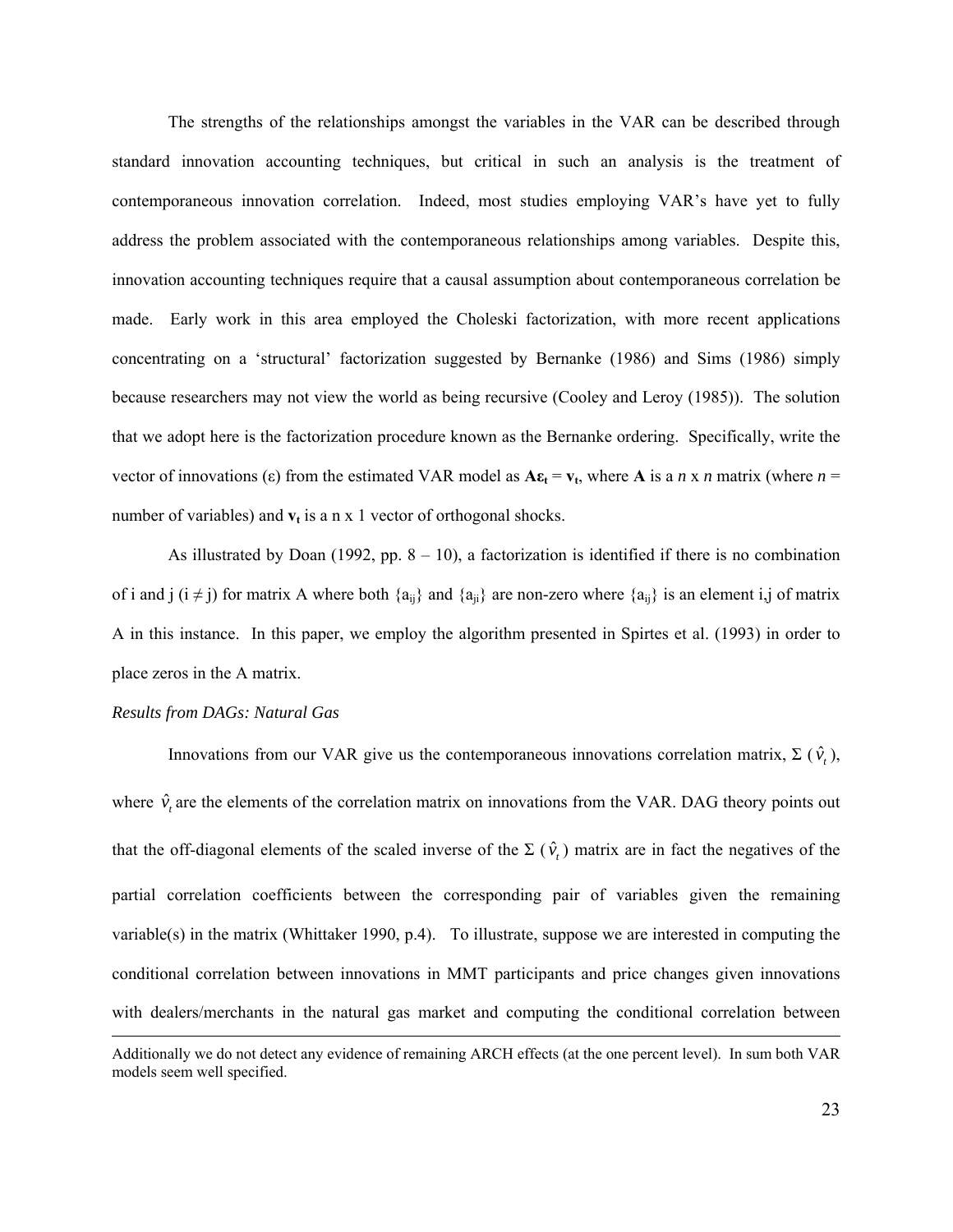innovations in MMT and price changes given innovations with both changes in dealers/merchants positions and changes in manufacturers' positions in the crude oil market. The off-diagonal elements of the scaled inverse of the  $\Sigma(\hat{v}_t)$  matrix (after multiplying by minus one so we get the correct sign of the partial correlations), denoted by  $\Sigma^*$  ( $\hat{v}_t$ ), where the \* indicates that we have scaled and corrected for the sign of the inverse matrix for the natural gas market is as follows:

$$
\sum_{NG}^{*}(\hat{v}_t) = \begin{bmatrix} 1.000 \\ -0.905 & 1.000 \\ 0.1824 & -0.065 & 1.000 \end{bmatrix}.
$$

 $\overline{a}$ 

The matrix  $\sum_{N=0}^{8} (\hat{v}_t)$  is the 3 x 3 matrix of partial correlations with lower triangular elements associated with dealers/merchants, MMTs and price changes. For example, the partial correlation between dealers/merchants and MMT given innovations in prices is -0.905. Fisher's z test (see appendix) can be applied to test whether the partial correlation is significantly different from zero (and in this case it is). The partial correlation between MMTs and price changes, given innovations in dealers/merchant changes, is  $-0.065$  and this is not statistically different than zero.<sup>16</sup> On the other hand there is a significant and positive relationship between dealers/merchants and prices (0.1824). This result, suggests that there is no link between MMTs and price volatility (recall we are using changes, so, for example, a large change in MMT positions, either more short or more long, results in no effect on price changes). There is a positive association between changes in dealers/merchants positions and price changes.

 The theory of DAGs as outlined in Spirtes et. al (1993) provides a robust algorithm for removing edges between the variables studied here and also directs causal flow (causality) information amongst the variables. Based on the correlation matrix, causal flows between contemporaneous innovations from each of the trader categories and price level are assigned. The PC algorithm starts with a complete undirected

<sup>&</sup>lt;sup>16</sup> The unconditional correlation between MMT innovations and price innovations (not conditional on dealers/merchants) is -0.2399 – significant at the one percent level. Unlike the unconditional correlations the partial correlations 'purge' out the effect of other participants (price) influence of the relationship between the two variables.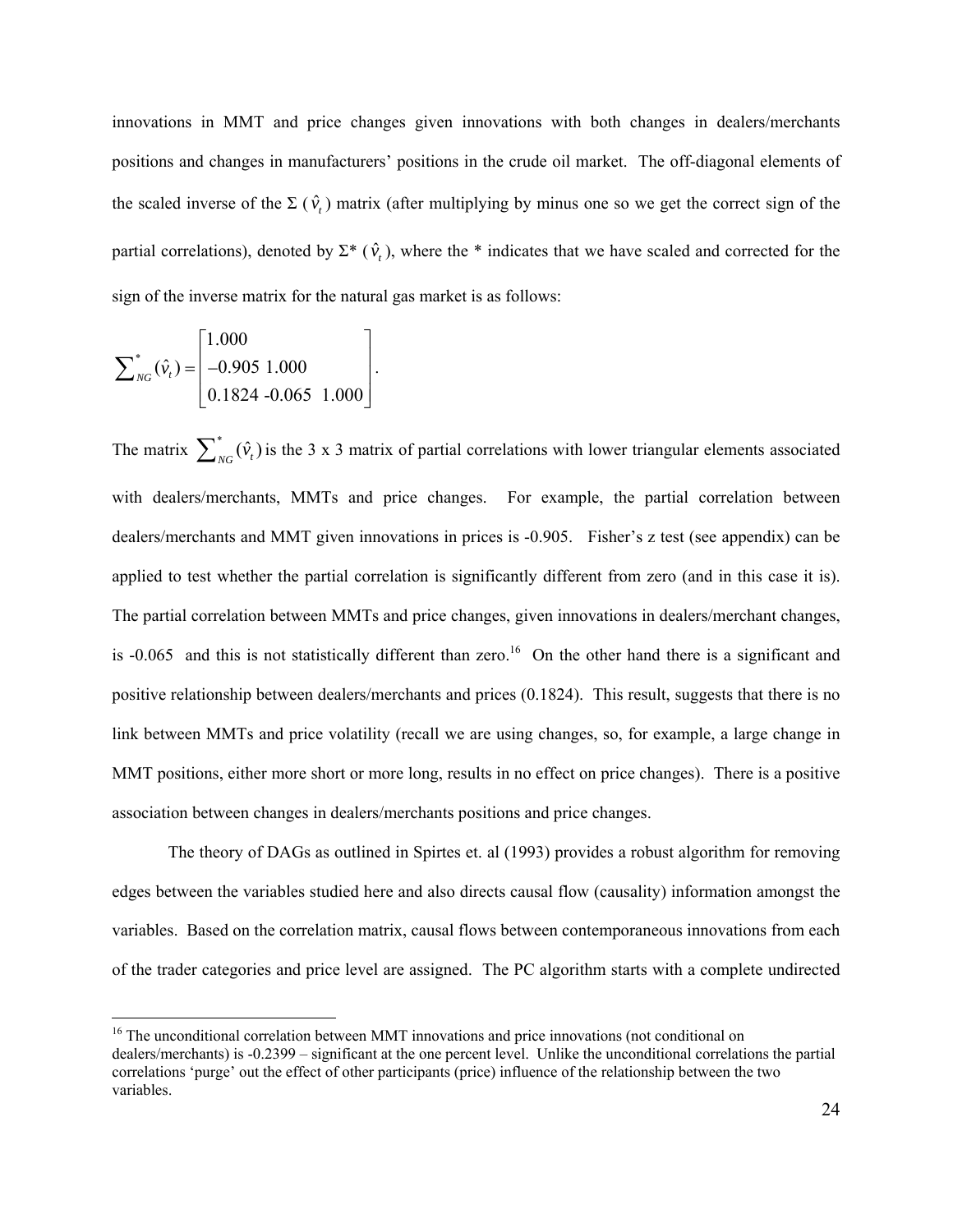graph (like the one illustrated in figure 3a) whereby innovations in each market are connected together. The PC algorithm then begins to remove edges based on simple correlations and then the next step of removing edges is based on the partial correlations.

 The information flows from the causal pattern suggested by the PC algorithm for the natural gas market are intriguing. Focusing first on figure 3b we observe that indeed, the largest speculative category (MMT) provides liquidity to the market and enhances the price discovery function. Specifically, MMTs appear to be, in econometric terms, an information sink – they do not cause any other participant to change their position in contemporaneous time (on the same day) but rather, information flows towards them rather than away. Moreover, price changes appear to be exogenous – they are not caused by any single category of participant (although joint demand and supply of contracts by all participants clearly affects the change in price). Changes in positions of dealers/merchants, all other commercial positions and all other non-commercials prompt a response in MMT positions.<sup>17</sup> Dealers/merchants 'cause' all other non-commercials and commercials to change their positions in contemporaneous time (same day). It seems therefore that the dealer/merchant category prompts changes in other categories and is a dominant source of information provision. Moreover, it is the change in the price level that prompts the dealers/merchants to alter their position in contemporaneous time.

 $\overline{a}$ 

 $17$  For example, in a falling market, finding the lower prices attractive, dealers may wish to lock in lower prices (buy contracts) to hedge future cash market purchases. Responding to the same market information, MMTs will sell, providing liquidity to dealers, but they too are also responding to the same fundamental information. The direction of the causality implies information from dealers (and hence the market) flows to MMTs and they respond by changing their positions. DAG's are based on contemporaneous correlation and so this causal link is for the very short run. Longer term relationships are investigated below in the innovation accounting section.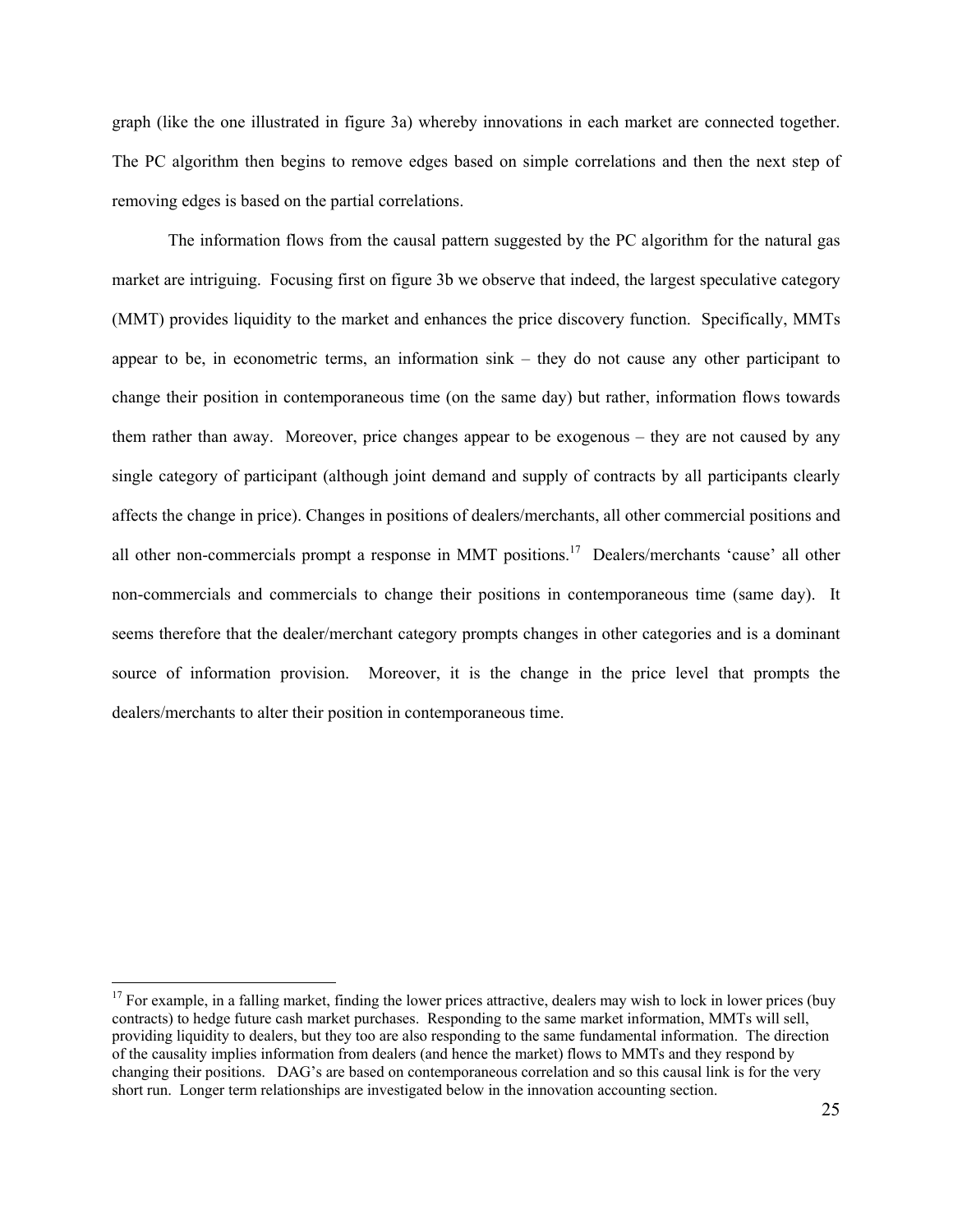**Figure 3a. Undirected Edges in the Natural Gas Market** 



**Figure 3b. Directed Edges in the Natural Gas Market** 

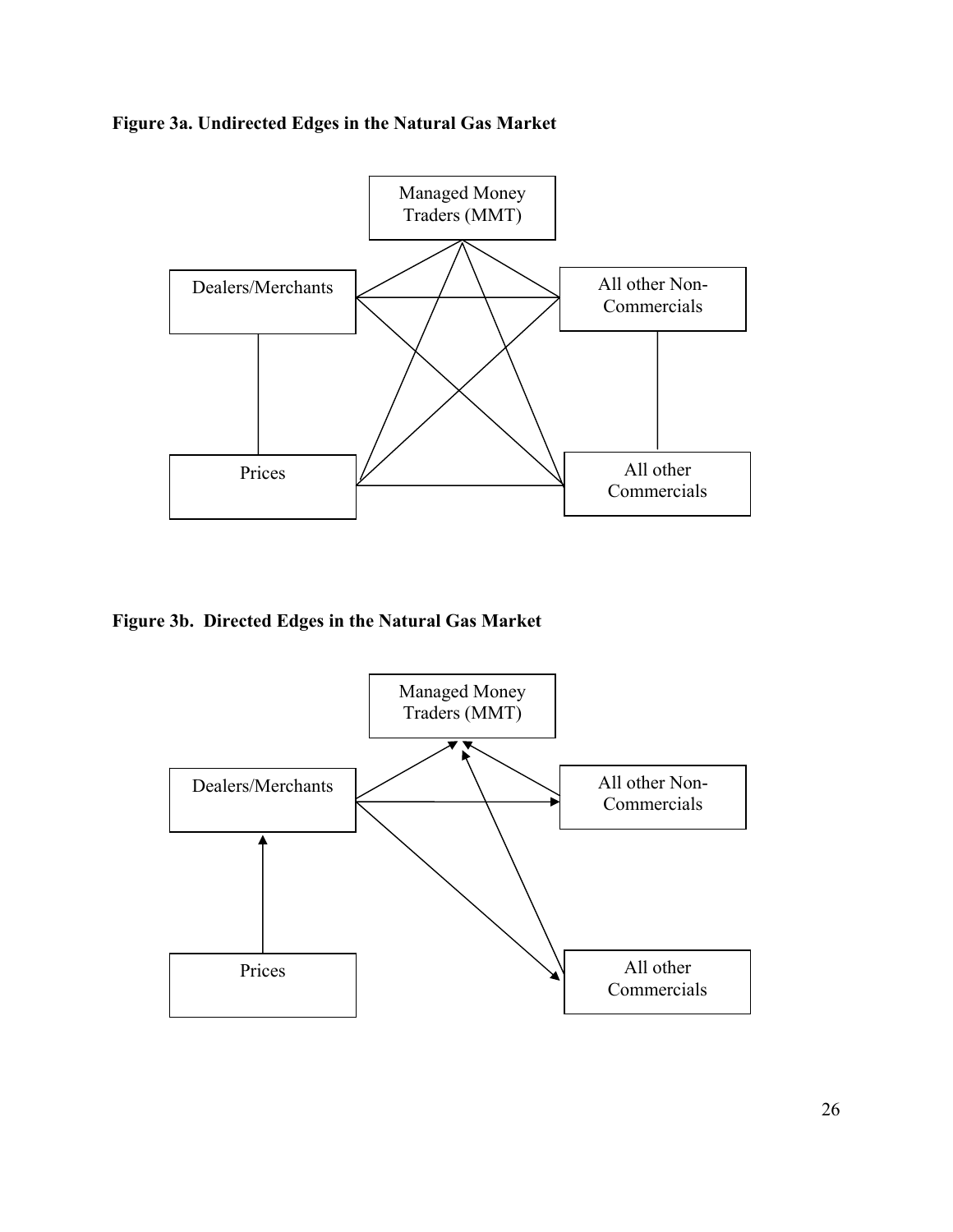#### *Results from DAGs: Crude Oil*

 $\overline{a}$ 

For the crude oil market, the off-diagonal elements of the scaled inverse of the  $\Sigma(\hat{v}_t)$  matrix are as follows:

$$
\sum_{CO}^{*}(\hat{v}_t) = \begin{bmatrix} 1.000 \\ -0.220 & 1.000 \\ -0.758 & 0.001 & 1.000 \\ -0.917 & 0.286 & 0.611 & 1.000 \end{bmatrix}
$$

The matrix  $\sum_{c}^{*}(\hat{v}_t)$  is the 4 x 4 matrix of partial correlations with lower triangular elements associated with MMTs' position changes, price changes, dealer/merchant change in positions and manufacturer changes in positions in the crude oil futures market. The conditional partial correlation between innovations in MMT changes in net position and changes in prices is -0.220, which is significant at the one percent level of significance. This result, albeit a simple one is again consistent with the belief that MMTs do not negatively impact the markets by increasing price volatility (recall again, we are using changes, so, for example, a large change in MMT positions, either more short or more long, results in a smaller change in prices in this case). Here we see a negative correlation and this finding may be consistent with the notion that in providing liquidity, volatility is dampened. The correlation between innovations in the change in MMTs' positions and dealer/merchants given innovations in changes in prices and changes in manufacturer positions is also negative  $(-0.758)$  and significant.<sup>18</sup> The partial correlation between changes in manufacturer positions and changes in prices given innovations in changes in dealer/merchants and MMT positions is positive (0.286) and significant at the 1% level

 $18$  For example, in a rising market, hedgers may sell futures contracts in order to offset risk (they find the price attractive and wish to lock in the higher price). MMTs also see the rising market and buy contracts and in doing so, takes the other side of the hedger's demand for selling. Without the liquidity provided by the MMTs, not only would the hedger's incur more price slippage (driving prices for their short positions further down) but would quiet possibly be unable to fill the orders that they would like to.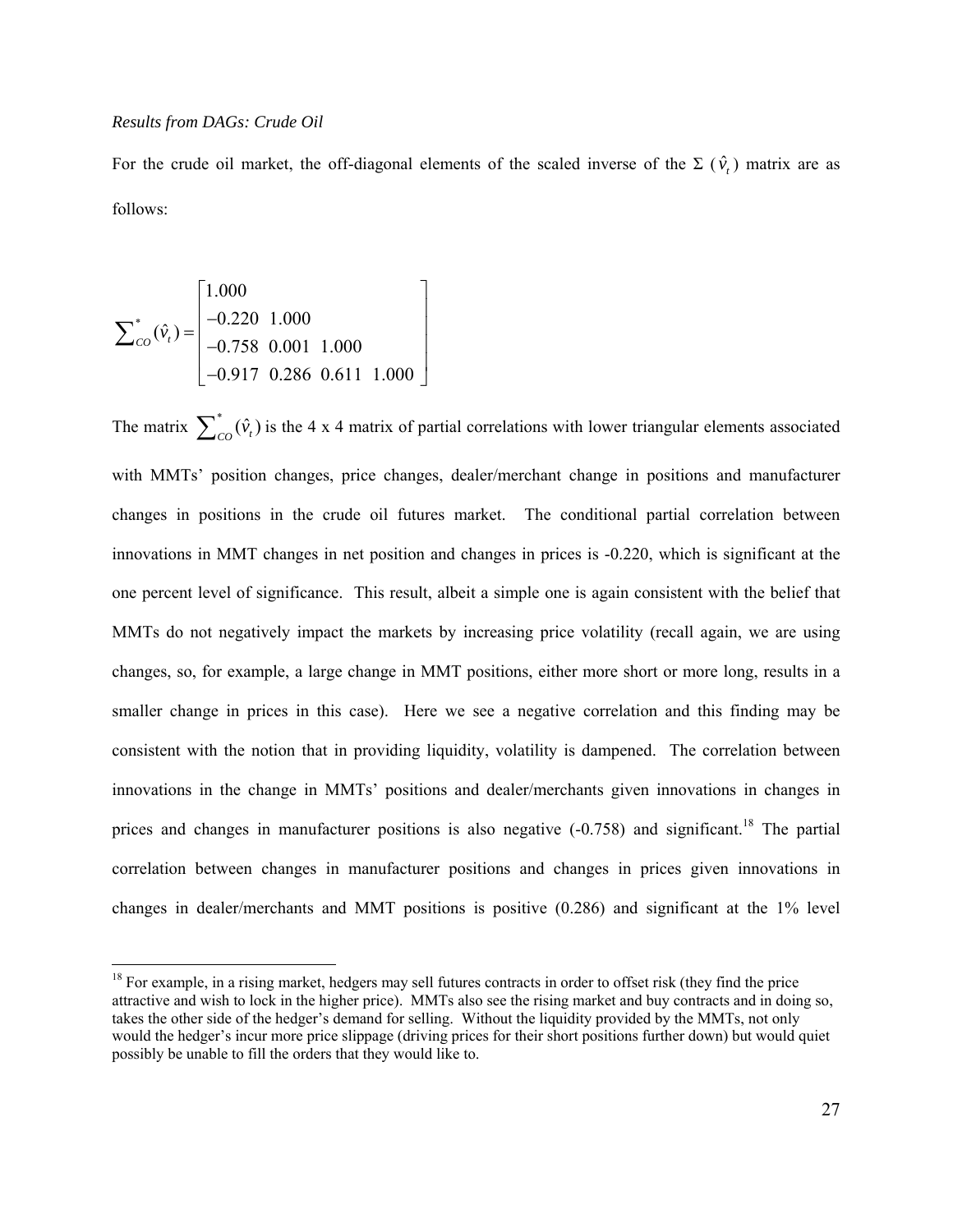suggesting once again that large hedgers tend to change positions in the same direction. Overall, evidence from both markets seems to suggest that the link between position changes and prices is connected in the commercial sector (the large hedgers) and price volatility increases may be attributed to this sector and not the MMT sector.

 The upper panel on figure 4 illustrates the undirected graph for the crude oil market. The same categories of participants are included in this analysis along with one other category – manufacturers (that hold a significant portion of the open interest). The lower panel illustrates the directed graph. Interestingly, we see that this market exhibits a similar pattern to the natural gas market. In econometric terms, MMT acts as a 'near' sink responding to changes in positions of dealers/merchants, manufacturers, and the composite hedger category "all other commercials". In this case, MMT appears to 'cause' all the other non commercial categories. Like the case of natural gas, price changes cause changes in dealer/merchant positions who, in contemporaneous time prompt a change in MMT positions.

 In summary, evidence from DAGs applied to both energy markets tells the same story – price changes cause changes in dealer/merchant positions in contemporaneous time that combined with other large categories influence changes in managed money positions. Moreover, evidence from the conditional partial correlations suggests that 1) there is no evidence of MMT causing volatility (natural gas) and 2) there is a negative relationship between changes in MMT positions (given changes in other participants) and the price changes in crude oil.

## *Results from Innovation Accounting: Natural Gas*

#### *Forecast Error Decompositions*

 The forecast error decompositions tell us the proportion of the movement in a variable due to its own influence versus influences from other variables. The forecast error decompositions allow us to consider which participant positions and prices in these markets are statistically exogenous or endogenous to each other at differing forecast horizons. Forecast error decompositions based on the DAGs are provided in table 7 for natural gas.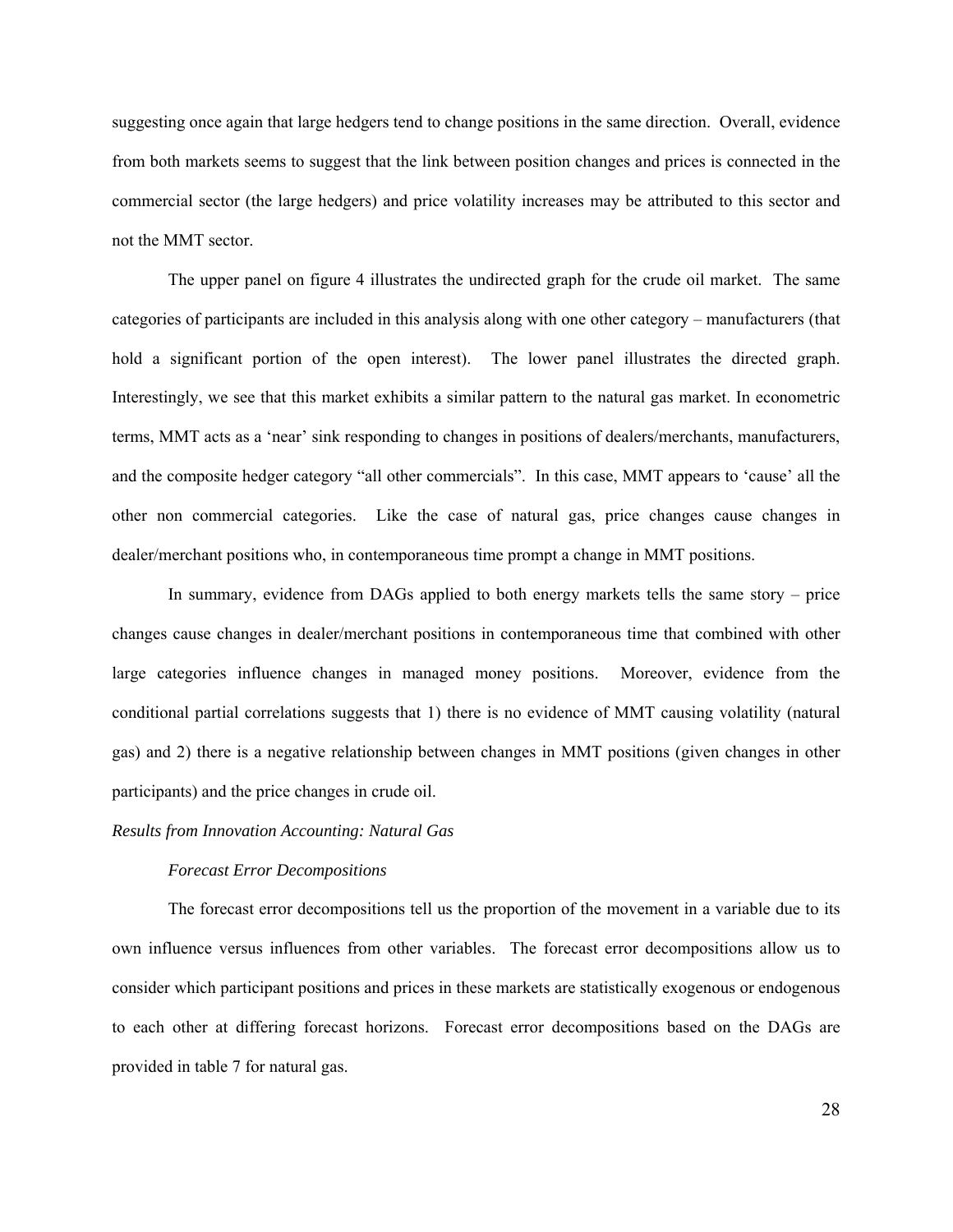



**Figure 4b. Directed Edges in the Crude Oil Futures Market** 

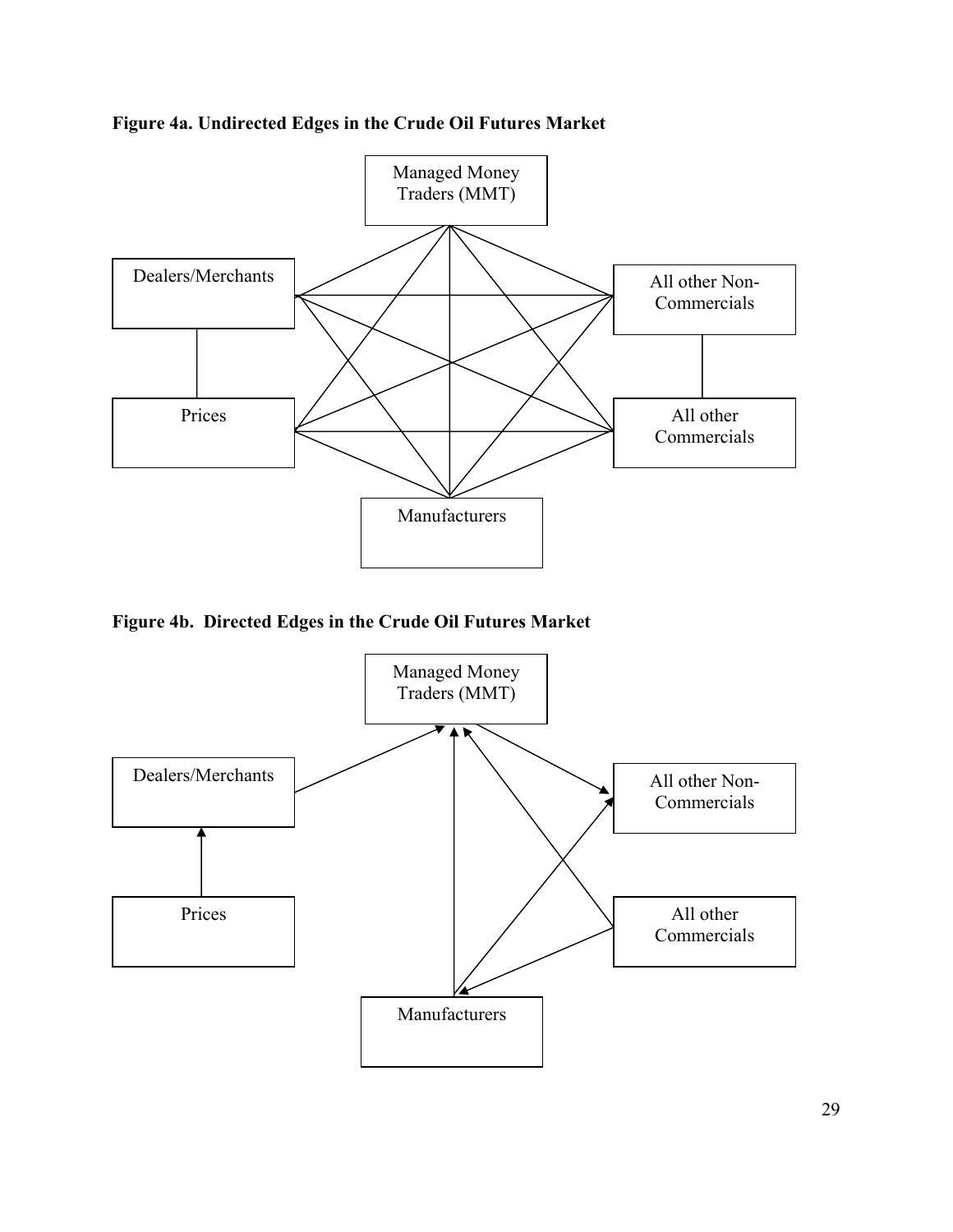In this study, we provide horizons for 1, 2 (short run) and 5 days (long run). The first column in the output is the standard error of the forecast for each series and the remaining columns illustrate the error decompositions , which should add to 100 (but may not due to rounding). Looking first at the forecast decomposition for MMT in the natural gas market, we see that this participant category is heavily influenced by the dealer/merchant category. In fact, almost 67% of the variation of MMT positions is explained by this aggregate hedging category after one day. Commercials account for between 17.73% and 19.08% of the variation in MMT from  $1 - 5$  days and the non commercials explain about 4%. Recall from the DAG analysis all three of these categories caused MMT in contemporaneous time but it is clear that the dealer/merchant category has the strongest effect. Price changes on the other hand have little direct effect as they did in the DAG analysis.

 The exogenous feature of the change in price level as shown by the DAG analysis is also confirmed by the forecast error decompositions. Price changes explain 100% of its own variation after one day and very little variation in its movement comes from any other category. In fact, MMT explains just 6% of the price change total variation after 6 days. There appears to be a modest (at best) amount of feedback from MMT to prices after several days but the effect is fairly trivial and the argument that a change to MMTs' positions causes excessive volatility appears to be not consistent with the data. The aggregate hedging category 'commercial' seems to have its own variation explained by itself (about 57%) and the dealer/merchant category. Non-commercials are almost entirely exogenous explaining almost 100% of its variation after 1 day. The influence of the dealers/merchants on non-commercial positions in contemporaneous time dies out within the day. Lastly, dealers are also exogenous after one day and price change has very little effect on the change in their positions despite the fact that price changes were the sole influence in the change in their positions on the same day.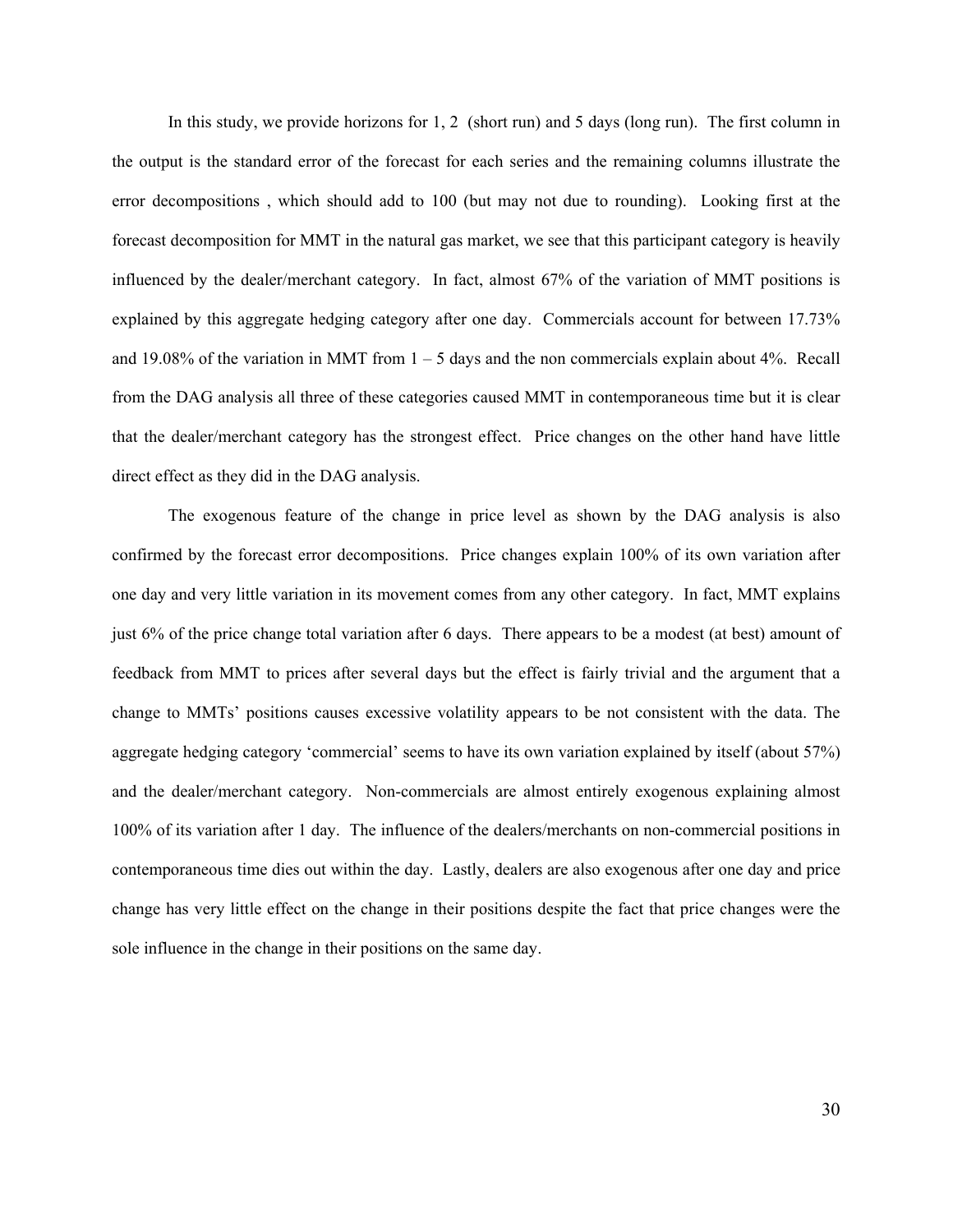#### **Table 7. Forecast Error Decompositions for Natural Gas**

| Decomposition of variance for ivery t |                      |                   |       |                    |          |                 |  |  |  |  |
|---------------------------------------|----------------------|-------------------|-------|--------------------|----------|-----------------|--|--|--|--|
| Dav                                   | St. Error            | <b>MMT</b>        | Price | Comms              | Non Comm | Dealer/Merchant |  |  |  |  |
|                                       |                      |                   | 0.03  | $\mathcal{L}$<br>− | 4.24     | 66.79           |  |  |  |  |
|                                       | $\mathcal{D}$<br>ر∠… | 12.47             | 0.10  | 19.08              | 4.01     | 64.34           |  |  |  |  |
|                                       |                      | $\epsilon$<br>ר ו | 0.10  | 19.08              | 4.01     | 64.29           |  |  |  |  |

# Decomposition of Variance for MMT

## Decomposition of Variance for Series Price

| Dav | St. Error | <b>MMT</b> | Price                  | Comms        | Non Comm | Dealer/Merchant       |
|-----|-----------|------------|------------------------|--------------|----------|-----------------------|
|     | 0.03      | 0.00       | 100.00                 | 0.00         | 0.00     | 0.00                  |
|     | 0.04      | 5.49       | 1.89<br>Q <sub>1</sub> | ∩ ¬า<br>0.12 | 0.35     | $\overline{1}$ . J. J |
|     | 0.04      | 6.06       | 90.89                  | 0.94         | 0.39     | $\mathbf{z}$          |

## Decomposition of Variance for Series All other Comms

| Day | St. Error | <b>MMT</b> | Price | Comms | Non Comm | Dealer/Merchant |
|-----|-----------|------------|-------|-------|----------|-----------------|
|     | 6.49      | 0.00       | 0.02  | 56.94 | 0.00     | 43.05           |
|     | 6.53      | 0.01       | 0.08  | 56.73 | 0.56     | 42.62           |
|     | 6.53      | 0.04       | 0.09  | 56.71 | 0.57     | 42.59           |

## Decomposition of Variance for Series All other Non Comms

| Day | St. Error | <b>MMT</b>                                 | Price    | $\mathcal{L}$ omms | Non Comm | Dealer/Merchant |
|-----|-----------|--------------------------------------------|----------|--------------------|----------|-----------------|
|     | 1.14      | 0.00                                       | 0.00     | 0.00               | 99.54    | 0.46            |
|     | 1.16      | 1 <sub>7</sub>                             | 0.29     | 4.02               | 95.06    | 0.45            |
| ັ   | 1.16      | ∩ ∩'<br>$\mathsf{U}$ . $\mathsf{\Delta}$ 1 | $0.30\,$ | 4.02               | 94.95    | 0.53            |

## Decomposition of Variance for Series Dealers

| Dav | St. Error | <b>MMT</b> | Price        | Comms                               | Non Comm | Dealer/Merchant |
|-----|-----------|------------|--------------|-------------------------------------|----------|-----------------|
|     | 1.70      | 0.00       | 0.04         | 0.00                                | 0.00     | 99.96           |
|     | 1.79      | 3.19       | ∩ ኅ7<br>∪.∠. | റാ<br>ر ے. ب                        | 0.02     | 94.30           |
|     | 1.80      | 3.44       | ሰ ኅ7<br>∪.∠. | 2.21<br>$\sim$ $\sim$ $\sim$ $\sim$ | 0.02     | 93.95           |

Notes: The decompositions for each step ahead are given for a Bernanke factorization of contemporaneous covariances, which treats each price series as exogenous in contemporaneous time. The justification for this is based on the DAG on observed innovations from the VAR model described in Section VI. The decompositions may not sum to one hundred in each row due to rounding. MMT = Managed Money Trader, Comms = All commercials except dealers/merchants, Non-Comms = All non-commercials except MMTs.

#### *Impulse Response Analysis*

 Impulse responses are presented here as a matrix of graphs with each element of the matrix corresponding to the response of one variable to a one time shock in another variable. The impulse responses allow us to trace out the time path of the various shocks on the variables contained in the VAR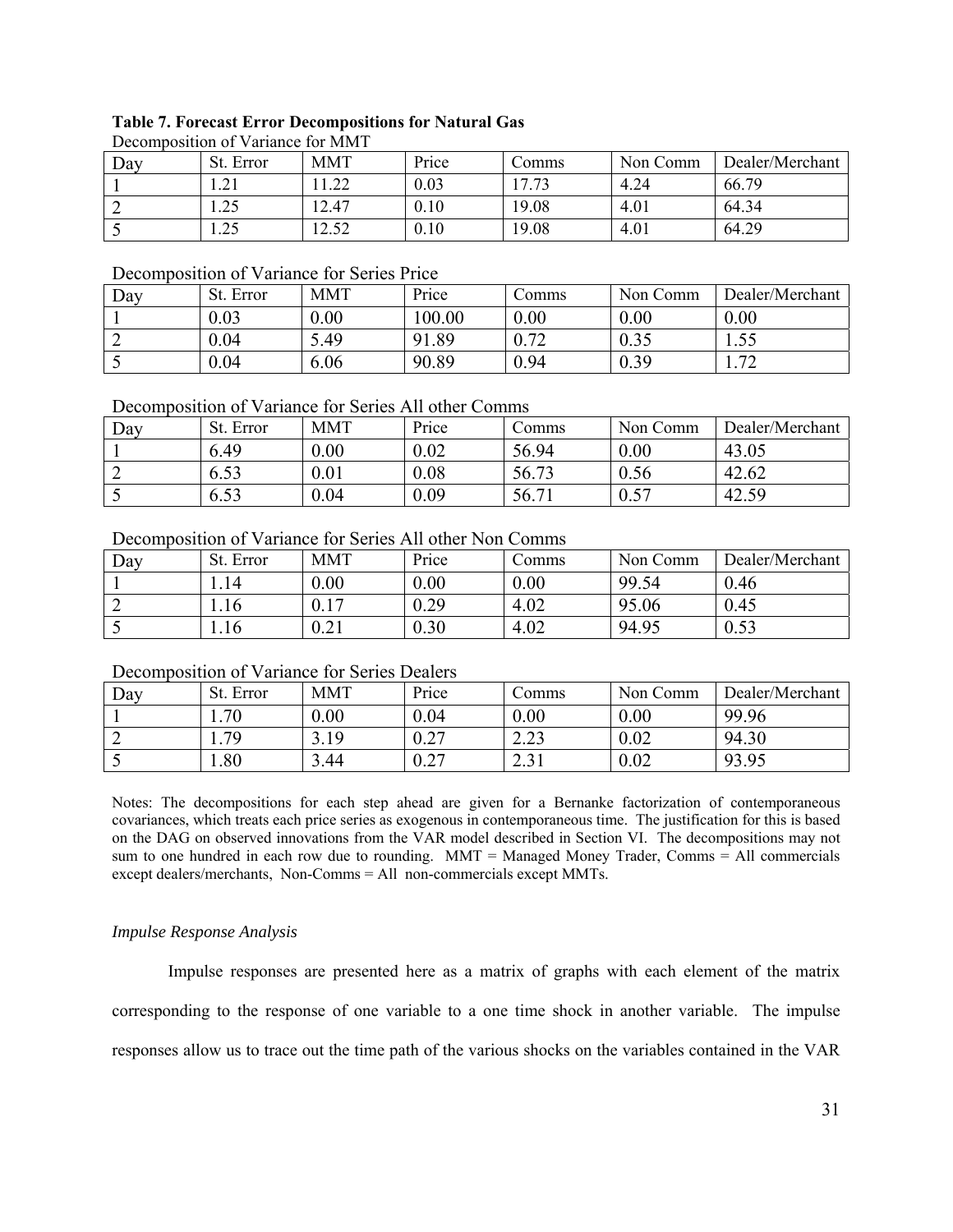system (see Sims (1980)). On the horizontal axis of each graph is the number of days after the shock, here 5 days. Here all responses are standardized to account for differences in units of measurement (prices versus positions for example) and this normalization allows for comparisons of relative responses across all the variables. Thus, all responses are measured in terms of standard deviations.

 Figure 5 illustrates the responses in the natural gas market. The upper row of the figure illustrates the responses of MMT position changes, price changes, changes in positions of commercials, non commercials and dealers/merchants to a one standard deviation shock to changes in MMT positions.<sup>19</sup> As can be seen, there is very little response from all variables; price changes, for example (the second element of that row) are basically irresponsive. The DAG analysis and the forecast error decompositions both illustrated that price changes were not affected by the change in MMT positions and the impulse responses suggest the same. When price changes are shocked  $(2<sup>nd</sup> row)$ , MMT trading position changes are not immediately affected (like in the DAG analysis) but after approximately 2 days MMTs increase their position changes by about one standard deviation. MMT position changes appear to respond to price changes after a lag, suggesting that MMTs are price takers.<sup>20</sup> Dealers/merchants (the last entry on the second row) also respond positively and immediately as they did in the DAG analysis but to a greater extent (2 standard deviations). The effect dies out after three days. The commercial category responds the most to changes in the prices. With a one standard deviation increase in price changes the commercial hedging category changes considerably – by about 2 standard deviations on the first day and then by almost five standard deviations by the second day but then the change dies out after 4 days.

 $\overline{a}$ 

<sup>&</sup>lt;sup>19</sup> For natural gas the largest change (short) in one day was  $29,071$  contracts, the largest change (long) in one day as 26,139. The mean was 42 (not surprisingly close to zero given the switch from long to short). The standard deviation was 5,003 contracts. For crude oil the largest change (short) was 29,107, the largest change (long) was 79,693 contracts. The mean change was -142 contracts. The standard deviation was 15,179.

 $20$  This does not imply necessarily that when prices are increasing, positions are increasing as we are focusing on price changes in this simulation. For example, with a positive shock to price changes even though the response by MMT appears 'positive' this might actually reflect a change to a larger short position (relative to the change in the prices). Recall however, that we did find a positive correlation between prices (in levels and first differences) and MMT positions.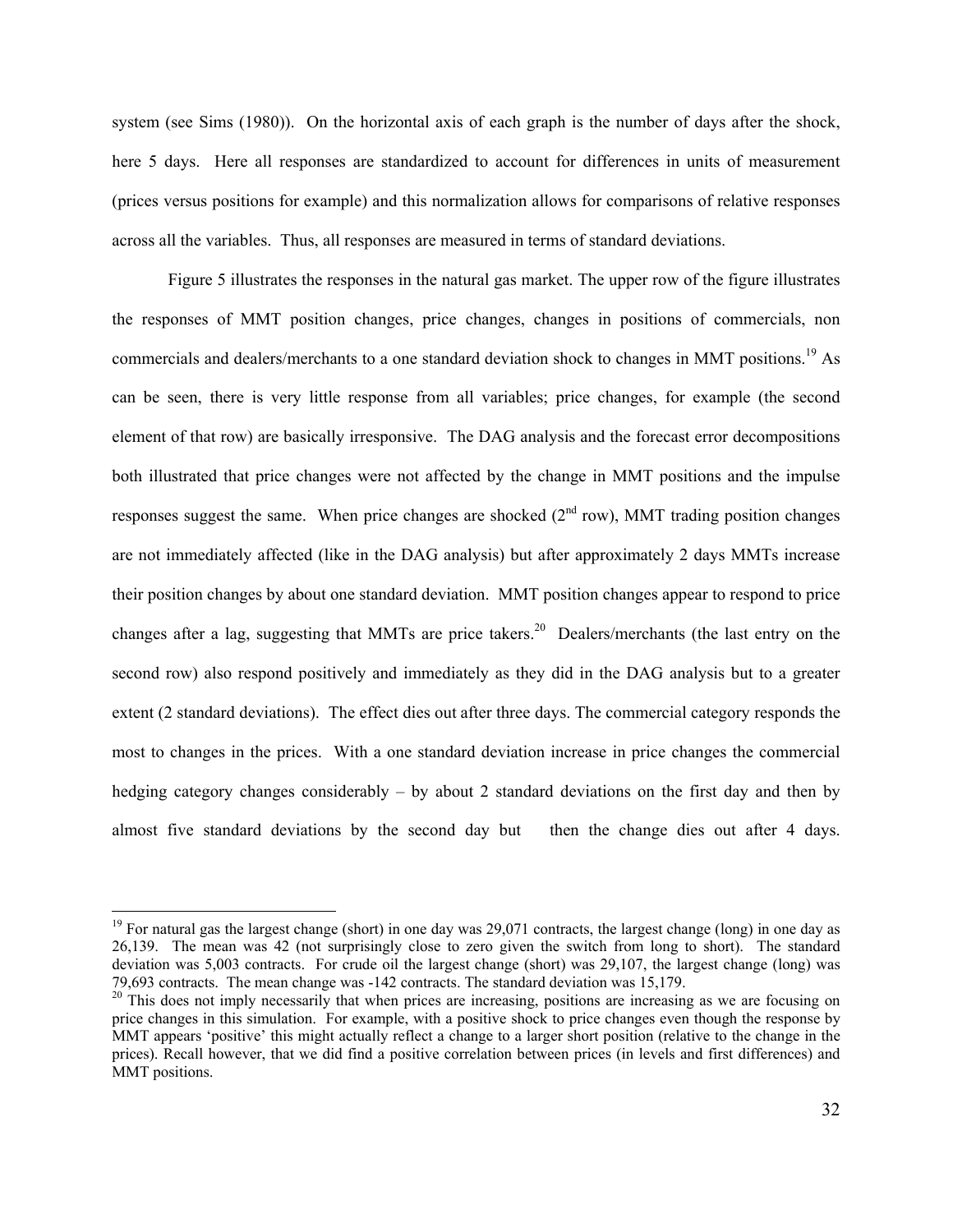

**Figure 5. Impulse responses over 5 days from one standard deviation positive shocks for Natural Gas.**  Response of:

33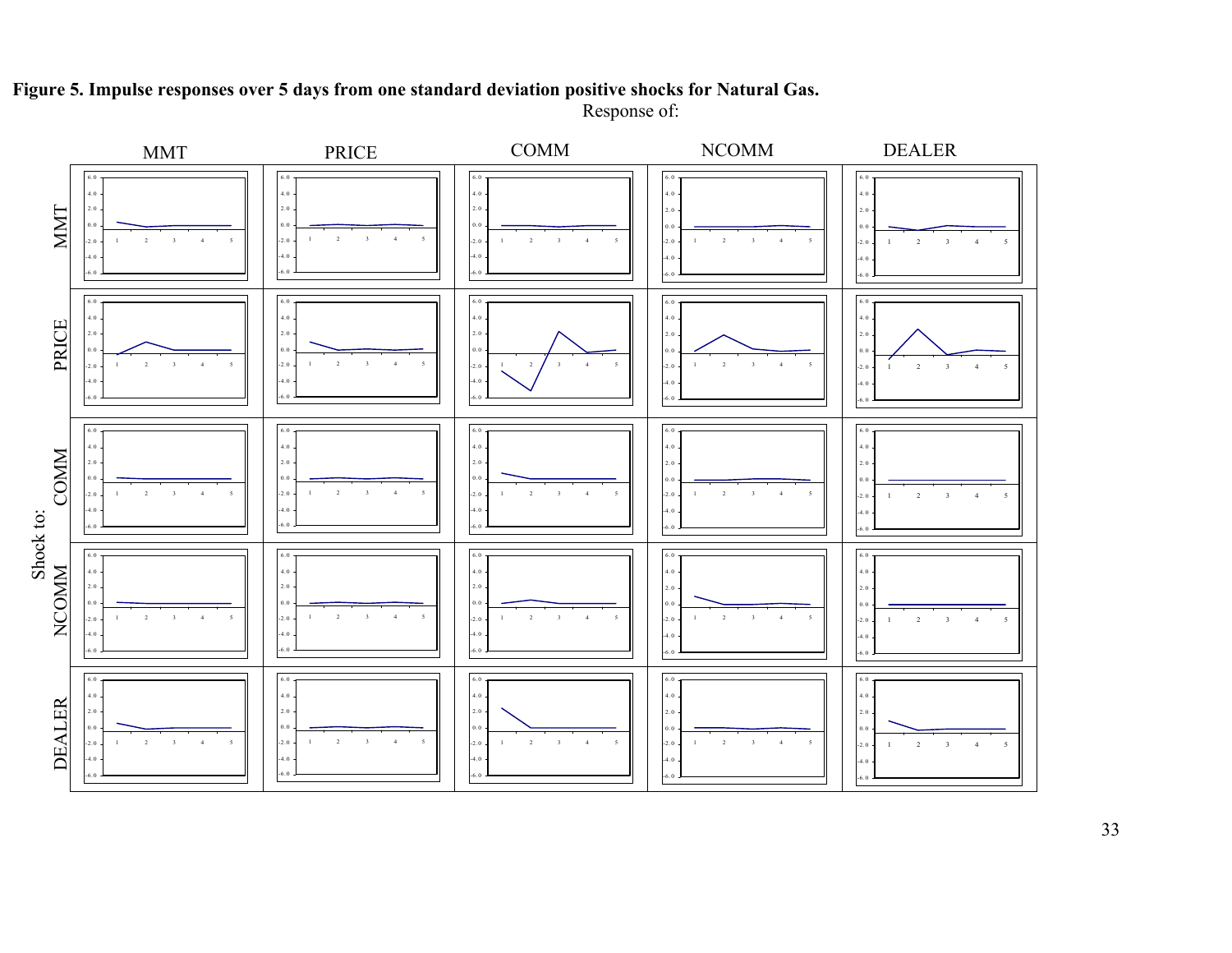The commercial and the noncommercial categories do not cause much of a response in the other categories. A one standard deviation shock to the dealer category (bottom row) solicits a two standard deviation response in the commercial category but that effect dissipates after 2 days of trading.

## *Results from Innovation Accounting: Crude Oil*

#### *Forecast Error Decompositions*

 Turning our attention to the crude oil market we can see that dealers/merchants, all other commercials and the large manufacturer category influences changes in MMT positions – just as we saw in the DAG illustration. Their individual effects seem to be consistent over the time horizon with the most influence coming from the aggregate category of all other commercials. As was the case with natural gas, our results (Table 8) indicate that price changes in the crude oil market are 100% exogenous and they are basically only influenced by the manufacturer category. This effect becomes trivial at about 2% in 5 days. The commercial category is exogenous at 100% after 1 day (recall this category was not influenced by any other category in the DAG analysis) and is only slightly influenced by changes in MMT positions within 2 and 5 days.

 The non-commercial category in the crude oil market was significantly influenced in contemporaneous time in the DAG analysis by the MMTs and manufacturers and indeed MMTs explain about 30% of the variation of the position changes over longer horizons. The remaining variation is explained by position changes in other categories. The non-commercial category appears to be the most influenced over time by other participant positions. This was not the case in the natural gas market. Dealers/merchants in the crude oil market are fairly well insulated from the influence of other participant categories but prices do explain a modest amount of the changes in their positions (almost 4% after 5 days). Most variation for manufacturers comes from itself (about 40%) and the commercial category (60%). The influence of the commercial category on manufacturers is consistent with the DAG analysis.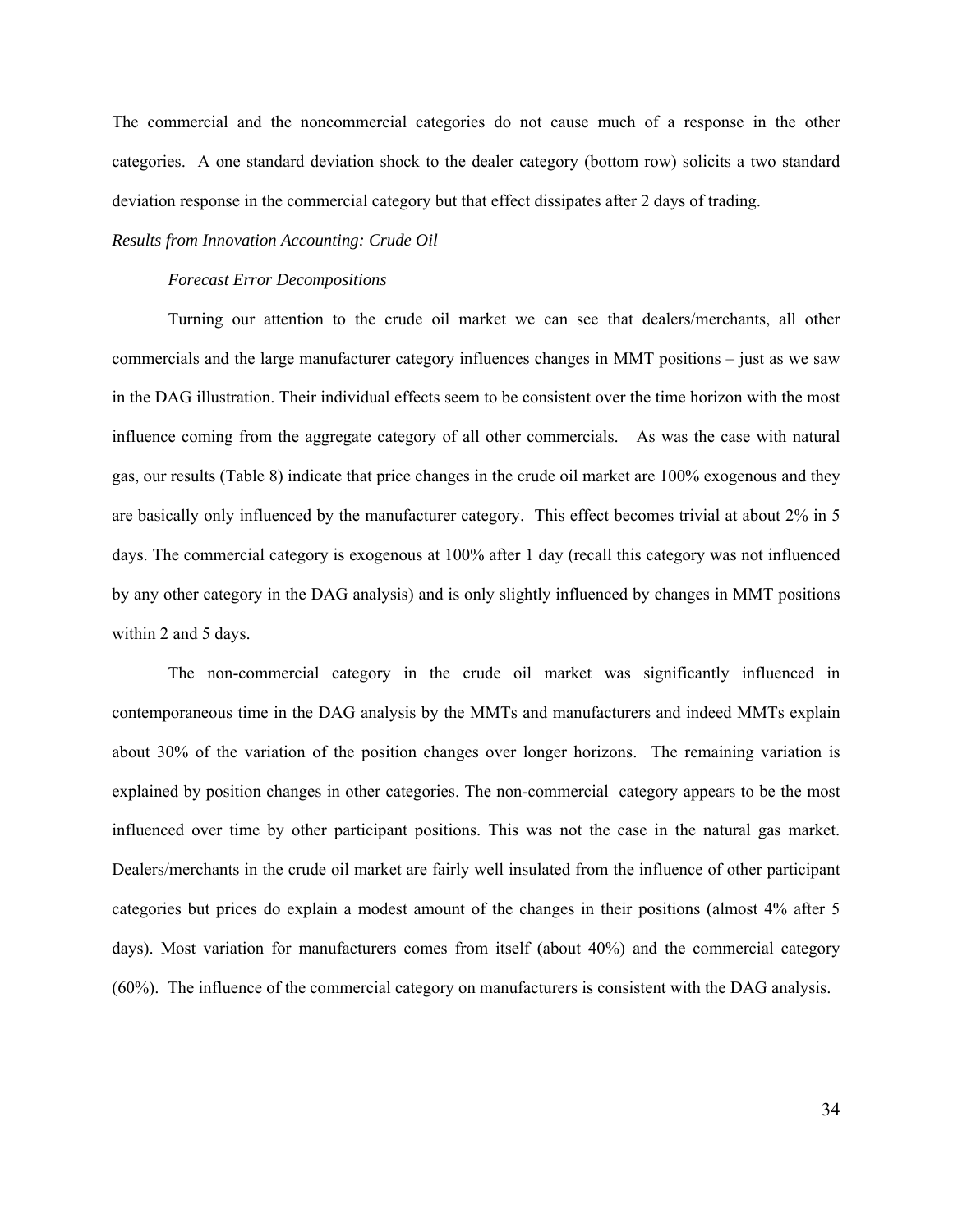## **Table 8. Forecast Error Decompositions for Crude Oil**

| Decombosition of variance for MIMT |           |            |       |       |      |                 |       |  |  |  |
|------------------------------------|-----------|------------|-------|-------|------|-----------------|-------|--|--|--|
| Day                                | St. Error | <b>MMT</b> | Price | Comms | Non  | Dealer/Merchant | Man.  |  |  |  |
|                                    |           |            |       |       | Comm |                 |       |  |  |  |
|                                    | 0.81      | 24.28      | 0.42  | 40.17 | 0.00 | 12.51           | 22.62 |  |  |  |
|                                    | 0.82      | 24.52      | 0.42  | 39.97 | 0.30 | 12.30           | 22.48 |  |  |  |
|                                    | 0.82      | 24.55      | 0.42  | 39.97 | 0.30 | 12.30           | 22.47 |  |  |  |

## Decomposition of Variance for MMT

## Decomposition of Variance for Series Price

| Day | St. Error | <b>MMT</b> | Price  | Comms | Non  | Dealer/Merchant | Man.                              |
|-----|-----------|------------|--------|-------|------|-----------------|-----------------------------------|
|     |           |            |        |       | Comm |                 |                                   |
|     | 0.02      | 0.00       | 100.00 | 0.00  | 0.00 | 0.00            | 0.00                              |
|     | 0.02      | 0.11       | 97.49  | 0.11  | 0.05 | 0.11            | 2.14                              |
|     | 0.02      | 0.18       | 97.30  | 0.15  | 0.05 | 0.11            | າ າາ<br>$\angle$ . $\angle\angle$ |

## Decomposition of Variance for Series All other Comms

| Day | St. Error | <b>MMT</b> | Price | Comms | Non  | Dealer/Merchant | Man. |
|-----|-----------|------------|-------|-------|------|-----------------|------|
|     |           |            |       |       | Comm |                 |      |
|     | 0.60      | 0.00       | 0.00  | 100.0 | 0.00 | 0.00            | 0.00 |
|     | 0.61      | . 48.      | 0.19  | 97.43 | 0.09 | 0.07            | 0.76 |
|     | 0.61      | . 48       | 0.19  | 97.41 | 0.09 | 0.07            | 0.76 |

## Decomposition of Variance for Series All other Non Comms

| Day | St. Error | MMT   | Price | Comms  | Non   | Dealer/Merchant | Man.  |
|-----|-----------|-------|-------|--------|-------|-----------------|-------|
|     |           |       |       |        | Comm  |                 |       |
|     | 0.79      | 29.71 | 0.513 | 23.877 | 18.15 | 15.31           | 12.44 |
|     | 0.80      | 29.85 | 0.896 | 23.272 | 18.32 | 15.63           | 12.05 |
|     | 0.80      | 29.91 | 0.900 | 23.245 | 18.30 | 15.63           | 2.02  |

## Decomposition of Variance for Series Dealers

| Day | St. Error | <b>MMT</b> | Price | Comms | Non  | Dealer/Merchant | Man. |
|-----|-----------|------------|-------|-------|------|-----------------|------|
|     |           |            |       |       | Comm |                 |      |
|     | 0.65      | 0.00       | 3.24  | 0.00  | 0.00 | 96.76           | 0.00 |
|     | 0.66      | .07        | 3.93  | 0.61  | 0.40 | 93.76           | 0.24 |
|     | 0.66      | .06        | 3.93  | 0.66  | 0.39 | 93.65           | 0.27 |

## Decomposition of Variance for Series Manufacturers

| Day | St. Error | MMT  | Price | Comms | Non      | Dealer/Merchant | Man.  |
|-----|-----------|------|-------|-------|----------|-----------------|-------|
|     |           |      |       |       | Comm     |                 |       |
|     | 0.52      | 0.00 | 0.00  | 60.04 | $0.00\,$ | $0.00\,$        | 39.97 |
|     | 0.53      | 2.42 | 0.024 | 58.28 | 0.09     | 0.03            | 39.16 |
|     | 0.53      | 2.42 | 0.032 | 58.28 | 0.09     | 0.03            | 39.15 |

Notes: The decompositions for each step ahead are given for a Bernanke factorization of contemporaneous covariances, which treats each price series as exogenous in contemporaneous time. The justification for this is based on the DAG on observed innovations from the VAR model described in Section VI. The decompositions may not sum to one hundred in each row due to rounding.  $MMT =$  Managed Money Trader, Comms  $=$  All commercials except dealers/merchants, Non-Comms = All non-commercials except MMTs.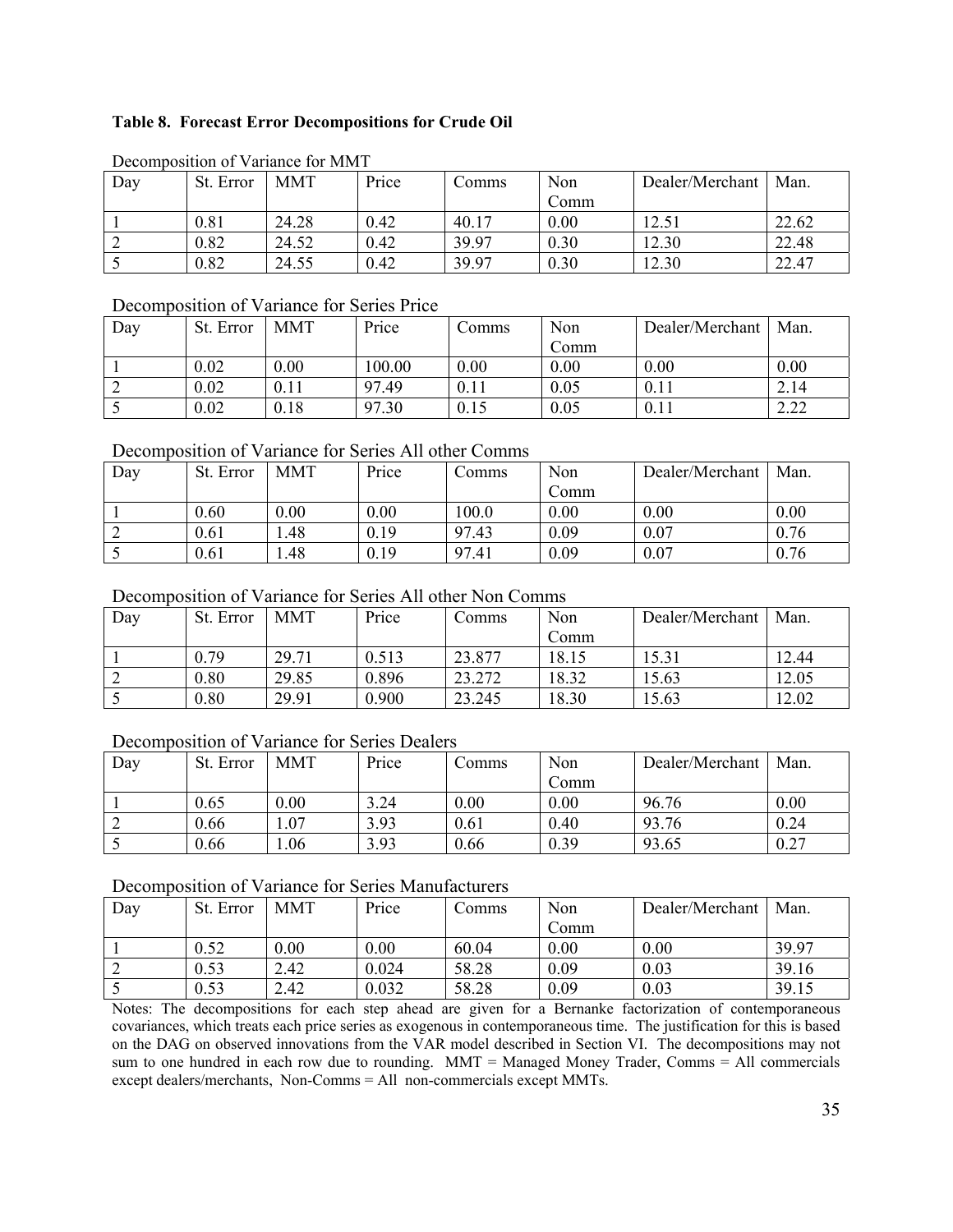#### *Impulse Response Analysis*

 Turning our attention to the crude oil market and focusing on the effect of a one standard deviation shock to changes in MMTs' positions we see (from the top row of figure 6) that there is little response from any category except non-commercials – who, after one day increase positions by approximately one standard deviation. When price changes are shocked we once again see a large effect on the market. An increase in the price change triggers more than a two standard deviation increase in MMT position changes but that effect quickly dies out (2 days). As with the case of natural gas, the dealer category is strongly affected by the price changes and there is a large change in position changes (almost six standard deviations after one day) but the effect is reversed and dies out after just three days. Both non-commercials and commercials in the crude oil market respond to a price shock, but to a lesser extent than the dealers in the crude oil market and their response is also smaller relative to their one in the natural gas market. The manufacturing category is fairly unresponsive to price shocks in the short run, but there is a response from this category from shocks to the commercial position changes (about a one standard deviation increase). The commercial category does continue to influence the MMT position changes (3rd row of figure 6) beyond contemporaneous time (see DAG graph, figure 4b) but their influence on MMTs dies out after 2 days. The non commercial positions (comprised mainly of floor brokers and traders) have little affect on the market. Dealers too have little influence in the market after the current day. The DAG analysis suggested that dealers prompt changes in MMT positions in contemporaneous time and the impulse response results seem to suggest that their influence is limited to that time frame. Lastly, the manufacturing category continues to exert influence over the MMT category after one day (bottom left hand corner of figure 6), but with the exception of the non-commercials, this category has little effect on any other category.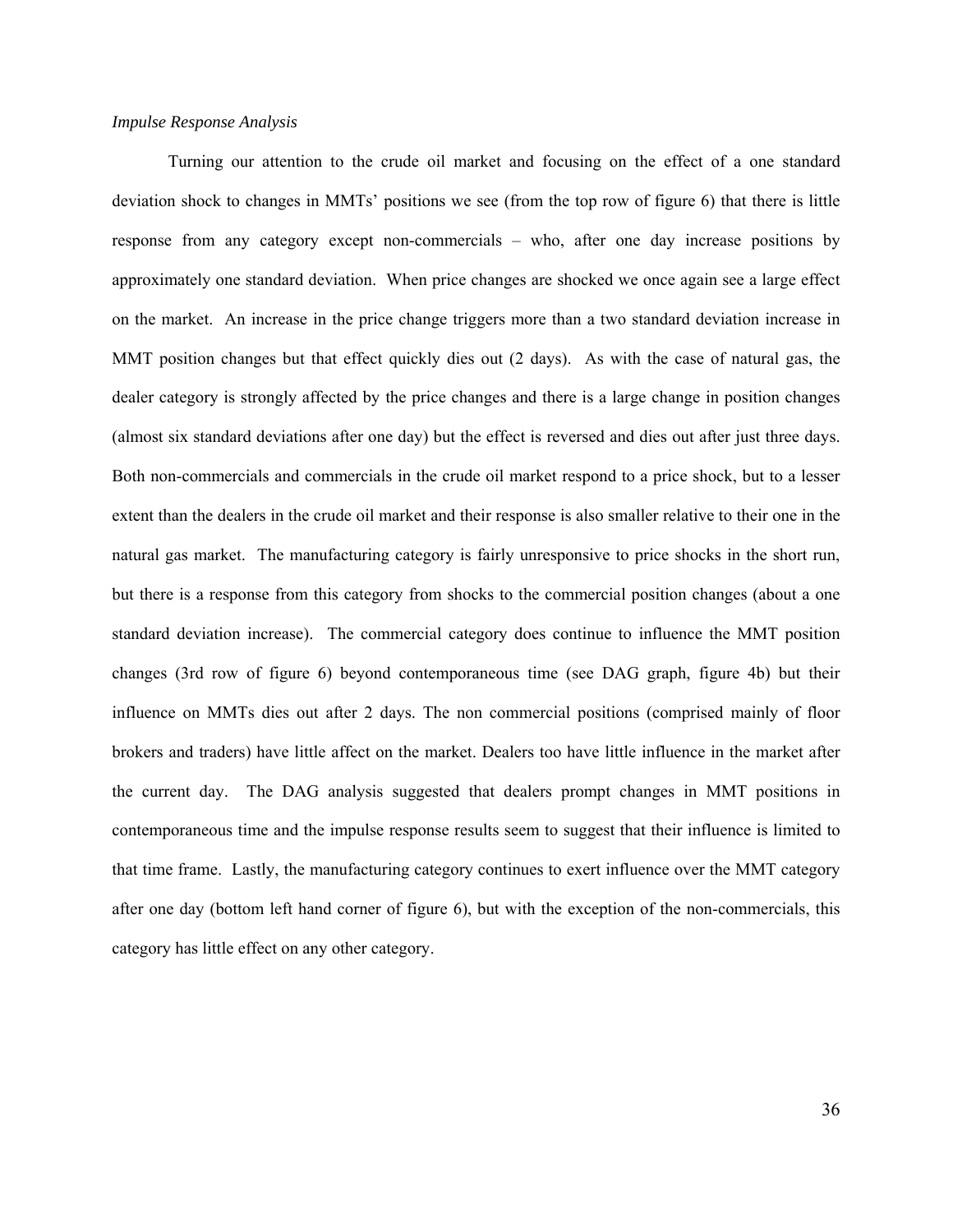

## **Figure 6. Impulse responses over 5 days from one standard deviation positive shocks for Crude Oil Market.**

37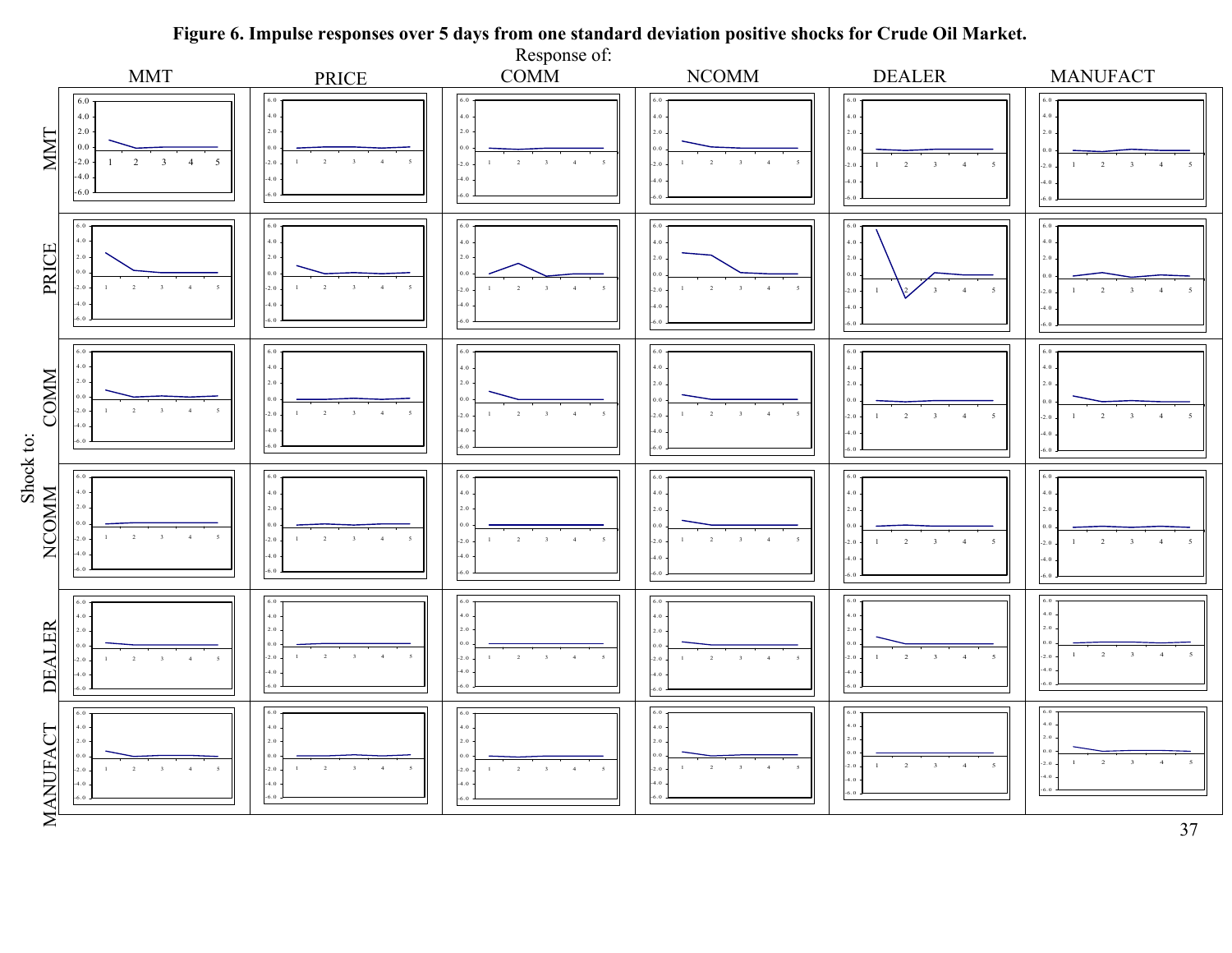## **VIII. Conclusions**

 In recent years, managed money traders (MMTs) have drawn considerable attention from investors, academics, regulators and the general public. The major criticism is that MMT may exert undue collective influence on the markets and thus move prices in ways that hinders the market's price discovery role, reduces the effectiveness of hedges constructed with contracts from these markets and raises trading costs. Using position level data grouped into precise categories of market participants, and using recent advances in causal modeling and time series techniques, we analyze the role of MMTs in the natural gas and crude oil futures markets.

 Using basic descriptive statistics we find that while MMTs' share of open interest has grown in the energy markets studied here (especially since the last CFTC study of 1994), although MMTs' share of open interest in the options markets remains quiet low relative to other participants. We find that despite the growth in the share of open interest, MMT participants are relatively inactive, especially when compared to other participants as they do not change their positions, on average, as frequently as traders in the large hedging categories. While there is significant negative correlation between MMT positions and other participants (including the largest hedgers), results from DAG analysis suggest that it is the MMT traders that are providing liquidity to the large hedgers and not the other way around. We find that it is the price innovations that prompt large hedgers to change their positions within the same day. Price change shocks do eventually ripple through to MMT traders who will alter their position changes but most of the position changes are triggered by hedging participants. We also find no evidence of a link between price changes and MMT position changes (conditional on other participants trading) in the natural gas market, and find a significantly negative relationship between MMT position changes and price changes (conditional on other participants trading) in the crude oil market.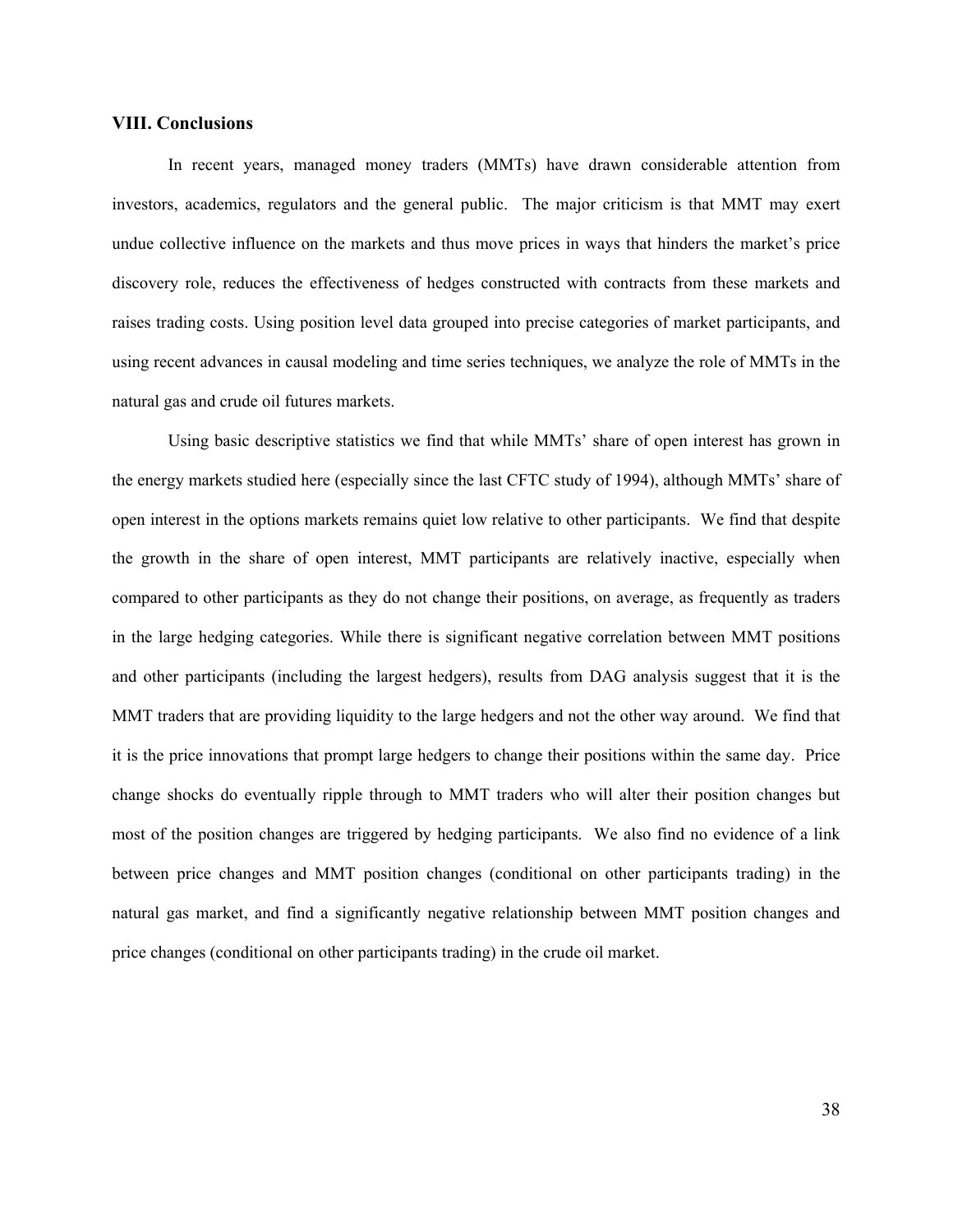#### **References**

- Bernanke, B. 1986. Alternative Explanations of the Money-Income Correlation. *Carnegie-Rochester Conference Series on Public Policy* 25: 49 – 100.
- Bessler, D.A and J. Yang, 2003. The structure of interdependence of international stock markets. *Journal of International Money and Finance*. 22 (2): 261 – 287.
- Brorsen, B.W. and S.H. Irwin, 1987. Futures funds and price volatility. *Review of Futures Markets* 61: 119 – 135.
- Brown, S.J., W.N. Goetzmann and J. Park, 1998. Hedge funds and the Asian currency crisis of 1997. Working paper 6427, National Bureau of Economic Research, (February).
- Clark, P.K., 1973. A subordinated stochastic process model with finite variance for speculative prices. *Econometrica* 41: 135 – 155.
- Cooley, T.F and S.F. LeRoy, 1985. Atheoretical Macroeconometrics: A Critique. *Journal of Monetary Economics* 16 (3): 283 – 308.
- Dale, C. and J. Zyren, 1996. Noncommercial Trading in the Energy Futures Market. *Energy Information Administration/Petroleum Marketing Monthly*, (May): 13 – 23.
- De Long, J.B., A. Schleifer, L.H. Summers and R.J. Waldman, 1990. Noise trader risk in financial markets. *Journal of Political Economy* 98: 703 – 738.
- Dickey, D., and W. Fuller, 1979. Distribution of estimates for autoregressive time series with a unit root. *Journal of the American Statistical Association* 74: 427 – 31.
- Doan, T., 1992. RATS: User's Manual, Version 4.0 Evanston, Ill. ESTIMA.
- Ederington, L. and J.H. Lee, 2002. Who trades futures and how: Evidence from the Heating Oil futures market, *Journal of Business* 75: 353 – 373.
- Fung, W. and D. Hsieh, 2000. Measuring the market impact of hedge funds, *Journal of Empirical Finance* 7: 1 – 36.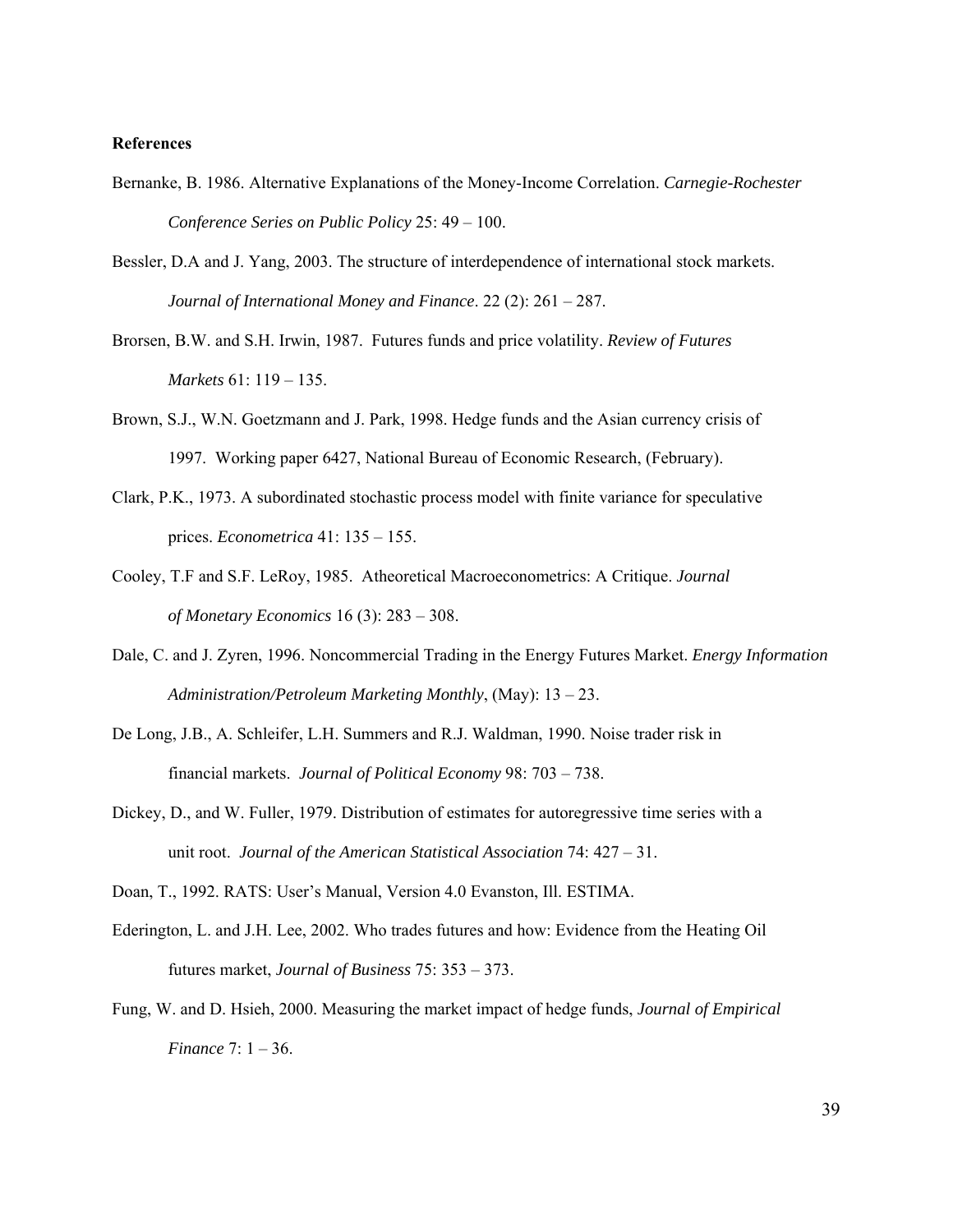- Geiger, D., T. Verma and J. Pearl, 1990. Identifying independence in Bayesian networks. *Networks* 20: 507-34.
- Granger, C.W.J, and P. Newbold, 1986. Forecasting economic time series. New York: Academic Press.
- Haigh, M.S. and D, Bessler, 2004. Causality and price discovery: an application of directed acyclic graphs. *Journal of Business* 77 (4): 1099-1121.

Hamilton, J., 1994. Time series analysis. Princeton, NJ: Princeton University Press, 1994.

- Hartzmark, Michael L., 1987. Returns to Individual Traders of Futures: Aggregate Results. *Journal of Political Economy* 95 (December): 1292-1306.
- \_\_\_\_\_\_\_\_\_, 1991. Luck versus Forecast Ability: Determinants of Trader Performance in Futures Markets. *The Journal of Business*; Vol. 64, 1.
- Hieronymus, T.A., 1971. Economics of Futures Trading for Commercial and Personal Profit. New York: Commodity Research Bureau.
- Houthakker, H.S., 1957. Can Speculators Forecast Prices? *Review of Economics and Statistics* 39: 143-51.
- Irwin, Scott H. and Satoko Yoshimaru, 1999. Managed Futures, Positive Feedback Trading, and Futures Price Volatility. *The Journal of Futures Markets*; Vol. 19, 7.
- Irwin, S.H and B.R. Holt, 2004. The Effect of Large Hedge Fund and CTA Trading on Futures Market Volatility. Commodity Trading Advisors: Risk, Performance, Analysis and Selection, Greg N. Gregoriou, Vassilios N. Karavas, Francois-Serge L'Habitant, Fabrice Rouah, eds., John Wiley and Sons, Inc.
- Johansen, S. and K. Juselius, 1990. Maximum likelihood and inference on cointegration: with applications to the demand for money. *Oxford bulletin of economics and statistics* 52: 169-210.

\_\_\_\_\_\_\_\_\_\_\_\_\_\_\_\_\_\_\_\_\_, 1992. Testing Structural Hypotheses in multivariate cointegration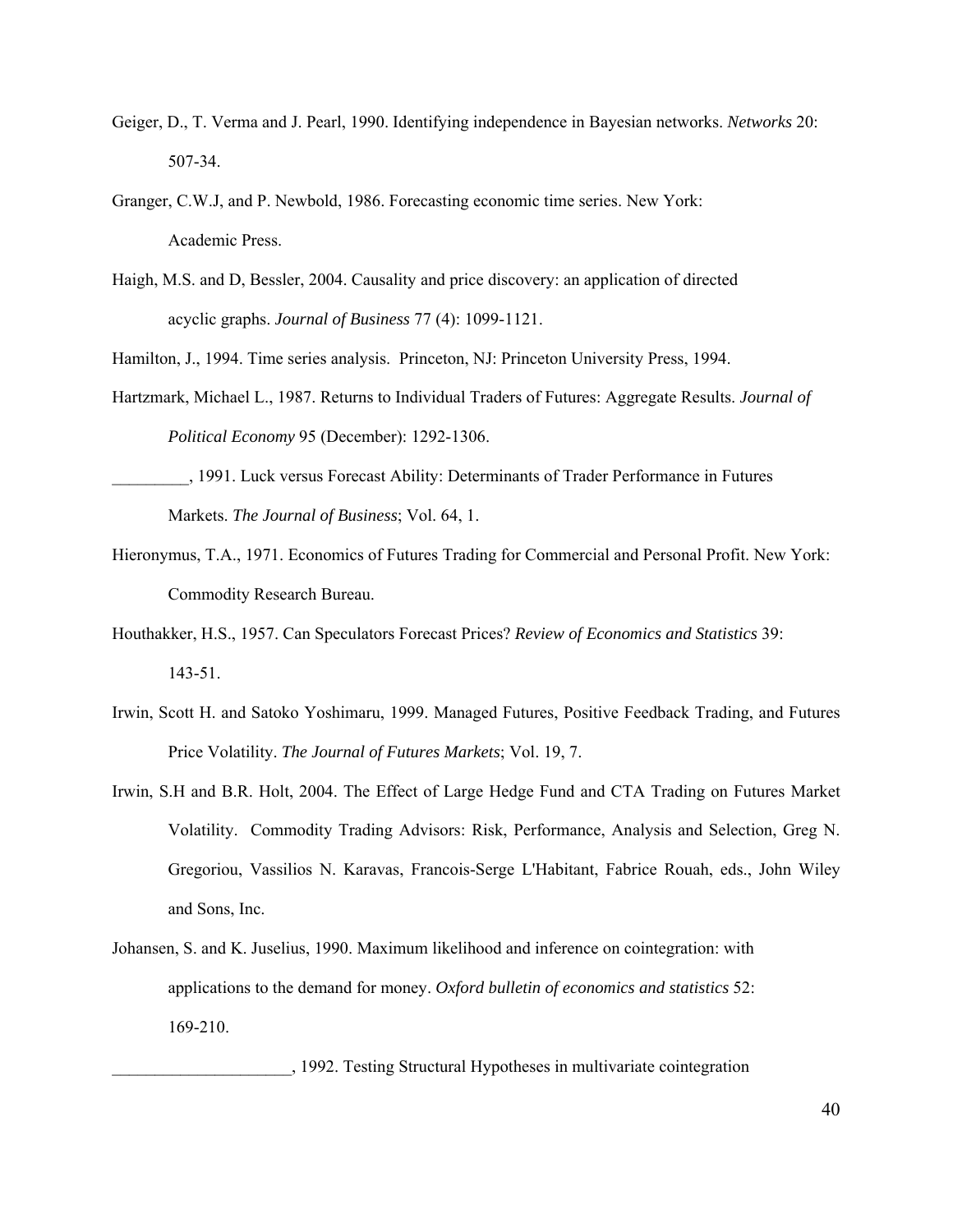analysis of the PPP and UIP for UK. *Journal of Econometrics* 53: 211 – 44.

- Kodres, L.E. and M. Pritsker, 1996. Directionally similar Position Taking and Herding by Large Futures Market Participants. *Risk Measurement and Systematic Risk: Proceedings of a Joint Central Bank Research Conference*, Federal Reserve Board of Governors: Washington, DC.
- Kodres, L.E. , 1998. Effects of Hedge Funds on Price Dynamics. in Hedge Funds and Financial Market Dynamics, B. Eichengreen and D. Mathieson eds, International Monetray Fund: Washington, DC: 55-61.
- Leuthold, Raymond M., Phillip Garcia and Richard Lu, 1994. The Returns and Forecasting Ability of Large Traders in the Frozen Pork Bellies Futures Market. *The Journal of Business*, Vol 67, no 31: 459-473.
- New York Mercantile Exchange, 2005. A Review of Recent Hedge Fund Participation in NYMEX Natural Gas and Crude Oil Futures Markets, (March).
- Pearl, J., 1986. Fusion, propagation, and structuring in belief networks. *Artificial Intelligence* 29: 241-88.
- Pearl, J., 1995. Causal diagrams for empirical research. *Biometrika* 82: 669-710.
- Pearl, J., 2000. *Causality*. Cambridge, Cambridge University Press.
- Rockwell, C.S., 1967. Normal Backwardation, Forecasting, and the Returns to Commodity Futures Traders, Food Research Institute Studies 7: 107-30.
- Ross, R., 1975. Financial Consequences of Trading Commodity Futures Contracts. Illinois Agricultural Economics 15.
- Scheines, R.P. Spirtes, C. Glymour, C. Meek, 1994. *Tetrad II: User's Manual and Software*, New Jersey: Lawrence Erlbaum Associates, Inc.
- Sims, C.A., 1986. Are Forecasting Models Usable for Policy Analysis? *Federal Reserve Bank of Minneapolis Quarterly Review*, Winter.
- Spirtes, P., C. Glymour and R. Scheines, 1993. Causation, Prediction and Search, New York: Springer- Verlag.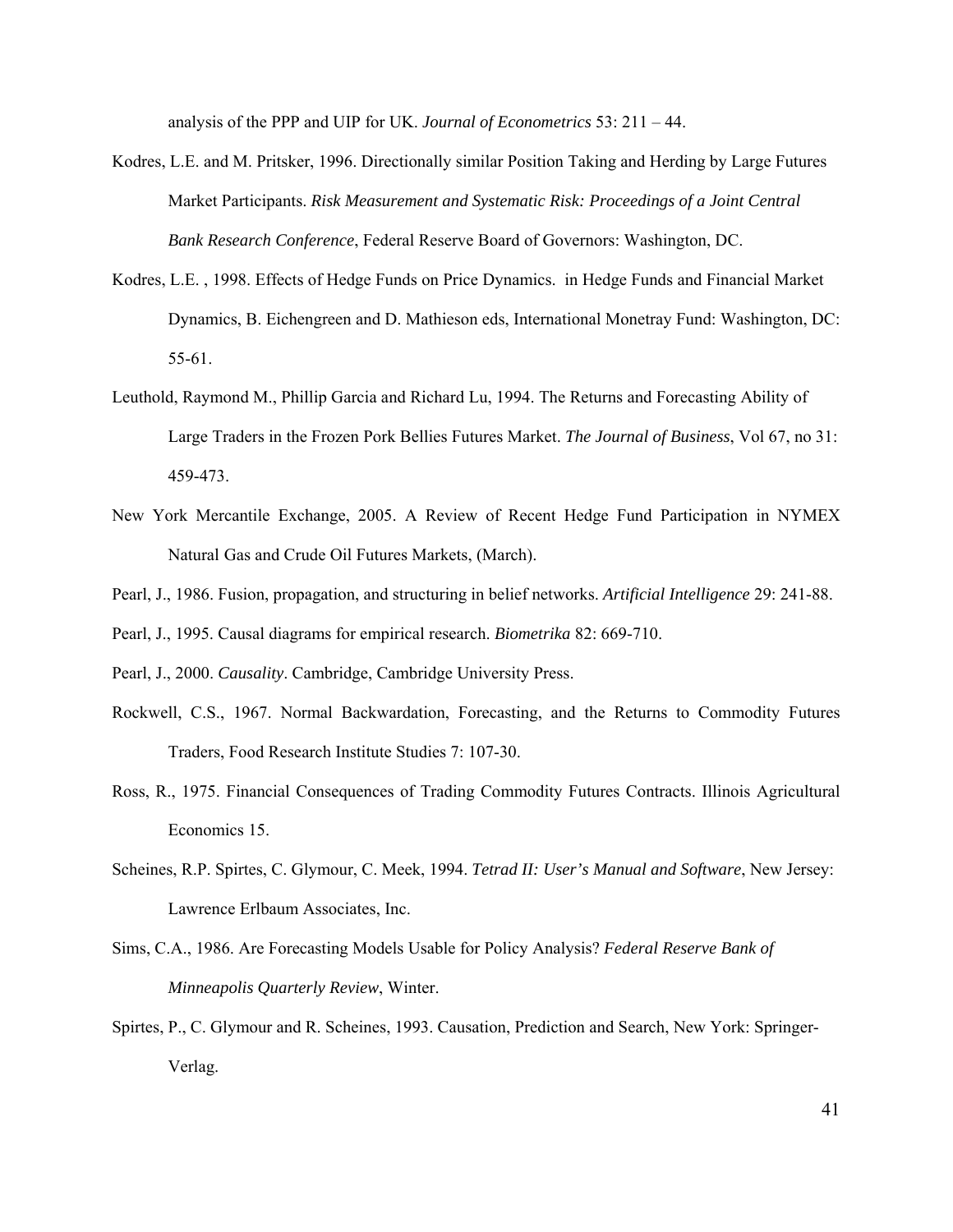- Spirtes, P., C. Glymour and R. Scheines, 2000. Causation, Prediction, and Search. New York: Springer-Verlag.
- Stewart, W.B., 1949. An Analysis of Speculative Trading in Grain Futures. Technical Bulletin no. 1001, Washington, D.C.: U.S. Department of Agriculture.
- Swanson, N.R. and C.W.J. Granger, 1997. Impulse Response Functions based on a Causal Approach to Residual Orthogonalization in VAR. *Journal of the American Statistical Association* 92: 357 – 367.
- Verma, T. and J. Pearl, 1990. Equivalence and synthesis of causal models. In *Uncertainty in artificial intelligence*, Vol. 6, edited by P.Bonnissone, M.Henrion, L.N. Kanal, and F.F., Lemmer, Amsterdam: Elsevier: 255-68.
- Weiner, R.J., 2002. Sheep in Wolves Clothing? Speculators and Price Volatility in Petroleum Futures. *Quarterly Review of Economics and Finance* 42: 391 – 400.

Whittaker, J., 1990. Graphical Models in Applied Multivariate Statistics. Wiley, Chichester, UK.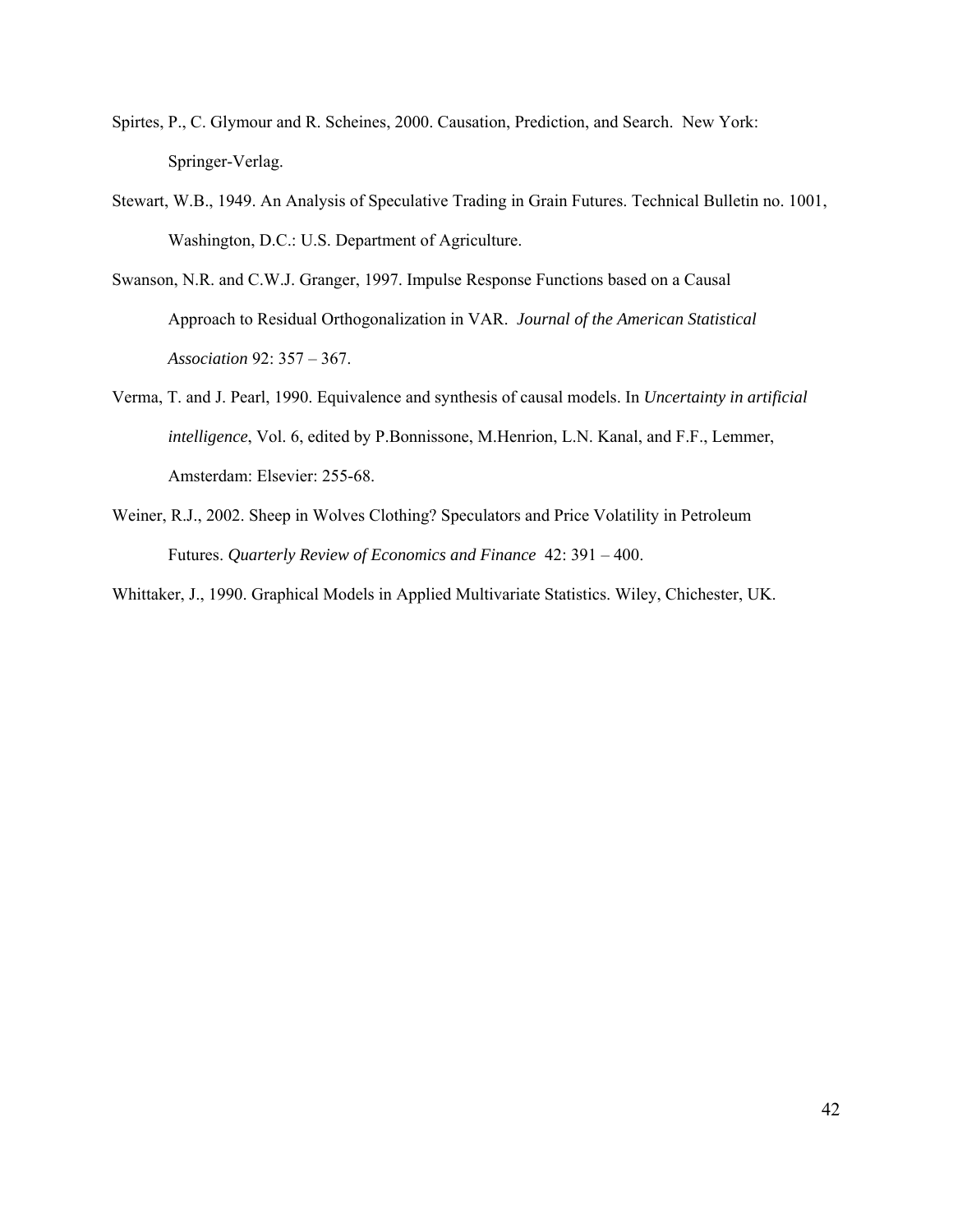#### Appendix

#### *Directed Acyclic Graphs*

For three variables named A, B and C, demonstrate a causal fork, A causes B and C, as:  $B \leftarrow A \rightarrow$ C. The unconditional connection between B and C is nonzero ( both B and C have a common cause in A), but the conditional connection between B and C given knowledge of the common cause A, is zero. This is one screening off property related with causal relations: *common causes screen off associations between their joint effects.* demonstrate the inverted causal fork, A and C cause B, as:  $A \rightarrow B \leftarrow C$ . Here the unconditional association between A and C is zero, but the conditional connection between A and C given the common effect B is not zero. A second screening off property associated with causal relations is: *common effects do not screen off association between their joint causes*. These screening off phenomena are illustrated in the literature of *Directed Acyclic Graphs*.

A Directed Acyclic Graph (DAG) is a representation illustrating causal flow between variables through lines with and without arrowheads. Variables associated by a line are said to be adjacent. If we have a set of variables  ${A,B,C,D,E}$ : (i) the undirected graph contains only undirected lines (e.g., A — B); (ii) a directed graph contains only directed lines (e.g.,  $B \rightarrow C$ ). A DAG is a graph that contains no directed cyclic paths (an acyclic graph contains no directed path from a variable that returns to itself).

 Directed Acyclic Graphs characterize conditional independence as implied by the recursive product decomposition:

$$
Pr(v_1, v_2, v_3, \dots, v_n) = \prod_{i=1}^{n} Pr(v_i \mid pa_i)
$$
\n(A1)

where Pr denotes probability. The symbol pa<sub>i</sub> refers to the realization of some subset of the variables that precede (come before in a causal sense)  $v_i$  in order ( $v_1, v_2, ..., v_n$ ). The symbol  $\Pi$  refers to the multiplication operator. Pearl (1986) proposes d-separation as a graphical characterization of conditional independence and Verma and Pearl (1988) offer a proof of this proposition. D-separation characterizes the conditional independence relations given by equation (A1). If we devise a Directed Acyclic Graph in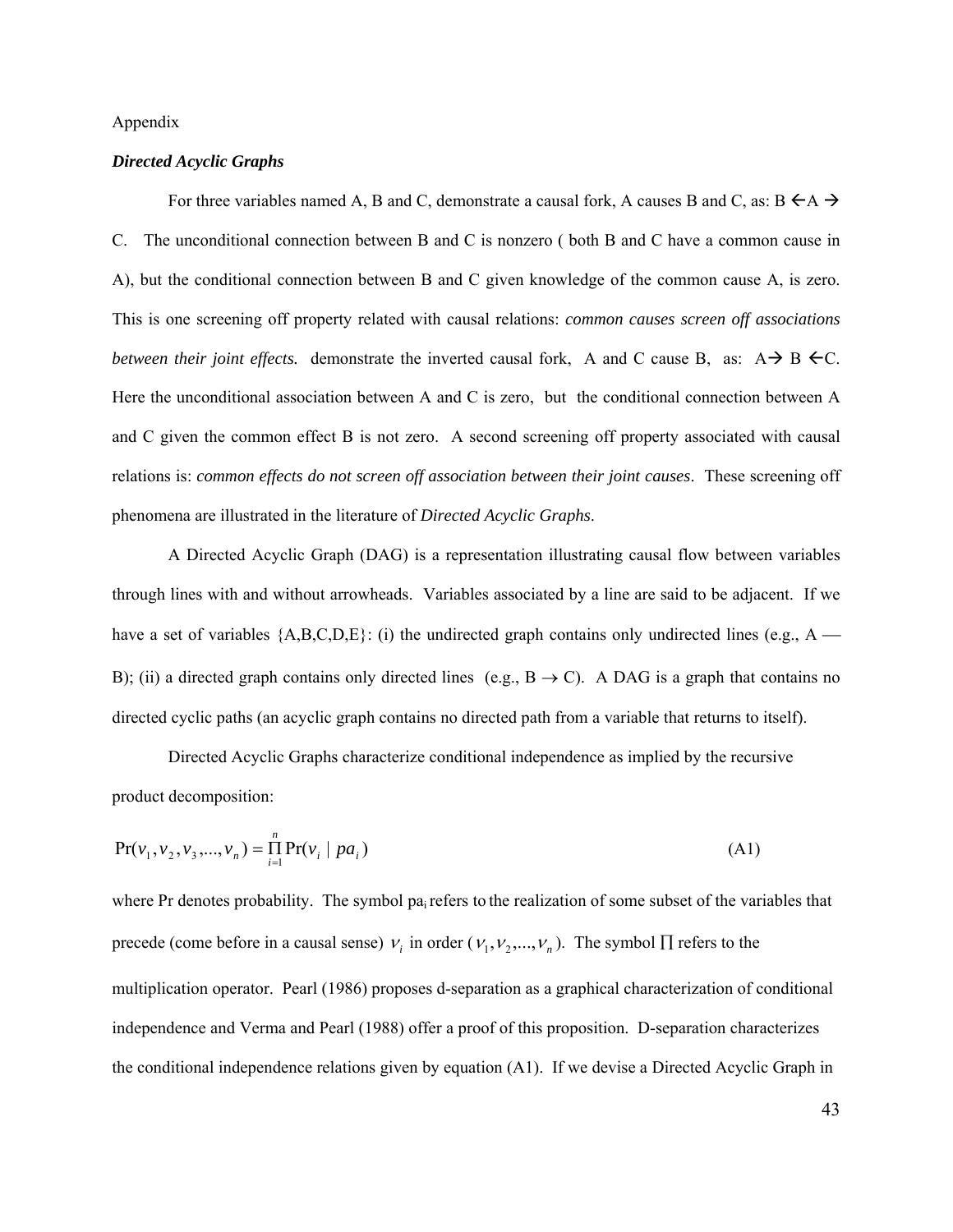which the variables matching to pa<sub>i</sub> are represented as the parents (direct causes) of  $V_i$ , then the independencies implied by equation  $(A1)$  can be interpreted off the graph using the criterion of dseparation (defined in Pearl (1995)).

Definition: *Let X, Y and Z be three disjoint subsets of vertices [variables] in a Directed Acylic Graph G, and let p be any path between a vertex [variable] in X and a vertex [variable] in Y, where by 'path' we mean any succession of edges, regardless of their directions. Z is said to block p if there is a vertex w on p satisfying one of the following: (i) w has converging arrows along p, and neither w nor any of its descendants are on Z, or, (ii) w does not have converging arrows along p, and w is in Z. Further, Z is said to d-separate X from Y on graph G, written*  $(X \perp Y / Z)$ <sub>*G</sub>, if and only if Z blocks every path from a*</sub> *vertex [variable] in X to a vertex [variable] in Y.* 

Geiger, Verma and Pearl (1990) demonstrate that there is a one-to-one association between the set of conditional independencies,  $X \perp Y | Z$ , and the set of triples  $(X, Y, Z)$  that satisfy the d-separation criterion in graph G. If G is a DAG with variable set V, X and Y are in V, and Z is also in V, then G linearly implies the correlation between X and Y conditional on Z is zero if and only if X and Y are dseparated given Z.

 Spirtes, Glymour and Scheines (1993) have applied the concept of d-separation into the PC Algorithm (marketed as the software TETRAD II (Scheines, et al 1994) and the algorithm for building directed graphs can automatically test significance of correlations and partial correlations. The algorithm is a sequential set of commands that begin with an unrestricted graph where every variable is connected with every other variable (like the upper panels Figures 3 and 4) and proceeds step-wise to eliminate lines between variables and to direct "causal flow." Fisher's z is applied to test for significance from zero; where:

$$
z(\rho(i,j|k),n) = \left[\frac{1}{2}\sqrt{n-|k|-3}\right] \ln\left\{\frac{|1+\rho(i,j|k)|}{1-\rho(i,j|k|)}\right\},\tag{A2}
$$